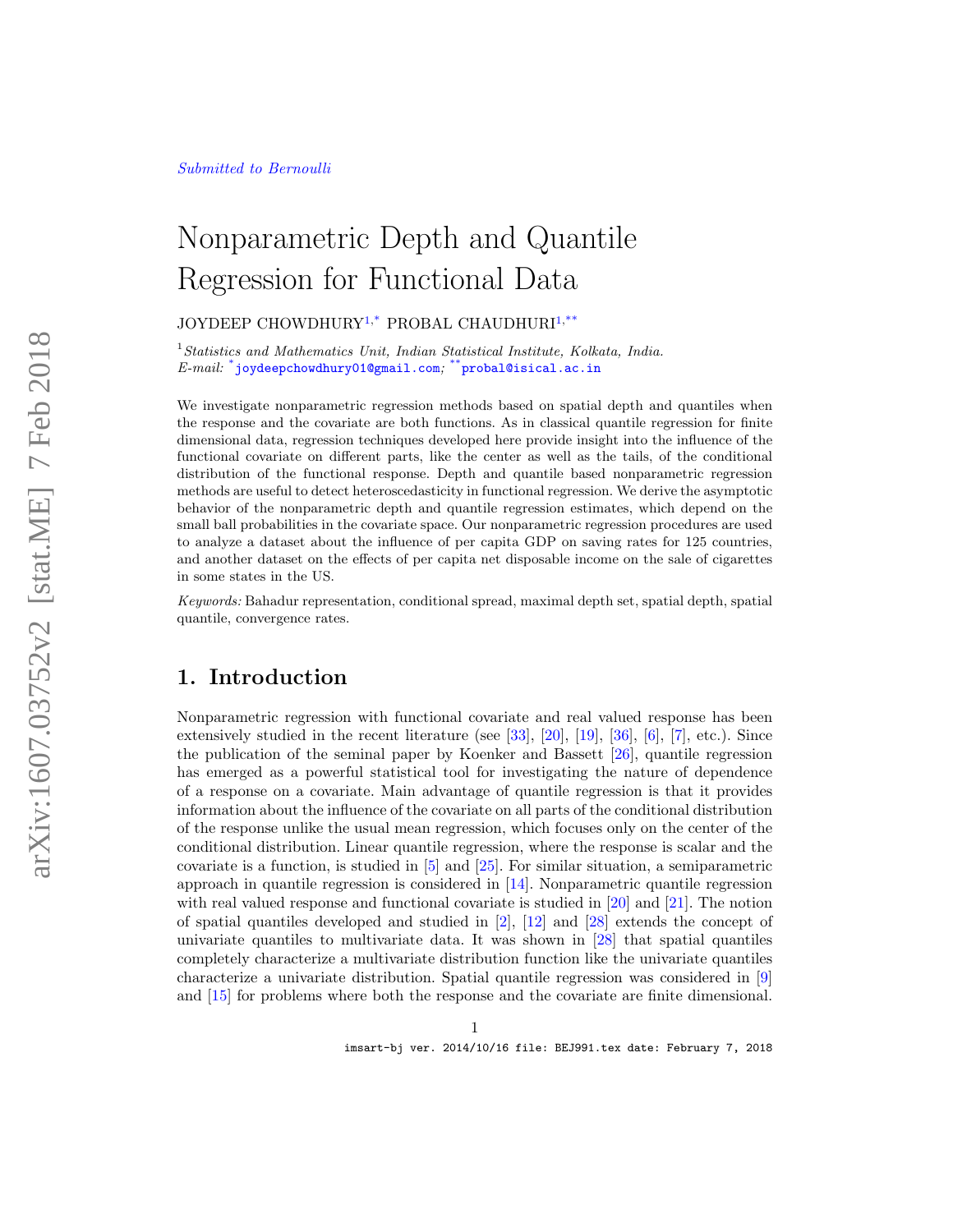Recently, nonparametric spatial quantile regression for finite dimensional response and functional covariate was investigated in [10] and [11].

To probe into different parts of the conditional distribution, which are off-center, we develop nonparametric regression methods based on the conditional spatial depth and quantiles when both the response and the covariate are functions. Spatial depth for multivariate data was developed in  $[42]$  and  $[37]$ , based on the ideas of spatial quantiles in [12] and [28]. The concept of spatial depth is extended to infinite dimensional data in [8]. In [38], multivariate spatial depth was employed in a functional data context by first discretizing the sample curves. In [35], the topological aspect of a formal definition of depth for functional data was investigated. Some aspects of the integrated depth for functional data were studied in [34]. In this paper, we employ conditional spatial depth and quantiles for functional data to investigate the spread of the conditional distribution of the response and detect the presence of heteroscedasticity.

We model functional data as random elements in infinite dimensional spaces. The response is assumed to be an element in a separable Hilbert space while the covariate is assumed to be an element in a complete separable metric space. The conditional spatial quantiles and conditional maximal depth sets are defined in such a setup in section 2. We construct measures of conditional spread based on the quantiles and the depth sets. In section 3, kernel based nonparametric estimates for the conditional spatial quantiles, the maximal depth sets and the measures of conditional spread are constructed, which can be used to investigate possible presence of heteroscedasticity in the data. We investigate the asymptotic properties of the estimates in section 4. The estimates of the conditional spatial quantiles and the maximal depth sets are demonstrated using simulated and real data in section 5. Some computational details for the sample conditional quantiles are described in Appendix A. The proofs of the theorems are presented in Appendix B.

## 2. Conditional spatial depth and quantiles

Given a data cloud, *statistical depth* of a point is a measure of the relative position of the point with respect to that cloud. If a point is deep inside the data cloud, the direction vectors from the observations to that point tend to nullify one another. But, if a point is on the periphery of the data cloud, most of the observations are concentrated around a few directions from the point, and consequently the direction vectors cannot nullify one another. So, the length of the average of all direction vectors originating from the observations towards a particular point in the data cloud will be small if the point is deep inside the data cloud, while this length will be close to 1 for points at the outer regions of the data cloud. We demonstrate this in a bivariate dataset. We generate 20 observations from a bivariate normal distribution with mean 0 and the identity matrix as dispersion. In Figure 1, this data is presented in two sub-plots. In the left sub-plot, the vectors from a few data points towards a given point, marked as point A, near the central region of the data cloud are shown. It is clear that the direction vectors tend to cancel out one another for point A so that the resultant length of the average direction vector will be close to zero. In the right sub-plot, a few vectors are plotted for another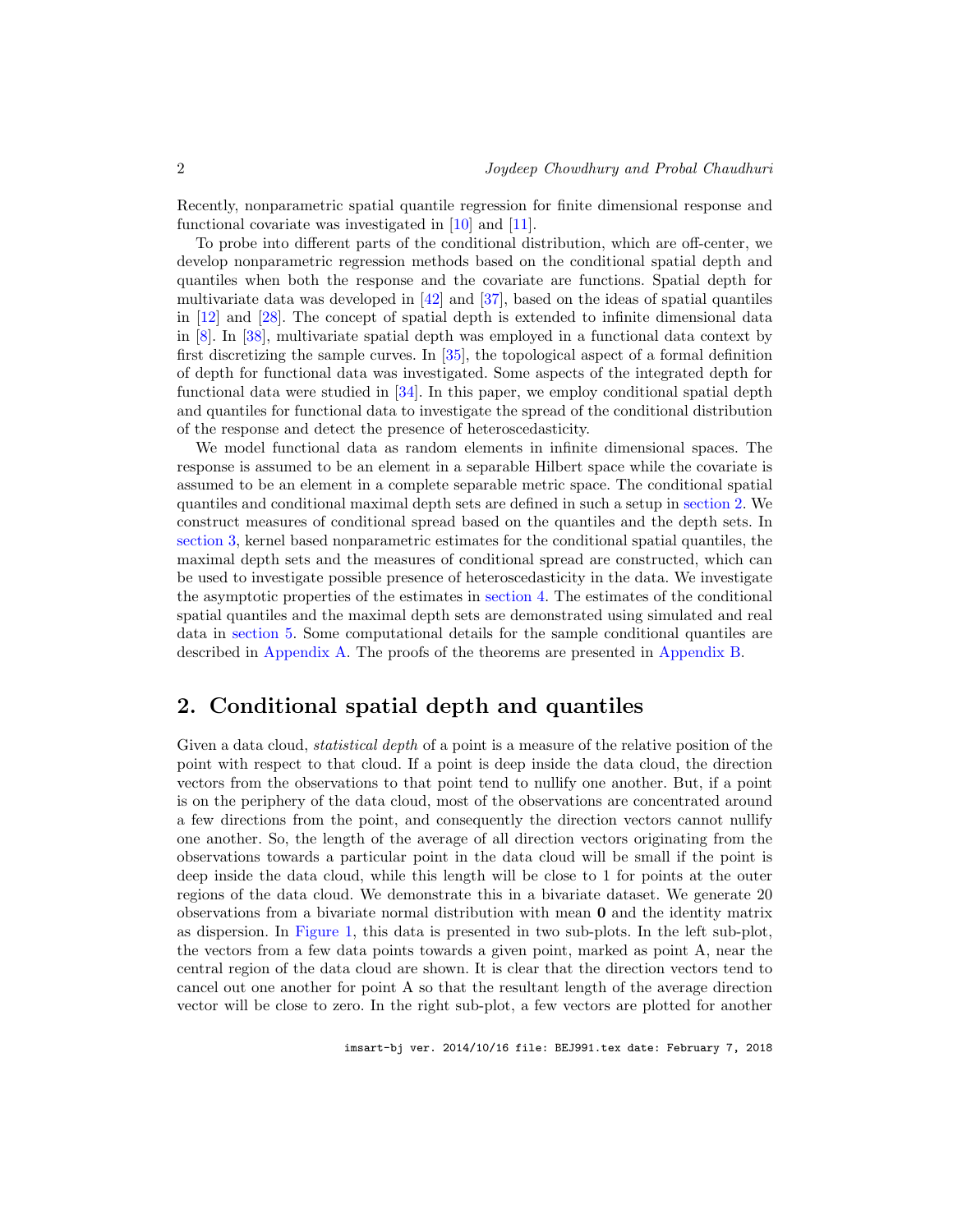point, marked as point B, in the periphery of the data cloud. Here, the vectors have very similar directions, and instead of canceling one another, they add up so that the average direction vector has a length close to 1. This idea was used in  $[42]$  and  $[37]$  to



Figure 1. Spatial depth obtained using direction vectors

define the spatial depth of a point relative to a data cloud in a multivariate setup. We now extend the same idea to define the conditional depth for the response lying in an infinite dimensional space.

Let the response  $Y$  and the covariate  $X$  be random elements in a separable Hilbert space  $\mathcal H$  and a complete separable metric space  $(\mathcal M, d)$ , respectively (d is the metric on the space M). We adopt the convention of defining  $\|\mathbf{v}\|^{-1}\mathbf{v} = \mathbf{0}$ , when  $\mathbf{v} = \mathbf{0} \in \mathcal{H}$ . Let  $\mathbf{x} \in \mathcal{M}$ . The conditional spatial distribution  $S(\mathbf{y} | \mathbf{x})$  of Y given  $\mathbf{X} = \mathbf{x}$  at  $\mathbf{y} \in \mathcal{H}$  is defined as  $S(\mathbf{y} \mid \mathbf{x}) = E[\|\mathbf{y} - \mathbf{Y}\|]^{-1}(\mathbf{y} - \mathbf{Y}) \mid \mathbf{X} = \mathbf{x}].$  The conditional spatial depth  $SD(\mathbf{y} \mid \mathbf{x})$  of a point  $y \in \mathcal{H}$  given  $\mathbf{X} = \mathbf{x}$  is defined as  $SD(y | \mathbf{x}) = 1 - ||S(y | \mathbf{x})||$  (cf. [8]). Defining the conditional depth in the above way ensures that a point near the center of the conditional distribution of the response has higher depth than a point at the peripheral regions of the conditional distribution, and also that the conditional depth lies between 0 and 1. When the Hilbert space  $\mathcal H$  is the Euclidean space  $\mathbb R^p$ , our definitions of conditional spatial distribution and depth coincide with the multivariate conditional spatial distribution and depth.

We next define conditional quantiles in Hilbert spaces. The development of multivariate quantiles as minimizers of convex functions in [12] motivates our definition of conditional quantiles in Hilbert spaces. In fact, the definition of multivariate quantiles can be naturally extended to define quantiles in infinite dimensional Hilbert spaces. Let  $\tau \in \mathcal{H}$  with  $\|\tau\| < 1$ . Define  $g(\cdot \mid \mathbf{x}) : \mathcal{H} \to \mathbb{R}$  by

$$
g(\mathbf{Q} \mid \mathbf{x}) = E[\|\mathbf{Q} - \mathbf{Y}\| - \|\mathbf{Y}\| \,|\, \mathbf{X} = \mathbf{x}] - \langle \boldsymbol{\tau}, \mathbf{Q} \rangle.
$$

The conditional  $\tau$ -quantile  $\mathbf{Q}(\tau | \mathbf{x})$  of Y given  $\mathbf{X} = \mathbf{x}$  is defined as a minimizer of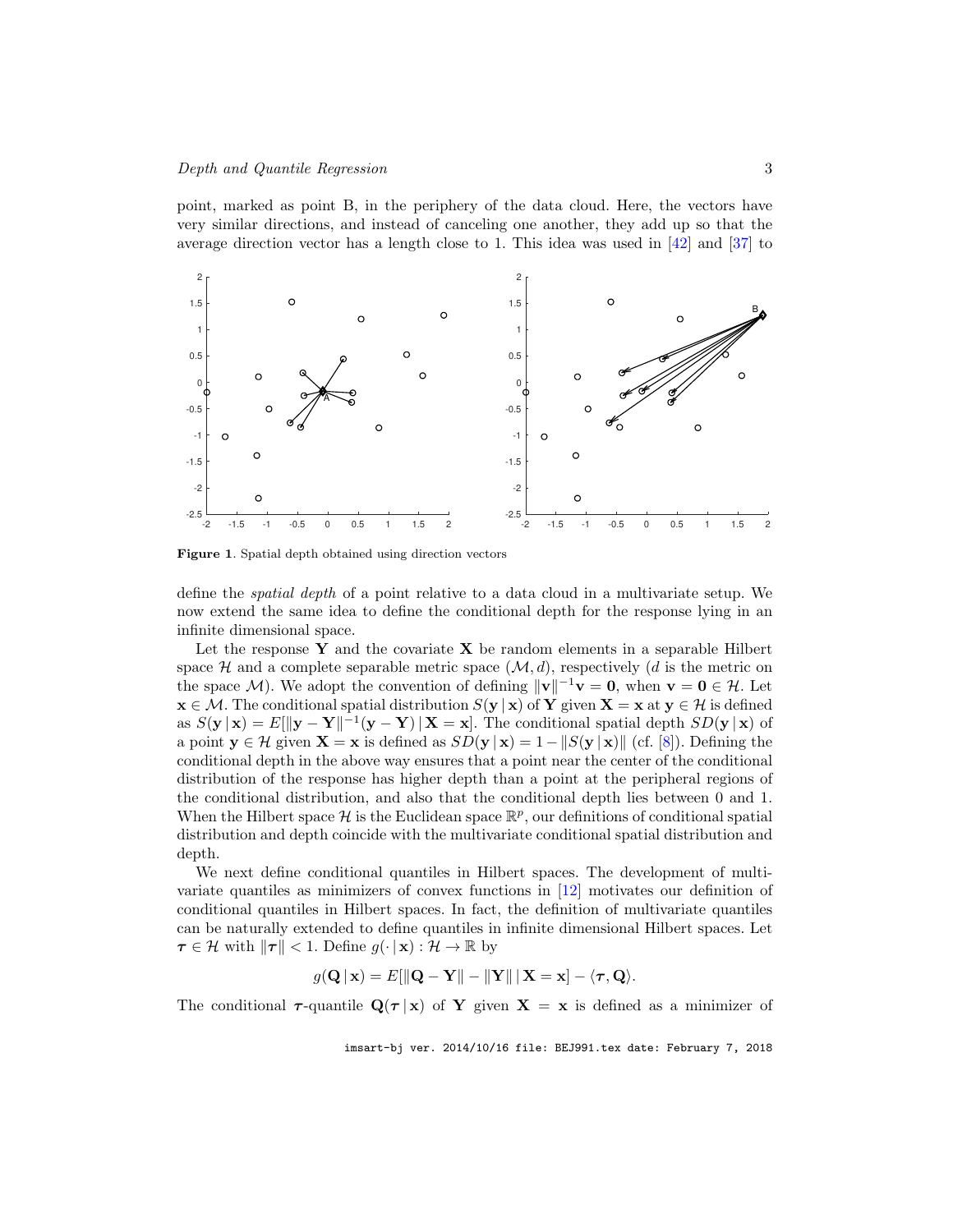$g(\cdot | \mathbf{x})$  (cf. [8]). It is easy to see that  $g(\mathbf{Q} | \mathbf{x})$  is finite for every **Q** and **x**, even when  $E[\|\mathbf{Y}\| \mid \mathbf{X} = \mathbf{x}] = \infty$ , and if  $E[\|\mathbf{Y}\| \mid \mathbf{X} = \mathbf{x}] < \infty$ , then a minimizer of  $q(\mathbf{Q} | \mathbf{x})$  is same as a minimizer of  $E[\Vert \mathbf{Q} - \mathbf{Y} \Vert \mathbf{X} = \mathbf{x}] - \langle \tau, \mathbf{Q} \rangle$ . Using the convexity of  $g(\mathbf{Q} \vert \mathbf{x})$  and the fact that  $g(\mathbf{Q} | \mathbf{x}) \to \infty$  as  $\|\mathbf{Q}\| \to \infty$ , one can show that  $\mathbf{Q}(\tau | \mathbf{x})$  exists in H. If the support of the conditional distribution of Y given  $X = x$  is not contained in a straight line in H, we get that  $g(\mathbf{Q}|\mathbf{x})$  is strictly convex, and hence  $\mathbf{Q}(\tau|\mathbf{x})$  becomes the unique minimizer of  $g(\mathbf{Q} | \mathbf{x})$ . If in addition, the conditional distribution of Y given  $\mathbf{X} = \mathbf{x}$  is non-atomic, it follows that  $\mathbf{Q}(\tau | \mathbf{x})$  is the unique solution of  $S(\mathbf{v} | \mathbf{x}) = \tau$  for  $\mathbf{v} \in \mathcal{H}$ . The point  $Q(0|x)$  is defined as the conditional spatial median. Recall Figure 1 again. Note that  $S(\mathbf{y} | \mathbf{x})$  is the average direction vector from the response Y to the point y given  $X = x$ . So, when  $\tau$  is near 0, we see that  $Q(\tau | x)$  lies near the conditional spatial median  $\mathbf{Q}(\mathbf{0} | \mathbf{x})$ , which is the deepest point in the data, and we have  $SD(\mathbf{Q}(\tau | \mathbf{x}) | \mathbf{x})$ close to 1 for such  $\mathbf{Q}(\tau | \mathbf{x})$ . When  $\|\tau\|$  is near 1,  $\mathbf{Q}(\tau | \mathbf{x})$  is an extreme quantile, and we have  $SD(\mathbf{Q}(\tau | \mathbf{x}) | \mathbf{x})$  close to 0. This explains the connection between the spatial depth and the spatial quantiles.

When the response Y is a real random variable, for  $\tau = 0$ ,  $\mathbf{Q}(\tau | \mathbf{x})$  becomes the usual conditional median of Y given  $X = x$ , and for  $\tau = 2\alpha - 1$ ,  $Q(\tau | x)$  is the conditional  $\alpha$ -quantile of **Y** given **X** = **x** for any  $0 < \alpha < 1$ .

We shall now briefly describe some equivariance properties of the conditional quantiles. Let  $\Omega$  be an invertible norm preserving linear operator on H, i.e.,  $\|\Omega(u)\| = \|u\|$  for all  $u \in \mathcal{H}$ . Then, for any  $w \in \mathcal{H}$ , it is straight-forward to verify that  $w + \Omega(Q(\tau | x))$  is the conditional  $\Omega(\tau)$ -quantile of the transformed response  $w + \Omega(Y)$  given  $X = x$  (cf. Fact 2.2.1 and related discussion in [12]). As a special case, we get that  $\mathbf{Q}(\tau | \mathbf{x})$  is equivariant under any location transformation. Further, one can also easily verify that  $\mathbf{Q}(\tau | \mathbf{x})$  is equivariant under any scale transformation, i.e.,  $c\mathbf{Q}(\tau | \mathbf{x})$  is the conditional quantile of the scale-transformed response  $c\mathbf{Y}$  given  $\mathbf{X} = \mathbf{x}$  for any positive number c.

#### 2.1. Conditional maximal depth sets

When the response Y is a real random variable, the conditional spatial depth  $SD(y | x)$ simplifies to  $SD(y | \mathbf{x}) = 1 - |2F(y | \mathbf{x}) - 1|$ , where  $F(\cdot | \mathbf{x})$  is the conditional distribution function of Y given  $X = x$ . So, the conditional spatial median of Y given  $X = x$  is same as the usual conditional median of Y given  $X = x$ . The conditional inter-quartile interval  $I(\mathbf{x})$  of Y given  $\mathbf{X} = \mathbf{x}$  is  $[Q(-0.5 \mid \mathbf{x}), Q(0.5 \mid \mathbf{x})]$ , where  $Q(-0.5 \mid \mathbf{x})$  and  $Q(0.5 \mid \mathbf{x})$  are the conditional first and third quartiles respectively. The conditional inter-quartile range of Y given  $\mathbf{X} = \mathbf{x}$  is  $Q(0.5 \mid \mathbf{x}) - Q(-0.5 \mid \mathbf{x})$ . Denote  $\mathcal I$  to be the collection of all intervals I such that  $P[Y \in I \mid \mathbf{X} = \mathbf{x}] \geq 0.5$  and  $SD(y_1 \mid \mathbf{x}) \geq SD(y_2 \mid \mathbf{x})$  for every  $y_1 \in I$ and  $y_2 \in I^c$ . Then  $I(\mathbf{x}) = \bigcap_{I \in \mathcal{I}} I$ . We can generalize this property of the conditional inter-quartile interval when the response space  $\mathcal H$  is a separable Hilbert space.

Given  $\alpha > 0$ , we define the spatial depth based conditional  $\alpha$ -trimmed set  $B(\alpha | \mathbf{x})$  for **Y** given  $\mathbf{X} = \mathbf{x}$  as  $B(\alpha | \mathbf{x}) = {\mathbf{y} \in \mathcal{H} | SD(\mathbf{y} | \mathbf{x}) \geq \alpha}$  (cf. [43]). Clearly,  $\alpha_1 \geq \alpha_2$  implies that  $B(\alpha_1 | \mathbf{x}) \subseteq B(\alpha_2 | \mathbf{x})$ . For  $0 < p < 1$ , let

$$
\mathcal{A}_p = \{ \alpha > 0 \, | \, P[\mathbf{Y} \in B(\alpha \, | \, \mathbf{x}) \, | \, \mathbf{X} = \mathbf{x}] \geq p \}.
$$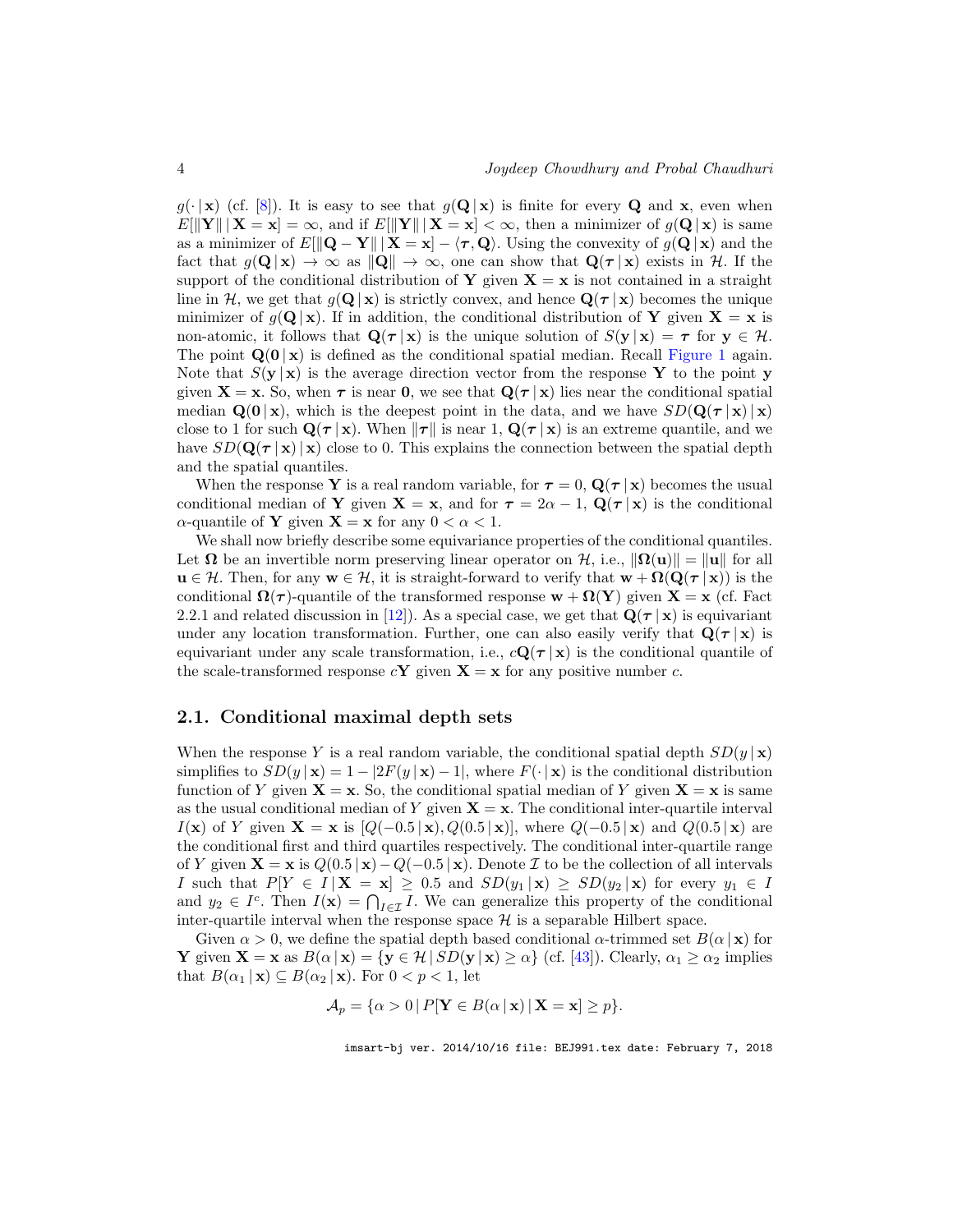#### Depth and Quantile Regression 5

The set  $\mathcal{A}_p$  is bounded above as  $SD(\mathbf{y} \mid \mathbf{x}) \leq 1$ . Denote  $\alpha_p = \sup \mathcal{A}_p$ . We define the conditional 100p% maximal depth set of Y given  $\mathbf{X} = \mathbf{x}$  as  $B(\alpha_p | \mathbf{x})$ . So, the set  $B(\alpha_p | \mathbf{x})$ contains  $100p\%$  of the conditional probability mass with its elements having the highest conditional spatial depth. Clearly, the conditional spatial median of Y given  $X = x$ belongs to the conditional 100p% maximal depth set. Recall that  $\mathbf{Q}(\tau | \mathbf{x})$  is the unique solution of  $S(\mathbf{y} | \mathbf{x}) = \tau$  when the conditional distribution of Y given  $\mathbf{X} = \mathbf{x}$  is nonatomic, and its support is not contained in a straight line in  $H$ . So, we get

$$
B(\alpha \mid \mathbf{x}) = \{ \mathbf{y} \in \mathcal{H} \mid \|S(\mathbf{y} \mid \mathbf{x})\| \leq 1 - \alpha \} = \{ \mathbf{Q}(\boldsymbol{\tau} \mid \mathbf{x}) \in \mathcal{H} \mid \|\boldsymbol{\tau}\| \leq 1 - \alpha \}.
$$

Hence, the spatial depth based conditional 100p% maximal depth set of **Y** given  $X = x$  is  ${\mathbf Q}(\tau | \mathbf{x}) \in \mathcal{H} \|\tau\| \leq 1-\alpha_p$ . Note that the conditional 50% maximal depth set reduces to the conditional inter-quartile interval when  $\mathcal{H} = \mathbb{R}$ .

The functional box plot defined in  $[41]$  is a concept closely related to our maximal depth set, which we define in a conditional set up while the concept of functional box plot was introduced in an unconditional set up. The functional box plot was defined using modified band depths of the sample functional observations. Unlike our maximal depth set, no population version of the functional box plot was provided in [41]. If one constructs the functional box plot for the population using the idea of pointwise range in [41], it can be shown using the isolated outliers concept in Section 2.1 in [24] that the functional box plot may sometimes become unbounded and hence a non-informative set.

#### 2.2. Measures of conditional spread

We define two measures of conditional spread, one based on conditional maximal depth sets and another using conditional spatial quantiles. The measure  $D_1(p \mid \mathbf{x})$  of conditional spread is defined as the diameter of the conditional  $100p\%$  maximal depth set of Y given  $\mathbf{X} = \mathbf{x}$ , i.e.,  $D_1(p \mid \mathbf{x}) = \sup \{ ||\mathbf{y_1} - \mathbf{y_2}|| \mid \mathbf{y_1}, \mathbf{y_2} \in B(\alpha_p \mid \mathbf{x}) \}.$  Equivalently,

$$
D_1(p \,|\, \mathbf{x}) = \sup \{ \| \mathbf{Q}(\boldsymbol{\tau}_1 \,|\, \mathbf{x}) - \mathbf{Q}(\boldsymbol{\tau}_2 \,|\, \mathbf{x}) \| \,|\, \|\boldsymbol{\tau}_1\|, \|\boldsymbol{\tau}_2\| \leq 1 - \alpha_p \}.
$$

Note that  $D_1(0.5 \mid \mathbf{x})$  generalizes the concept of the conditional interquartile range that we have for a real valued response. We also define a measure of directional spread, based on conditional spatial quantiles. The measure  $D_2(\tau | \mathbf{x})$  of conditional spread is defined as  $D_2(\tau | \mathbf{x}) = ||\mathbf{Q}(\tau | \mathbf{x}) - \mathbf{Q}(-\tau | \mathbf{x})||$ , where  $||\tau|| < 1$ . Note that  $D_2(\tau | \mathbf{x})$  depends only on the conditional quantiles in the direction of  $\tau$ , while  $D_1(p | \mathbf{x})$  is a 'global' measure of the conditional spread in the sense that its definition involves conditional quantiles in all directions. The measure  $D_2(\tau | \mathbf{x})$  also reduces to the conditional inter-quartile range when the response is real valued and  $\tau = 0.5$  because  $\mathbf{Q}(-\tau | \mathbf{x})$  and  $\mathbf{Q}(\tau | \mathbf{x})$  become the conditional first and third quartiles respectively.

Both  $D_1(p \mid \mathbf{x})$  and  $D_2(\tau \mid \mathbf{x})$  can be used to investigate the presence of heteroscedasticity in regression problems involving functional data, and this will be demonstrated in section 5 using real and simulated datasets. Investigation of heteroscedasticity using linear regression quantiles for a real valued response and finite dimensional covariate was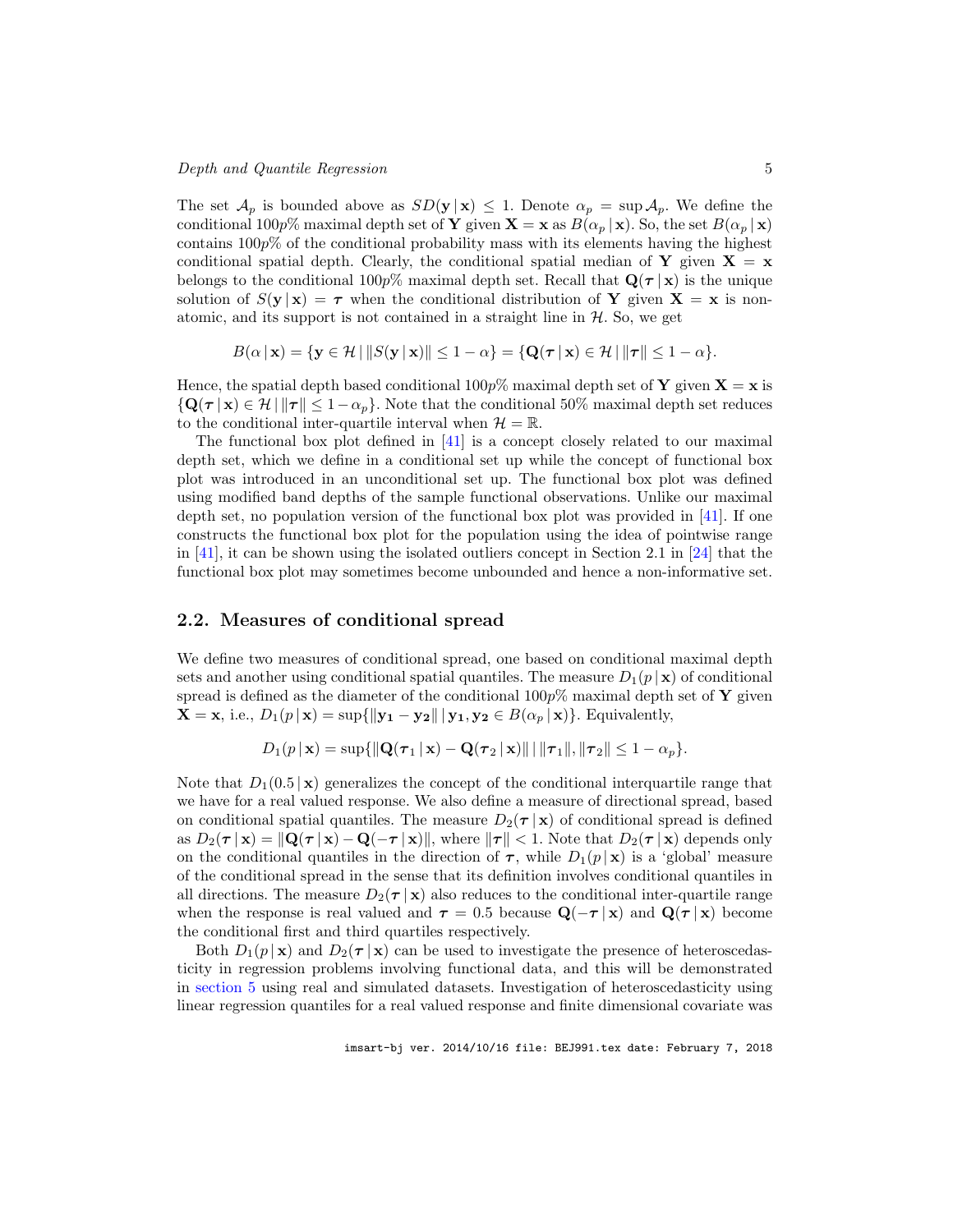done as early as in 1982 by Koenker and Bassett (see [27]). Subsequently, nonparametric quantile regression was used in [22] and [13] to study heteroscedasticity in problems involving real valued response and finite dimensional covariate.

## 3. Nonparametric estimates

We describe here the construction of kernel estimates of  $S(\mathbf{y} \mid \mathbf{x})$ ,  $SD(\mathbf{y} \mid \mathbf{x})$  and  $Q(\tau | \mathbf{x})$ . Given the sample  $(X_1, Y_1), \cdots, (X_n, Y_n)$ , a Kernel function  $K(\cdot)$  supported on [0, 1] with a bandwidth  $h_n$ , and for  $y \in H$ , the kernel estimator  $\hat{S}(y | x)$  of  $S(y | x)$  is defined as

$$
\widehat{S}(\mathbf{y} \mid \mathbf{x}) = \frac{\sum_{i=1}^{n} (||\mathbf{y} - \mathbf{Y}_i||^{-1}(\mathbf{y} - \mathbf{Y}_i)) K(h_n^{-1}d(\mathbf{x}, \mathbf{X}_i))}{\sum_{i=1}^{n} K(h_n^{-1}d(\mathbf{x}, \mathbf{X}_i))}.
$$

The kernel estimate  $\widehat{SD}(\mathbf{y} | \mathbf{x})$  of  $SD(\mathbf{y} | \mathbf{x})$  is defined as  $\widehat{SD}(\mathbf{y} | \mathbf{x}) = 1 - ||\widehat{S}(\mathbf{y} | \mathbf{x})||$ .

#### 3.1. Estimation of conditional quantiles

When the response space  $\mathcal{H}$  is finite dimensional, the conditional sample  $\tau$ -quantile  $\mathbf{Q}_n(\tau | \mathbf{x})$  can be defined as a minimizer of the function

$$
\widehat{g}_n(\mathbf{Q} \,|\, \mathbf{x}) = \frac{\sum_{i=1}^n \|\mathbf{Q} - \mathbf{Y}_i\| K(h_n^{-1} d(\mathbf{x}, \mathbf{X}_i))}{\sum_{i=1}^n K(h_n^{-1} d(\mathbf{x}, \mathbf{X}_i))} - \langle \boldsymbol{\tau}, \mathbf{Q} \rangle
$$

in H.  $\hat{\mathbf{Q}}_n(\tau | \mathbf{x})$  can be computed using iterative methods (see [12]). When H is an infinite dimensional separable Hilbert space, let  ${e_n}$  be an orthonormal basis of H. For  $v \in H$ , let  $\{v_k\}$  satisfy  $\mathbf{v} = \sum_{k=1}^{\infty} v_k \mathbf{e}_k$ . Let  $\{d_n\}$  be a sequence of positive integers increasing to infinity, and let  $\mathcal{Z}_n = \text{span}\{\mathbf{e}_1, \mathbf{e}_2, \cdots, \mathbf{e}_{d_n}\}.$  Define  $\mathbf{v}^{(n)} = \sum_{k=1}^{d_n} v_k \mathbf{e}_k$  for  $\mathbf{v} \in \mathcal{H}.$  We define the function  $\widehat{g}_n(\cdot | \mathbf{x})$  on H as

$$
\widehat{g}_n(\mathbf{Q} \mid \mathbf{x}) = \frac{\sum_{i=1}^n \|\mathbf{Q} - \mathbf{Y}_i^{(n)}\| K(h_n^{-1}d(\mathbf{x}, \mathbf{X}_i))}{\sum_{i=1}^n K(h_n^{-1}d(\mathbf{x}, \mathbf{X}_i))} - \langle \boldsymbol{\tau}^{(n)}, \mathbf{Q} \rangle. \tag{3.1}
$$

The conditional sample  $\tau$ -quantile  $\widehat{\mathbf{Q}}_n(\tau | \mathbf{x})$  is defined as a minimizer of  $\widehat{g}_n(\mathbf{Q} | \mathbf{x})$  in  $\mathcal{Z}_n$ . This method of computing conditional spatial quantiles in an infinite dimensional space is similar to the procedure described in [8] for computing unconditional quantiles.

The function  $\hat{g}_n(\mathbf{Q} | \mathbf{x})$  is not Fréchet differentiable at  $\mathbf{Q} = \mathbf{Y}_i^{(n)}$  for any *i*. So, we cannot compute  $\widehat{\mathbf{Q}}_n(\tau | \mathbf{x})$  by directly solving the equation  $\widehat{g}_n^{(1)}(\mathbf{Q} | \mathbf{x}) = \mathbf{0}$  in  $\mathcal{Z}_n$  using a straightforward Newton-Raphson type iterative method, where  $\hat{g}_n^{(1)}(\mathbf{Q} | \mathbf{x})$  is the Fréchet derivative of  $\hat{g}_n(\mathbf{Q} | \mathbf{x})$  w.r.t. **Q**. Instead, we first check if any of the  $\mathbf{Y}_i^{(n)}$ s minimize  $\widehat{g}_n(\mathbf{Q} | \mathbf{x})$  in  $\mathcal{Z}_n$ . We apply the Newton-Raphson method if  $\widehat{g}_n(\mathbf{Q} | \mathbf{x})$  is not minimized at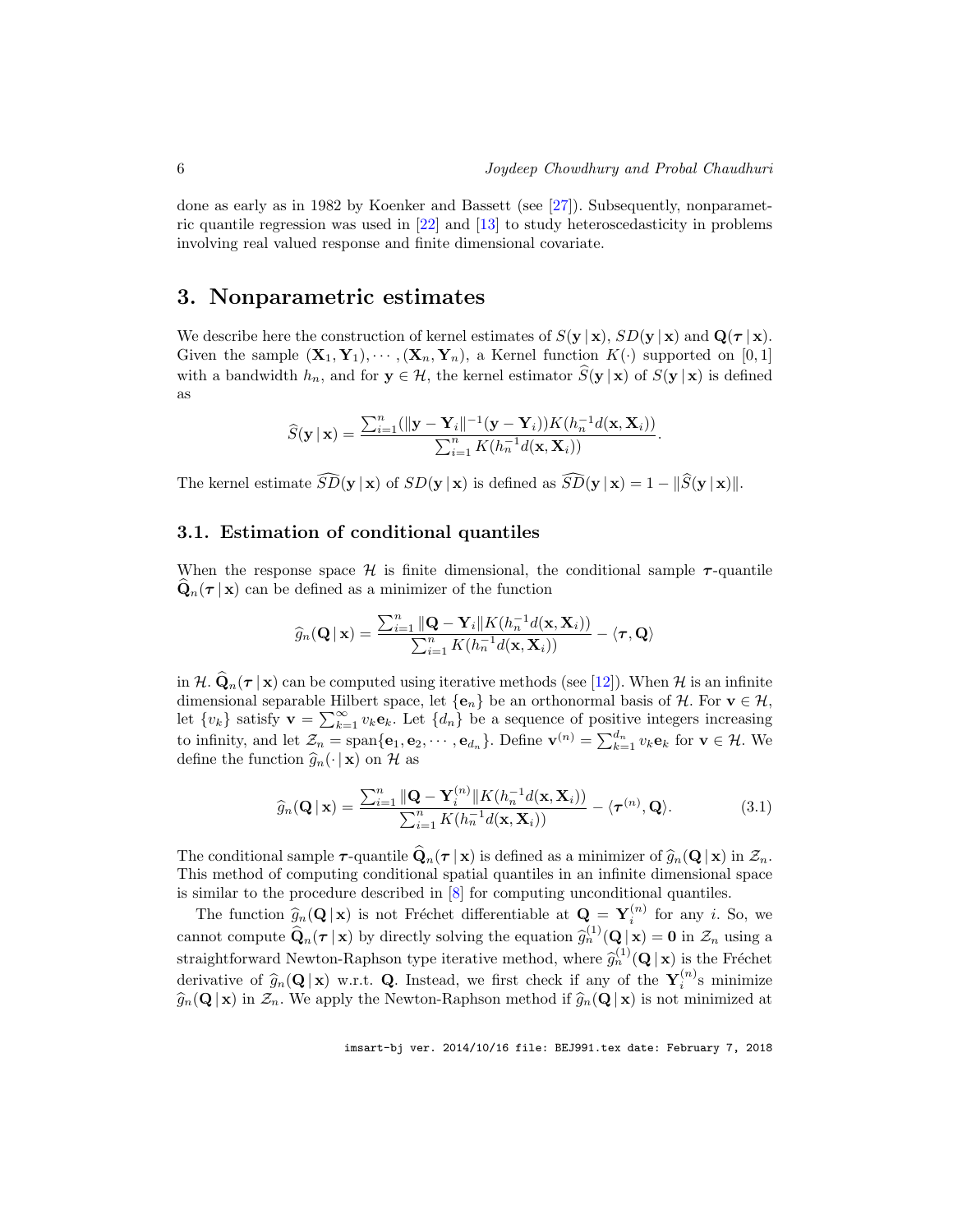any of the  $Y_i^{(n)}$ s. Details of this computational procedure are provided in Appendix A. Further details of the estimation procedure and the choices of the bandwidth  $h_n$ , the basis  $\{e_n\}$  and  $\{d_n\}$  are discussed in section 5.

Like the population conditional quantile  $\mathbf{Q}(\tau | \mathbf{x})$ , the conditional sample quantile  $\mathbf{Q}_n(\tau | \mathbf{x})$  is also equivariant under all invertible and distance preserving affine transformations. Further, the sample conditional quantiles are scale equivariant in the sense that for any positive constant c,  $c\mathbf{Q}_n(\tau | \mathbf{x})$  is the conditional sample quantile for the scale-transformed responses  $c\mathbf{Y}_i$ ,  $i = 1, \cdots, n$ .

#### 3.2. Estimation of maximal depth sets and conditional spread

We estimate the conditional 100p% maximal depth set of Y given  $X = x$  as follows. We order the sample of responses  $Y_1, \dots, Y_n$  by their conditional sample spatial depth  $SD(\mathbf{Y}_i | \mathbf{x})$ , and denote the ordered responses as  $\mathbf{Y}_{[1]}, \dots, \mathbf{Y}_{[n]}$ , where  $SD(\mathbf{Y}_{[i]} | \mathbf{x}) \geq$  $\widehat{SD}(\mathbf{Y}_{[i+1]} | \mathbf{x})$  for  $i = 1, \dots, n-1$ . Given  $p \in (0,1)$ , let  $i_p$  be the smallest integer such that

$$
\frac{\sum_{i=1}^{i_p}K(h_n^{-1}d(\mathbf{x},\mathbf{X}_{[i]}))}{\sum_{i=1}^nK(h_n^{-1}d(\mathbf{x},\mathbf{X}_{[i]}))} \geq p.
$$

The conditional sample 100p% maximal depth set of **Y** given  $\mathbf{X} = \mathbf{x}$  is the set  $\{Y_{[1]}, \cdots, Y_{[i_p]}\},\$ which contains  $100p\%$  of the sample observations having the highest conditional sample spatial depth. Define

$$
\widehat{D}_1(p \,|\, \mathbf{x}) = \max\{\|\mathbf{Y}_{[i]} - \mathbf{Y}_{[j]}\|\,|\, i,j=1,\cdots,i_p\},\
$$

which is an estimate of the conditional spread measure  $D_1(p \mid \mathbf{x})$ . The other measure of conditional spread,  $D_2(\tau | \mathbf{x})$ , is estimated by

$$
\widehat{D}_2(\boldsymbol{\tau} \,|\, \mathbf{x}) = \|\widehat{\mathbf{Q}}_n(\boldsymbol{\tau} \,|\, \mathbf{x}) - \widehat{\mathbf{Q}}_n(-\boldsymbol{\tau} \,|\, \mathbf{x})\|.
$$

## 4. Asymptotic Properties of estimates

We now proceed to derive the asymptotic properties of the estimates of conditional spatial distribution, depth and quantiles. Recall that the response space is a separable Hilbert space  $\mathcal{H}$ , and the kernel function is denoted by  $K(\cdot)$ . Define the small ball probability function  $\phi(\cdot | \mathbf{x})$  as  $\phi(h | \mathbf{x}) = P[d(\mathbf{x}, \mathbf{X}) \leq h]$ . Denote the conditional probability measure of **Y** given  $X = z$  as  $\mu(\cdot | z)$ . We make the following assumptions on  $\phi(\cdot | x)$ ,  $K(\cdot)$  and  $\mu(\cdot | \mathbf{z}).$ 

C(i)  $\phi(h | \mathbf{x}) > 0$  for all  $h > 0$ . Also, there exists a function  $\rho(\cdot | \mathbf{x}) : [0,1] \to [0,1]$  such that, for every  $0 \leq s \leq 1$ ,

$$
\frac{\phi(hs \mid \mathbf{x})}{\phi(h \mid \mathbf{x})} \to \rho(s \mid \mathbf{x}) \text{ as } h \to 0^+.
$$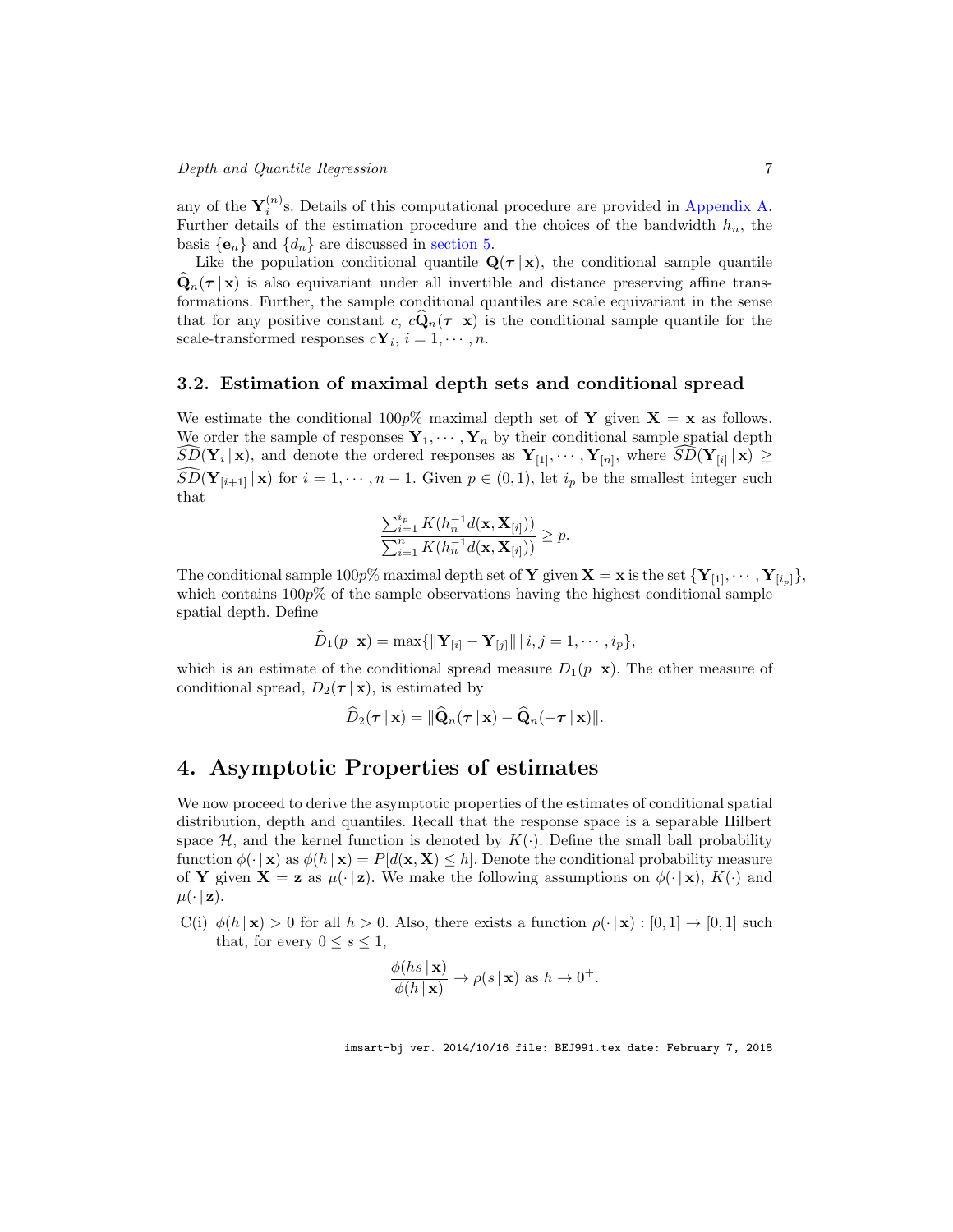C(ii) The kernel function  $K(\cdot)$  is bounded and supported on [0, 1] with  $K(1) > 0$ , and it has a continuous bounded derivative on  $(0, 1)$  such that  $K'(u) \leq 0$  for all  $0 < u < 1$ .

C(iii)  $\mu(\cdot | \mathbf{z}) \to \mu(\cdot | \mathbf{x})$  weakly as  $d(\mathbf{x}, \mathbf{z}) \to 0$ .

Assumptions  $C(i)$ ,  $C(i)$  and  $C(iii)$  will be considered to be true throughout this section, Appendix B and section 2 in the supplement [17], and we may not always explicitly mention them. It is easy to see that the function  $\rho(s | x)$  in assumption C(i) is nondecreasing in s, and  $\rho(1|\mathbf{x}) = 1$ . Below we describe some situations when the above assumptions are satisfied.

- Assumption  $C(i)$  holds if the covariate **X** is finite dimensional with a positive probability density at **x** or a fractal-type process (see [20, p. 207]), as then  $\rho(s | \mathbf{x}) = s^d$ for some  $d > 0$ . On the other hand, if **X** is an infinite dimensional process like a continuous Gaussian Markov process on an interval equipped with the  $L_p$ -norm with  $1 \leq p \leq \infty$ , and **x** belongs to the associated reproducing kernel Hilbert space, then  $\phi(h \mid \mathbf{x}) \sim c_1(\mathbf{x}) \exp[-c_2 h^{-2}]$  as  $h \to 0$ , where  $c_1(\mathbf{x}) > 0$ , and  $c_2 > 0$  does not depend on  $x$  (see Theorem 3.1 in [31] and Theorem 1.1 in [30]). Also, from Theorem 2.1 in [23] and Theorem 1.1 in [30] it follows that that for any continuous Gaussian Markov process on an interval equipped with the  $L_2$ -norm and for any  $\mathbf{x}, \phi(h|\mathbf{x}) \sim c_1(\mathbf{x}) \exp[-c_2 h^{-2}]$  as  $h \to 0$ . In both the above cases, one can show that  $\rho(s|\mathbf{x}) = I(s = 1)$ . In particular, if the covariate **X** is a Brownian motion or a Brownian bridge or an Ornstein–Uhlenbeck process equipped with the  $L_2$ -norm, we have  $\rho(s | \mathbf{x}) = I(s = 1)$ . See Proposition 1 in [19] for other examples of  $\rho(s | \mathbf{x})$ .
- Kernel functions satisfying condition C(ii) have been considered earlier in [19]. These are type I kernel functions (see Definition 4.1 in  $[20, p. 42]$ ), which are popular in nonparametric regression involving functional data (see, e.g., [18], [33], [3], [32]), satisfying the additional condition that their derivatives are nonnegative. The simplest choice of  $K(\cdot)$  satisfying C(ii) is the indicator kernel  $K(u) = I(0 \leq$  $u \leq 1$ ). Other examples of such kernels are the truncated Gaussian kernel  $K(u)$  $\exp[-u^2/2]I(0 \le u \le 1)$ , the truncated triangular kernel  $K(u) = [1 - u/2]I(0 \le$  $u \leq 1$ , etc.
- Assumption C(iii) states the continuity of the conditional probability measure of Y given  $X = z$  at  $X = x$ , and this holds in many standard models. For example, consider the location-scale model:  $\mathbf{Y} = \mathbf{m}(\mathbf{X}) + f(\mathbf{X})\mathbf{G}$ , where **X** and **G** are independent random elements in  $(M, d)$  and H respectively, and the functions  $\mathbf{m}(\cdot): \mathcal{M} \to \mathcal{H}$  and  $f(\cdot): \mathcal{M} \to \mathbb{R}$  are both continuous at **x**. It is easy to verify that assumption C(iii) holds in this model. Evidently, this model covers every situation where the response is a Gaussian process equipped with the  $L_2$ -norm given the covariate, and its conditional mean and conditional covariance operator are continuous functions of the covariate.

From assumption C(ii), we get  $0 < l \le K(u) \le L < \infty$  for all  $u \in [0,1]$ , where  $L = K(0)$  and  $l = K(1)$ . Consequently,

$$
l^{j}\phi(h \mid \mathbf{x}) \leq E[K^{j}(h^{-1}d(\mathbf{x}, \mathbf{X}))] \leq L^{j}\phi(h \mid \mathbf{x})
$$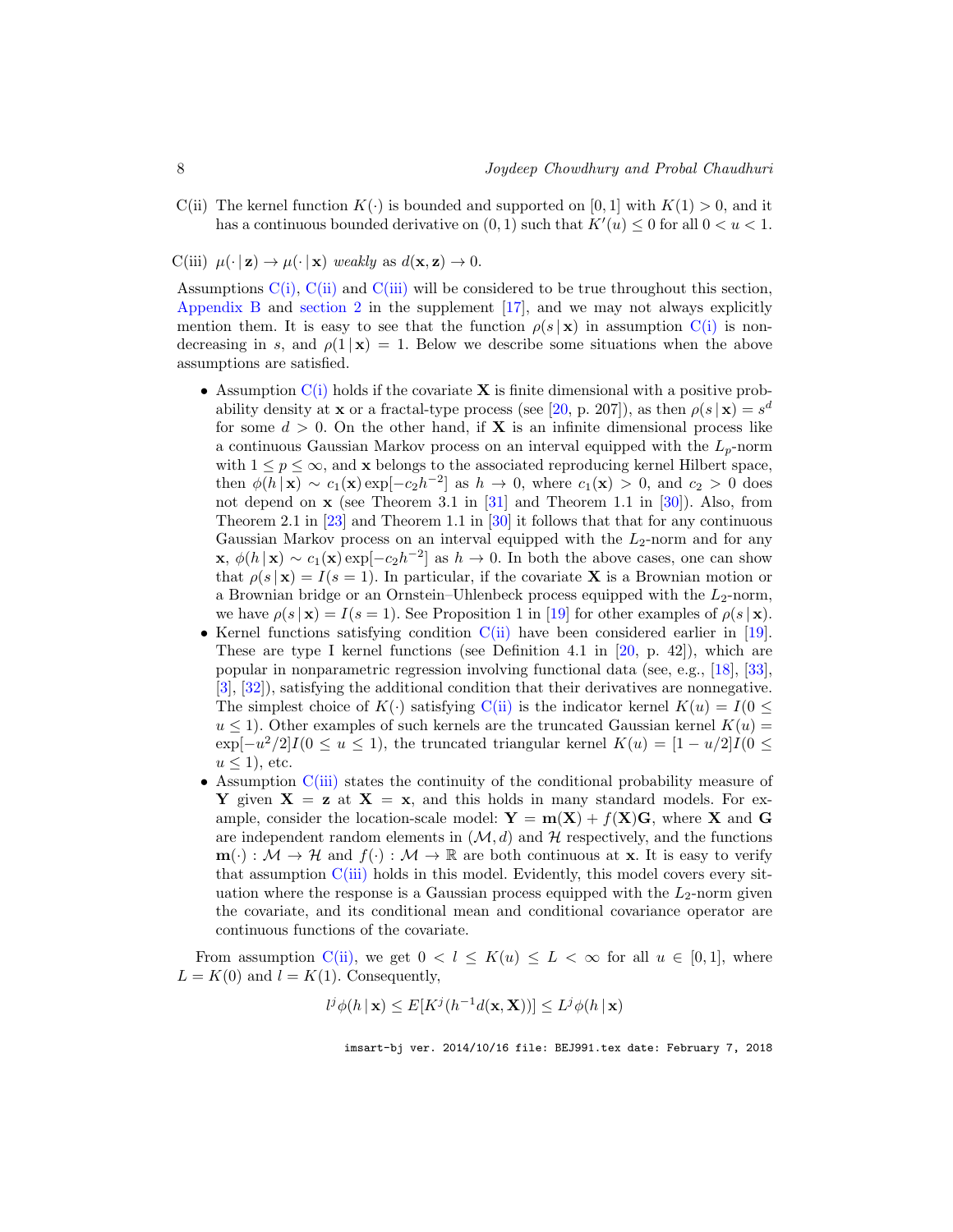Depth and Quantile Regression 9

for any  $h > 0$  and any positive integer j. Denote

$$
F_{(j)}(h \mid \mathbf{x}) = \frac{E[K^{j}(h^{-1}d(\mathbf{x}, \mathbf{X}))]}{\phi(h \mid \mathbf{x})}.
$$

Using assumptions  $C(i)$ ,  $C(i)$  and arguments similar to those in the proof of Lemma 2 in  $[19]$ , we get

$$
F_{(1)}(h \mid \mathbf{x}) \to K(1) - \int_0^1 \rho(s \mid \mathbf{x}) K'(s) ds = E_{(1)}(\mathbf{x}) \text{ (say)}
$$

and

$$
F_{(2)}(h \mid \mathbf{x}) \to K^2(1) - 2 \int_0^1 \rho(s \mid \mathbf{x}) K(s) K'(s) ds = E_{(2)}(\mathbf{x}) \text{ (say)}
$$

as  $h \to 0$ . Clearly,  $0 < l^j \le E_{(j)}(\mathbf{x}) \le L^j$  for  $j = 1, 2$ . Denote  $E_n = E[K(h_n^{-1}d(\mathbf{x}, \mathbf{X}))]$ . Define the bilinear operator  $\gamma(\mathbf{y} | \mathbf{z})(\cdot, \cdot) : \mathcal{H} \times \mathcal{H} \to \mathbb{R}$  as

$$
\gamma(\mathbf{y} | \mathbf{z})(\mathbf{v}, \mathbf{w}) = Cov\left[\left\langle \frac{\mathbf{y} - \mathbf{Y}}{\|\mathbf{y} - \mathbf{Y}\|}, \mathbf{v} \right\rangle, \left\langle \frac{\mathbf{y} - \mathbf{Y}}{\|\mathbf{y} - \mathbf{Y}\|}, \mathbf{w} \right\rangle \middle| \mathbf{X} = \mathbf{z}\right].
$$

Under the following additional assumptions, we shall obtain the asymptotic normality of the conditional sample spatial distribution  $S(y | x)$  and the rate of convergence of the conditional sample spatial depth  $SD(y | x)$ .

- A-1. The bandwidth  $h_n$  satisfies  $h_n \to 0$  and  $(n\phi(h_n | \mathbf{x}))^{-1} \log n \to 0$  as  $n \to \infty$ .
- A-2. For  $y \in \mathcal{H}$  and for  $d(x, z) \leq C_1$ , we have  $(d(x, z))^{-1}||S(y | z) S(y | x)|| \leq s_1$ , where  $C_1$  and  $s_1$  are positive constants.

We now discuss assumptions A-1 and A-2.

- We can choose a sequence of bandwidths  ${h_n}$  satisfying condition A-1 whenever the small ball probability function  $\phi(h|\mathbf{x})$  is a continuous function of h for all sufficiently small h, and  $\phi(h | \mathbf{x}) > 0$  for all  $h > 0$ . It follows from the discussion on assumption C(i) that this requirement is satisfied for many covariate distributions.
- Assumption A-2 is a smoothness condition on the conditional spatial distribution  $S(y \mid z)$  for z lying in a neighborhood of x, which will be required to derive the order of convergence of  $\overline{SD}(\mathbf{y} \mid \mathbf{x})$  to  $SD(\mathbf{y} \mid \mathbf{x})$  in Theorem 4.1. Assumption A-2 holds in many models. As an example, consider again the location-scale model:  $\mathbf{Y} = \mathbf{m}(\mathbf{X}) + f(\mathbf{X})\mathbf{G}$ , with **X** and **G** being independent random elements in  $(\mathcal{M}, d)$ and H respectively. Assume that  $E\|\mathbf{G}\| < \infty$ , and  $\mathbf{m}(\cdot) : \mathcal{M} \to \mathcal{H}$  and  $f(\cdot)$ :  $\mathcal{M} \to \mathbb{R}$  are both Lipschitz continuous at **x** such that  $f(\mathbf{x}) > 0$ . Assume also that some trivariate marginal distribution of  $(\langle \mathbf{G}, \mathbf{e}_1 \rangle, \langle \mathbf{G}, \mathbf{e}_2 \rangle, \cdots)$  has a density that is uniformly bounded on bounded subsets. Clearly, this particular requirement is satisfied for G being any Gaussian process. Then, one can verify that assumption A-2 holds.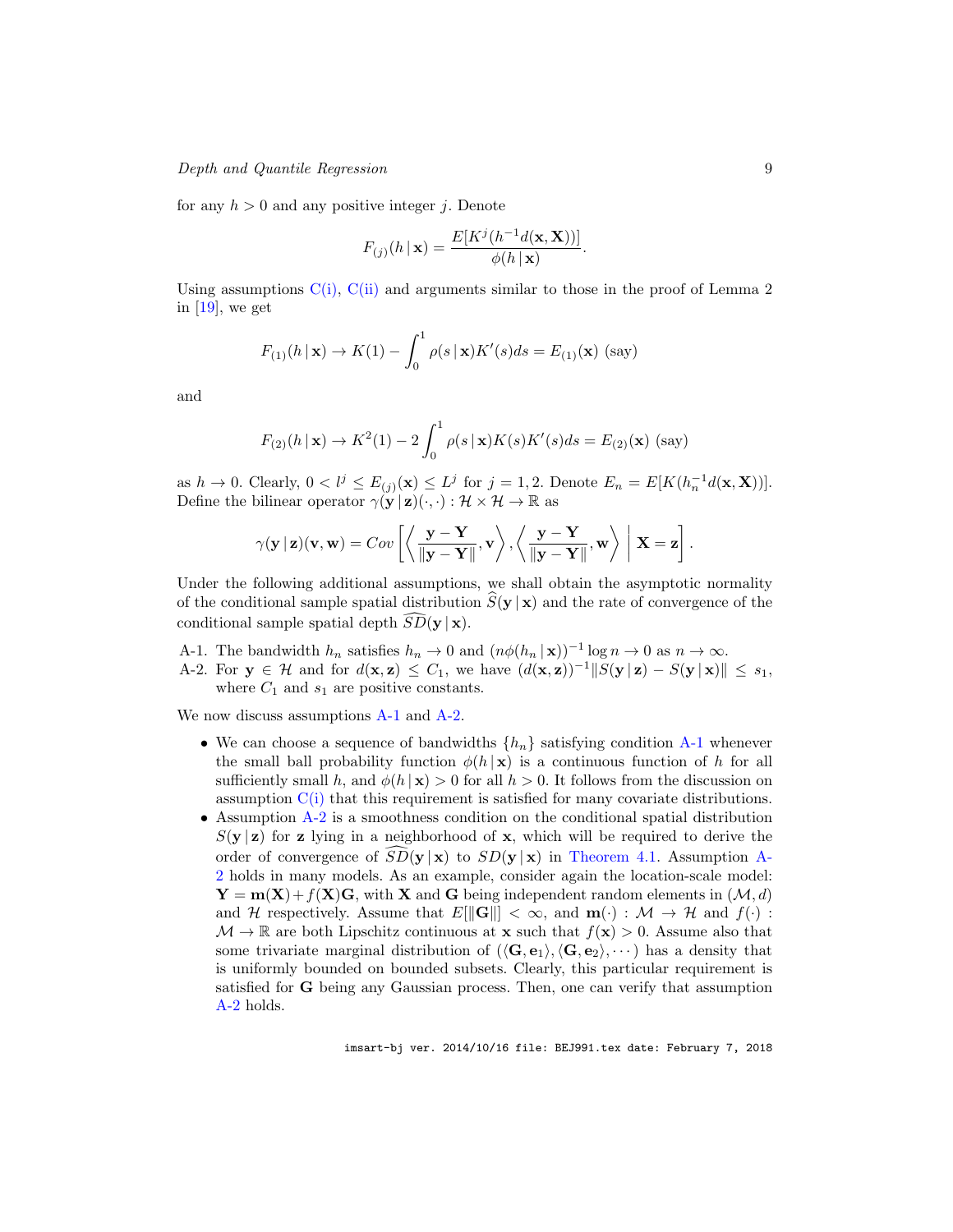Theorem 4.1. Denote

$$
M_n(\mathbf{y} \mid \mathbf{x}) = \frac{\sum_{i=1}^n [S(\mathbf{y} \mid \mathbf{X}_i) - S(\mathbf{y} \mid \mathbf{x})] K(h_n^{-1} d(\mathbf{x}, \mathbf{X}_i))}{\sum_{i=1}^n K(h_n^{-1} d(\mathbf{x}, \mathbf{X}_i))}.
$$

Under assumption A-1,

$$
\sqrt{n\phi(h_n \,|\, \mathbf{x})}(\widehat{S}(\mathbf{y} \,|\, \mathbf{x}) - S(\mathbf{y} \,|\, \mathbf{x}) - M_n(\mathbf{y} \,|\, \mathbf{x})) \to \mathbf{W}
$$

in distribution as  $n \to \infty$ , where W is a Gaussian random element in H with mean 0 and covariance operator  $[(E_{(1)}(\mathbf{x}))^{-2}E_{(2)}(\mathbf{x})]\gamma(\mathbf{y}|\mathbf{x})(\cdot,\cdot)$ . Also, under assumptions A-1 and  $A-2$ ,

$$
\left| \widehat{SD}(\mathbf{y} \mid \mathbf{x}) - SD(\mathbf{y} \mid \mathbf{x}) \right| = O_P\left(\frac{1}{\sqrt{n\phi(h_n \mid \mathbf{x})}} + h_n\right)
$$

as  $n \to \infty$ .

 $M_n(\mathbf{y} \mid \mathbf{x})$  can be viewed as the bias in the kernel estimate  $\hat{S}(\mathbf{y} \mid \mathbf{x})$  of  $S(\mathbf{y} \mid \mathbf{x})$ . From assumptions A-1 and A-2, it follows that  $||M_n(\mathbf{y} \mid \mathbf{x})|| = O(h_n)$  as  $n \to \infty$  almost surely. So, from Theorem 4.1, we get

$$
\left\|\widehat{S}(\mathbf{y} \mid \mathbf{x}) - S(\mathbf{y} \mid \mathbf{x})\right\| = O_P\left(\frac{1}{\sqrt{n\phi(h_n \mid \mathbf{x})}} + h_n\right)
$$

as  $n \to \infty$ .

If  $h_n$  satisfies  $\sqrt{n\phi(h_n | \mathbf{x})}h_n \to 0$  as  $n \to \infty$  (cf. [33, p. 163], [10, p. 1563]), then  $\sqrt{n\phi(h_n \mid \mathbf{x})}M_n(\mathbf{y} \mid \mathbf{x}) \to \mathbf{0}$  in probability as  $n \to \infty$ , and from Theorem 4.1, we get  $\sqrt{n\phi(h_n|\mathbf{x})}(\widehat{S}(\mathbf{y}|\mathbf{x})-S(\mathbf{y}|\mathbf{x})) \rightarrow \mathbf{W}$  in distribution as  $n \rightarrow \infty$ . Note that the order of convergence for both  $\widehat{S}(\mathbf{y} | \mathbf{x})$  and  $\widehat{SD}(\mathbf{y} | \mathbf{x})$  is  $O_P([\sqrt{n\phi(h_n | \mathbf{x}})]^{-1} + h_n)$ . The terms  $\left[\sqrt{n\phi(h_n \mid \mathbf{x})}\right]^{-1}$  and  $h_n$  in the order of convergence come from the variance and the bias of the estimate  $\widehat{S}(\mathbf{y} | \mathbf{x})$ , respectively. For a choice of bandwidth  $h_n$ , which balances the bias and the variance,  $\sqrt{n\phi(h_n | \mathbf{x})}h_n$  will be bounded and bounded away from 0 as  $n \to \infty$ .

Let the covariate  $X$  be either finite dimensional with a positive density at  $x$  or a fractal-type process. Then,  $\phi(h_n | \mathbf{x}) = O(h_n^d)$ , where  $d > 0$ . In that case, the choice of the bandwidth  $h_n$ , which balances the asymptotic order of the bias, i.e.,  $O(h_n)$ , and that of the variance, i.e.,  $O_P(\sqrt{n\phi(h_n|\mathbf{x})})^{-1})$ , is  $c_3n^{-(d+2)^{-1}}$  for some constant  $c_3 > 0$  depending on x. It is easy to see that this choice of  $h_n$  satisfies assumption A-1, and for this choice, the optimum rate of convergence of both  $\widehat{SD}(\mathbf{y} | \mathbf{x})$  and  $\widehat{S}(\mathbf{y} | \mathbf{x})$  is  $O_P(n^{-(d+2)^{-1}})$ . This optimum rate of convergence is same as the optimum rate in the usual nonparametric mean regression estimate involving a multivariate response and a multivariate covariate (see, e.g., [39], [40]). Now, suppose the covariate  $X$  is a continuous Gaussian Markov process equipped with the L<sub>2</sub>-norm. In such a case,  $\phi(h_n | \mathbf{x}) \sim c_1(\mathbf{x}) \exp[-c_2 h_n^{-2}]$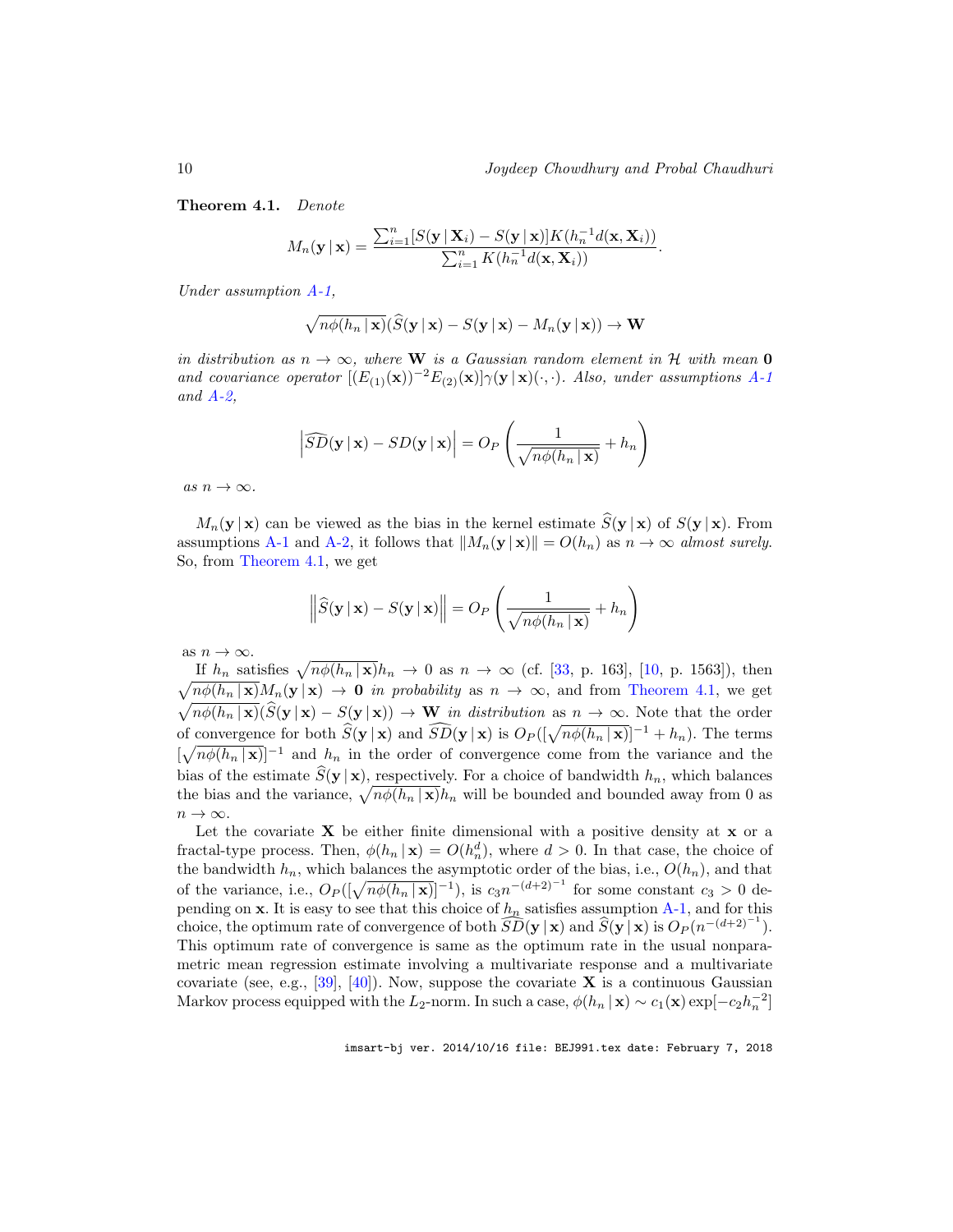as  $h_n \to 0$ , where  $c_1(\mathbf{x}) > 0$  and  $c_2 > 0$ . Here, it is easy to see that if  $\sqrt{n\phi(h_n|\mathbf{x})}h_n$  is bounded above, then  $(n\phi(h_n \mid \mathbf{x}))^{-1}$  log n is bounded away from 0 as  $n \to \infty$ . So, there exists no choice of  $h_n$  which simultaneously satisfies assumption  $A-1$  and balances the orders of the bias and the variance. It is easy to verify that assumption A-1 is satisfied if  $h_n = c_4(\sqrt{\log n})^{-1}$  for a constant  $c_4 > \sqrt{c_2}$ . Then, the rate of convergence of both  $\widehat{SD}(\mathbf{y} | \mathbf{x})$  and  $\widehat{S}(\mathbf{y} | \mathbf{x})$  is  $O_P((\sqrt{\log n})^{-1})$ . Using arguments similar to those used in [16], it can be shown that this rate is optimal under appropriate conditions and same as the optimal rate of the kernel-based mean regression estimate. Finally, we notice that the dimension of the response does not affect the convergence rate.

We next turn our attention to the conditional sample spatial quantiles. Denote the conditional probability measures of Y and  $Y^{(n)}$  given  $X = z$  as  $\mu(\cdot | z)$  and  $\mu^{(n)}(\cdot | z)$ , respectively. The following assumptions are required for the subsequent results.

- B-1. The bandwidth  $h_n$  satisfies  $h_n \to 0$  and  $\left(n\phi(h_n \mid \mathbf{x})\right)^{(1/2)-2\alpha} \log n \to 0$  as  $n \to \infty$ , where  $1/4 < \alpha \leq 1/2$  is a constant.
- B-2. There exists a constant  $C_2 > 0$  and a positive integer  $N_1$  such that whenever  $d(\mathbf{x}, \mathbf{z}) \leq C_2$ ,  $\mu^{(N_1)}(\cdot | \mathbf{z})$  is non-atomic and its support is not contained in a straight line in  $H$ , i.e., there exist no  $\mathbf{a}, \mathbf{b} \in \mathcal{H}$  such that

$$
\mu^{(N_1)}\left(\{\mathbf{v}\in\mathcal{H}:\mathbf{v}=\mathbf{a}+t\mathbf{b},t\in(-\infty,\infty)\}\,|\,\mathbf{z}\right)=1.
$$

B-3. There exists a constant  $C_3 > 0$  and a positive integer  $N_2$  such that whenever  $d(\mathbf{x}, \mathbf{z}) \leq C_3$  and  $n \geq N_2$ , we have for each  $C > 0$ ,  $E[\|\mathbf{Q} - \mathbf{Y}^{(n)}\|^{-2} | \mathbf{X} = \mathbf{z}] \leq s_2(C)$ for all  $\mathbf{Q} \in \mathcal{Z}_n$  with  $\|\mathbf{Q}\| \leq C$ . Here  $s_2(C)$  is a positive constant depending on C.

Below we discuss assumptions B-1, B-2 and B-3.

 $(32)$ 

- We can choose a sequence of bandwidths  $\{h_n\}$  satisfying condition B-1 if  $\phi(h \mid \mathbf{x})$ is continuous in h for all sufficiently small h, and  $\phi(h | \mathbf{x}) > 0$  for all  $h > 0$ . From the discussion on assumption  $C(i)$ , one can verify that this requirement is met for many covariate distributions.
- Assumption B-2 implies that the probability measure  $\mu^{(N_1)}(\cdot | \mathbf{z})$ , which is equivalent to a multivariate probability measure, induces a continuous multivariate distribution, which is not concentrated on a straight line whenever z lies in some neighborhood of **x**. Note that  $\mu^{(N_1)}(\cdot | \mathbf{z})$  is non-atomic implies that both  $\mu(\cdot | \mathbf{z})$ and  $\mu^{(n)}(\cdot | \mathbf{z})$  are non-atomic for all  $n \geq N_1$ . Also, if the support of  $\mu^{(N_1)}(\cdot | \mathbf{z})$  is not contained in a straight line in  $H$ , then the supports of both  $\mu(\cdot | z)$  and  $\mu^{(n)}(\cdot | z)$ are not contained in any straight line in  $\mathcal H$  for all  $n \geq N_1$ . When the conditional distribution of Y given  $X$  is Gaussian with its conditional mean and conditional covariance operator being continuous at  $X = x$ , assumption B-2 is satisfied.
- It can be established that assumption B-3 holds when some conditional trivariate marginal distribution of  $(\langle \mathbf{Y}, \mathbf{e}_1 \rangle, \langle \mathbf{Y}, \mathbf{e}_2 \rangle, \cdots)$  given  $\mathbf{X} = \mathbf{z}$  has a density that is uniformly bounded on bounded subsets for **z** satisfying  $d(\mathbf{x}, \mathbf{z}) \leq C_3$ . This requirement holds in all the cases where  $\bf{Y}$  is conditionally a Gaussian process given  $\bf{X}$  and its conditional mean and conditional covariance operator are continuous at  $X = x$ .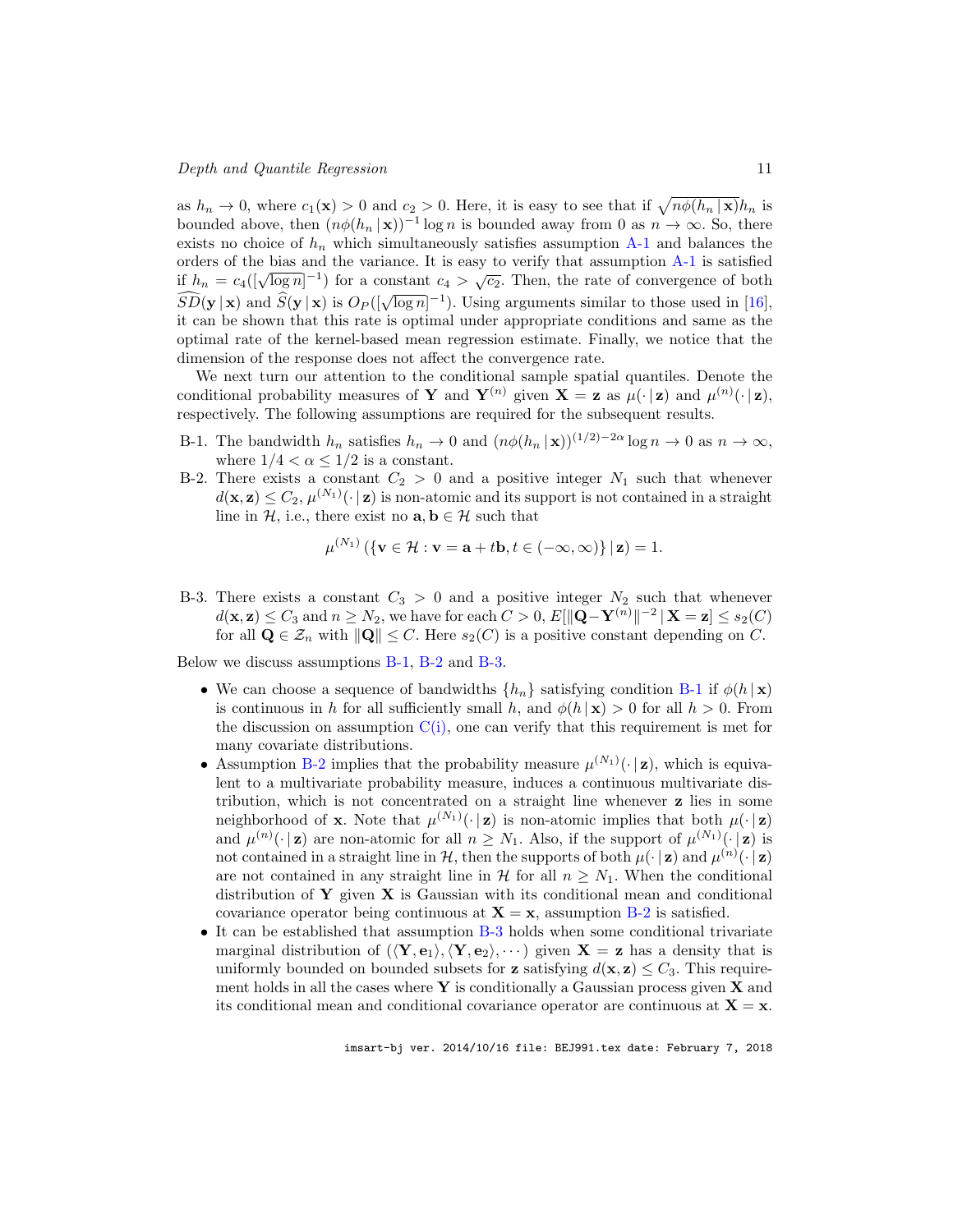Define

$$
g_n(\mathbf{Q} \,|\, \mathbf{z}) = E[\|\mathbf{Q} - \mathbf{Y}^{(n)}\| - \|\mathbf{Y}^{(n)}\| \,|\, \mathbf{X} = \mathbf{z}] - \langle \boldsymbol{\tau}^{(n)}, \mathbf{Q} \rangle,
$$

and

$$
\tilde{g}_n(\mathbf{Q} \mid \mathbf{x}) = E[(\Vert \mathbf{Q} - \mathbf{Y}^{(n)} \Vert - \Vert \mathbf{Y}^{(n)} \Vert - \langle \boldsymbol{\tau}^{(n)}, \mathbf{Q} \rangle) E_n^{-1} K(h_n^{-1} d(\mathbf{x}, \mathbf{X}))].
$$

For  $\mathbf{Q} \in \mathcal{H}$ , define the Fréchet derivatives  $g^{(1)}(\mathbf{Q} | \mathbf{z})$ ,  $g^{(1)}_n(\mathbf{Q} | \mathbf{z})$ ,  $\tilde{g}^{(1)}_n(\mathbf{Q} | \mathbf{x})$ ,  $\tilde{g}^{(1)}_n(\mathbf{Q} | \mathbf{x})$ by

$$
g^{(1)}(\mathbf{Q}|\mathbf{z}) = \frac{\partial}{\partial \mathbf{Q}} g(\mathbf{Q}|\mathbf{z}) = E[\|\mathbf{Q} - \mathbf{Y}\|^{-1}(\mathbf{Q} - \mathbf{Y})|\mathbf{X} = \mathbf{z}] - \tau,
$$
  
\n
$$
g_n^{(1)}(\mathbf{Q}|\mathbf{z}) = \frac{\partial}{\partial \mathbf{Q}} g_n(\mathbf{Q}|\mathbf{z}) = E[\|\mathbf{Q} - \mathbf{Y}^{(n)}\|^{-1}(\mathbf{Q} - \mathbf{Y}^{(n)})|\mathbf{X} = \mathbf{z}] - \tau^{(n)},
$$
  
\n
$$
\tilde{g}_n^{(1)}(\mathbf{Q}|\mathbf{x}) = \frac{\partial}{\partial \mathbf{Q}} \tilde{g}_n(\mathbf{Q}|\mathbf{x}) = E[(\|\mathbf{Q} - \mathbf{Y}^{(n)}\|^{-1}(\mathbf{Q} - \mathbf{Y}^{(n)}) - \tau^{(n)})E_n^{-1}K(h_n^{-1}d(\mathbf{x}, \mathbf{X}))],
$$
  
\n
$$
\tilde{g}_n^{(1)}(\mathbf{Q}|\mathbf{x}) = \frac{\partial}{\partial \mathbf{Q}} \tilde{g}_n(\mathbf{Q}|\mathbf{x}) = \frac{\sum_{i=1}^n (\|\mathbf{Q} - \mathbf{Y}_i^{(n)}\|^{-1}(\mathbf{Q} - \mathbf{Y}_i^{(n)}))K(h_n^{-1}d(\mathbf{x}, \mathbf{X}_i))}{\sum_{i=1}^n K(h_n^{-1}d(\mathbf{x}, \mathbf{X}_i))} - \tau^{(n)}.
$$

Now, for each  $\mathbf{Q} \in \mathcal{H}$ , define  $g^{(2)}(\mathbf{Q} | \mathbf{z})(\cdot), g^{(2)}_n(\mathbf{Q} | \mathbf{z})(\cdot), \tilde{g}^{(2)}_n(\mathbf{Q} | \mathbf{x})(\cdot) : \mathcal{H} \to \mathcal{H}$  by

$$
(g^{(2)}(\mathbf{Q}|\mathbf{z}))(h) = \left(\frac{\partial^2}{\partial Q^2}g(\mathbf{Q}|\mathbf{z})\right)(h) = E\left[\frac{h}{\|\mathbf{Q} - \mathbf{Y}\|} - \frac{\langle h, \mathbf{Q} - \mathbf{Y}\rangle(\mathbf{Q} - \mathbf{Y})}{\|\mathbf{Q} - \mathbf{Y}\|^3}\right] \mathbf{X} = \mathbf{z}\right],
$$
  
\n
$$
(g_n^{(2)}(\mathbf{Q}|\mathbf{z}))(h) = \left(\frac{\partial^2}{\partial Q^2}g_n(\mathbf{Q}|\mathbf{z})\right)(h)
$$
  
\n
$$
= E\left[\frac{h}{\|\mathbf{Q} - \mathbf{Y}^{(n)}\|} - \frac{\langle h, \mathbf{Q} - \mathbf{Y}^{(n)}\rangle(\mathbf{Q} - \mathbf{Y}^{(n)})}{\|\mathbf{Q} - \mathbf{Y}^{(n)}\|^3}\right] \mathbf{X} = \mathbf{z}\right],
$$
  
\n
$$
(\tilde{g}_n^{(2)}(\mathbf{Q}|\mathbf{x}))(h) = \left(\frac{\partial^2}{\partial Q^2}\tilde{g}_n(\mathbf{Q}|\mathbf{z})\right)(h)
$$
  
\n
$$
= E\left[\left[\frac{h}{\|\mathbf{Q} - \mathbf{Y}^{(n)}\|} - \frac{\langle h, \mathbf{Q} - \mathbf{Y}^{(n)}\rangle(\mathbf{Q} - \mathbf{Y}^{(n)})}{\|\mathbf{Q} - \mathbf{Y}^{(n)}\|^3}\right] \frac{K(h_n^{-1}d(\mathbf{x}, \mathbf{X}))}{E_n}\right].
$$

From assumptions B-1 and B-2, it follows that for z lying in a neighborhood of x and for all sufficiently large n,  $g_n(\mathbf{Q} | \mathbf{z})$  and  $\tilde{g}_n(\mathbf{Q} | \mathbf{x})$  have unique minimizers  $\mathbf{Q}_n(\tau | \mathbf{z})$  and  $\mathbf{Q}_n(\tau | \mathbf{x})$  respectively in  $\mathcal{Z}_n$ , and

$$
g_n^{(1)}(\mathbf{Q}_n(\boldsymbol{\tau} \,|\, \mathbf{z}) \,|\, \mathbf{z}) = \tilde{g}_n^{(1)}(\tilde{\mathbf{Q}}_n(\boldsymbol{\tau} \,|\, \mathbf{x}) \,|\, \mathbf{x}) = 0.
$$

From assumptions B-1, B-2 and B-3, we get that for all sufficiently large n and for  $z$ lying in a neighborhood of **x**,  $g^{(2)}(\mathbf{Q}|\mathbf{z})(\cdot), g^{(2)}_n(\mathbf{Q}|\mathbf{z})(\cdot)$  and  $\tilde{g}^{(2)}_n(\mathbf{Q}|\mathbf{x})(\cdot)$  are continuous linear operators on  $H$  for all  $Q$ . We now state a Bahadur type asymptotic linearization of  $\mathbf Q_n(\tau | \mathbf x)$ .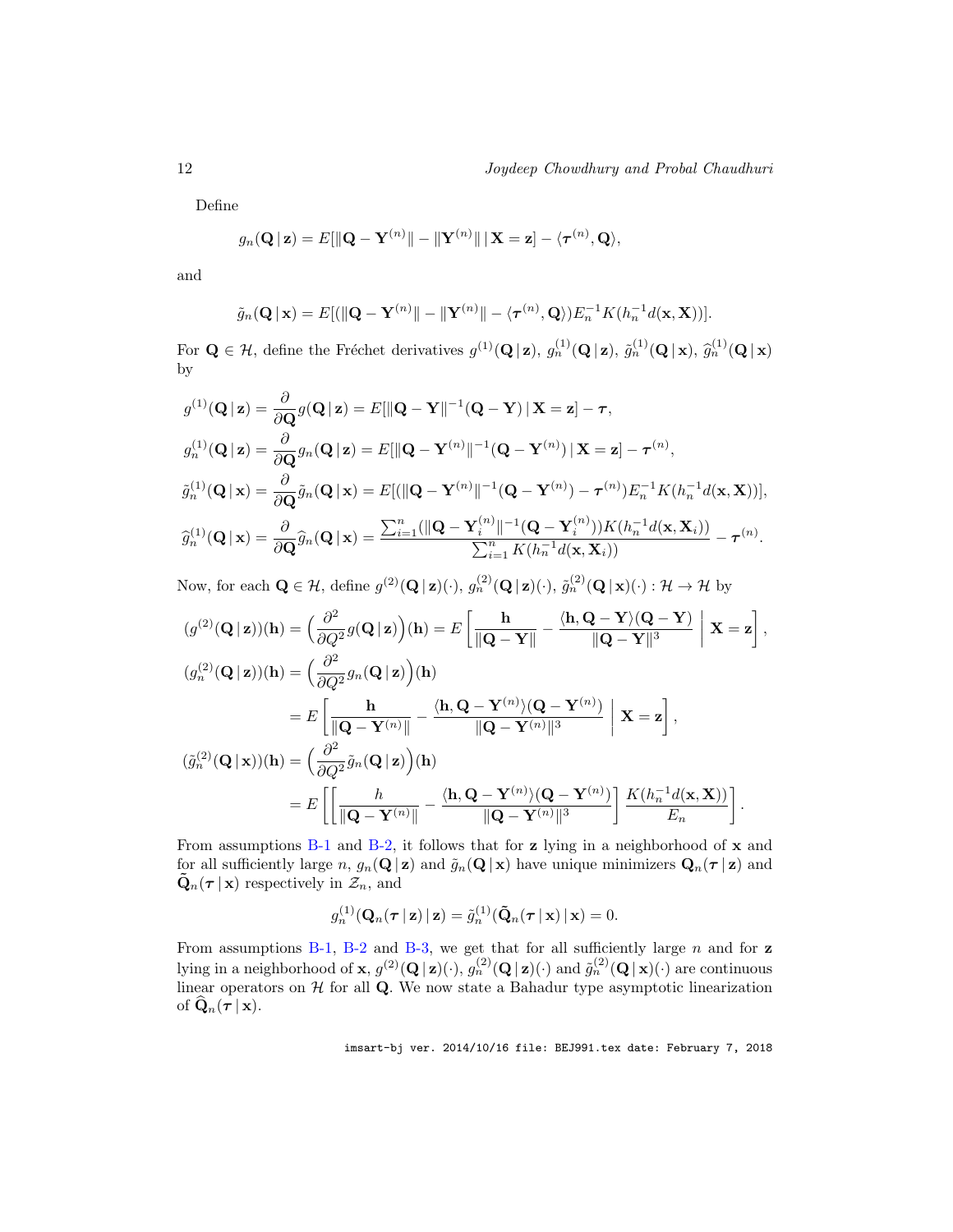Depth and Quantile Regression 13

**Theorem 4.2.** Let the assumptions B-1 through B-3 hold, and  $(n\phi(h_n | \mathbf{x}))^{-(1-2\alpha)}$  d<sub>n</sub> →  $c_5 > 0$  as  $n \to \infty$ , where  $\alpha$  is as described in assumption B-1. Then,

$$
\hat{\mathbf{Q}}_n(\boldsymbol{\tau} \mid \mathbf{x}) - \tilde{\mathbf{Q}}_n(\boldsymbol{\tau} \mid \mathbf{x})
$$
\n
$$
= -[\tilde{g}_n^{(2)}(\tilde{\mathbf{Q}}_n(\boldsymbol{\tau} \mid \mathbf{x}) \mid \mathbf{x})]^{-1} \left[ n^{-1} \sum_{i=1}^n \left[ \frac{\tilde{\mathbf{Q}}_n(\boldsymbol{\tau} \mid \mathbf{x}) - \mathbf{Y}_i^{(n)}}{\|\tilde{\mathbf{Q}}_n(\boldsymbol{\tau} \mid \mathbf{x}) - \mathbf{Y}_i^{(n)}\|} - \boldsymbol{\tau}^{(n)} \right] E_n^{-1} K(h_n^{-1} d(\mathbf{x}, \mathbf{X}_i)) \right]
$$
\n
$$
+ R_n(\mathbf{x}),
$$

where  $||R_n(\mathbf{x})|| = O(\epsilon_n^2)$  as  $n \to \infty$  almost surely, and  $\epsilon_n = (n\phi(h_n | \mathbf{x}))^{-\alpha} \sqrt{\log n}$ .

Define  $B_n(\tau | x) = \tilde{Q}_n(\tau | x) - Q_n(\tau | x)$ . We view it as a kind of bias in the estimate  $\widehat{\mathbf{Q}}_n(\tau | \mathbf{x})$ . Then, one can show that under the assumptions of Theorem 4.2,  $\|\mathbf{B}_n(\tau | \mathbf{x})\| \to$ 0 as  $n \to \infty$ . In addition, suppose that there exist a constant  $C_4 > 0$  and a positive integer  $N_3$  such that whenever  $d(\mathbf{x}, \mathbf{z}) \leq C_4$  and  $n \geq N_3$ , we have, for each  $C > 0$ ,

$$
(d(\mathbf{x}, \mathbf{z}))^{-1} ||g_n^{(1)}(\mathbf{Q} \,|\, \mathbf{z}) - g_n^{(1)}(\mathbf{Q} \,|\, \mathbf{x})|| \le s_3(C)
$$

for all  $\mathbf{Q} \in \mathcal{Z}_n$  with  $\|\mathbf{Q}\| \leq C$ , where  $s_3(C)$  is a positive constant depending on C. Then, it can be shown that  $\|\mathbf{B}_n(\tau \mid \mathbf{x})\| = O(h_n)$  as  $n \to \infty$  (see Proposition B.1). It is easy to show that all these hold when the response  $\bf{Y}$  satisfies a location-scale model as discussed in connection with assumption A-2 earlier.

We can show that  $\|\mathbf{Q}_n(\tau | \mathbf{x}) - \mathbf{Q}(\tau | \mathbf{x})\| \to 0$  as  $n \to \infty$  (see Lemma 2.4 in [17]). As a consequence, we get  $\|\mathbf{Q}_n(\tau | \mathbf{x}) - \mathbf{Q}(\tau | \mathbf{x})\| \to 0$  as  $n \to \infty$  almost surely for each  $\tau$  with  $\|\tau\|$  < 1. Recall that we defined an estimate of the conditional spread as  $\widehat{D}_2(\boldsymbol{\tau}\,|\,\mathbf{x}) = \|\widehat{\mathbf{Q}}_n(\boldsymbol{\tau}\,|\,\mathbf{x}) - \widehat{\mathbf{Q}}_n(-\boldsymbol{\tau}\,|\,\mathbf{x})\|$ . Hence, we get  $\widehat{D}_2(\boldsymbol{\tau}\,|\,\mathbf{x}) \to D_2(\boldsymbol{\tau}\,|\,\mathbf{x})$  as  $n \to \infty$ almost surely.

We next state a result on the asymptotic normality of the conditional sample spatial quantile. Recall  $\gamma(\mathbf{y} | \mathbf{z})(\cdot, \cdot)$  defined before Theorem 4.1. Let  $\gamma_0(\mathbf{Q} | \mathbf{x})(\cdot) : \mathcal{H} \to \mathcal{H}$ be the continuous linear operator obtained from  $\gamma(Q | x)(\cdot, \cdot)$ , i.e.,  $\langle \gamma_0(Q | x)(v), w \rangle =$  $\gamma(\mathbf{Q} \mid \mathbf{x})(\mathbf{v}, \mathbf{w})$  for all  $\mathbf{v}, \mathbf{w} \in \mathcal{H}$ .

**Theorem 4.3.** Suppose that  $Y$  has the conditional Karhunen-Loeve expansion given by  $\mathbf{Y} = \mathbf{m}(\mathbf{x}) + \sum_{k=1}^{\infty} \sqrt{\lambda_k} Z_k \psi_k$ , where the  $Z_k$ 's are conditionally uncorrelated random variables with conditional mean 0 and conditional variance 1 given  $X = x$ , and the  $\lambda_k$ 's and the  $\boldsymbol{\psi}_k$ 's are the eigenvalues and the corresponding eigenfunctions of the conditional covariance operator of Y given  $X = x$ . Also, let  $\sqrt{n\phi(h_n | x)} || \tau - \tau^{(n)} || \to 0$ ,  $\sqrt{n\phi(h_n \mid \mathbf{x})}\|\mathbf{m}(\mathbf{x}) - (\mathbf{m}(\mathbf{x}))^{(n)}\| \to 0$  and  $(n\phi(h_n \mid \mathbf{x}))\sum_{k>d_n}\lambda_k) \to 0$  as  $n \to \infty$ . Suppose the assumptions B-1 through B-3 hold, and  $(n\phi(h_n \mid \mathbf{x}))^{-(1-2\alpha)}d_n \to c_5 > 0$  as  $n \to \infty$ , where  $\alpha$  is as in assumption B-1. Then,

$$
\sqrt{n\phi(h_n \,|\, \mathbf{x})} \big[ \widehat{\mathbf{Q}}_n(\boldsymbol{\tau} \,|\, \mathbf{x}) - \mathbf{Q}(\boldsymbol{\tau} \,|\, \mathbf{x}) - \mathbf{B}_n(\boldsymbol{\tau} \,|\, \mathbf{x}) \big] \rightarrow \mathbf{W}
$$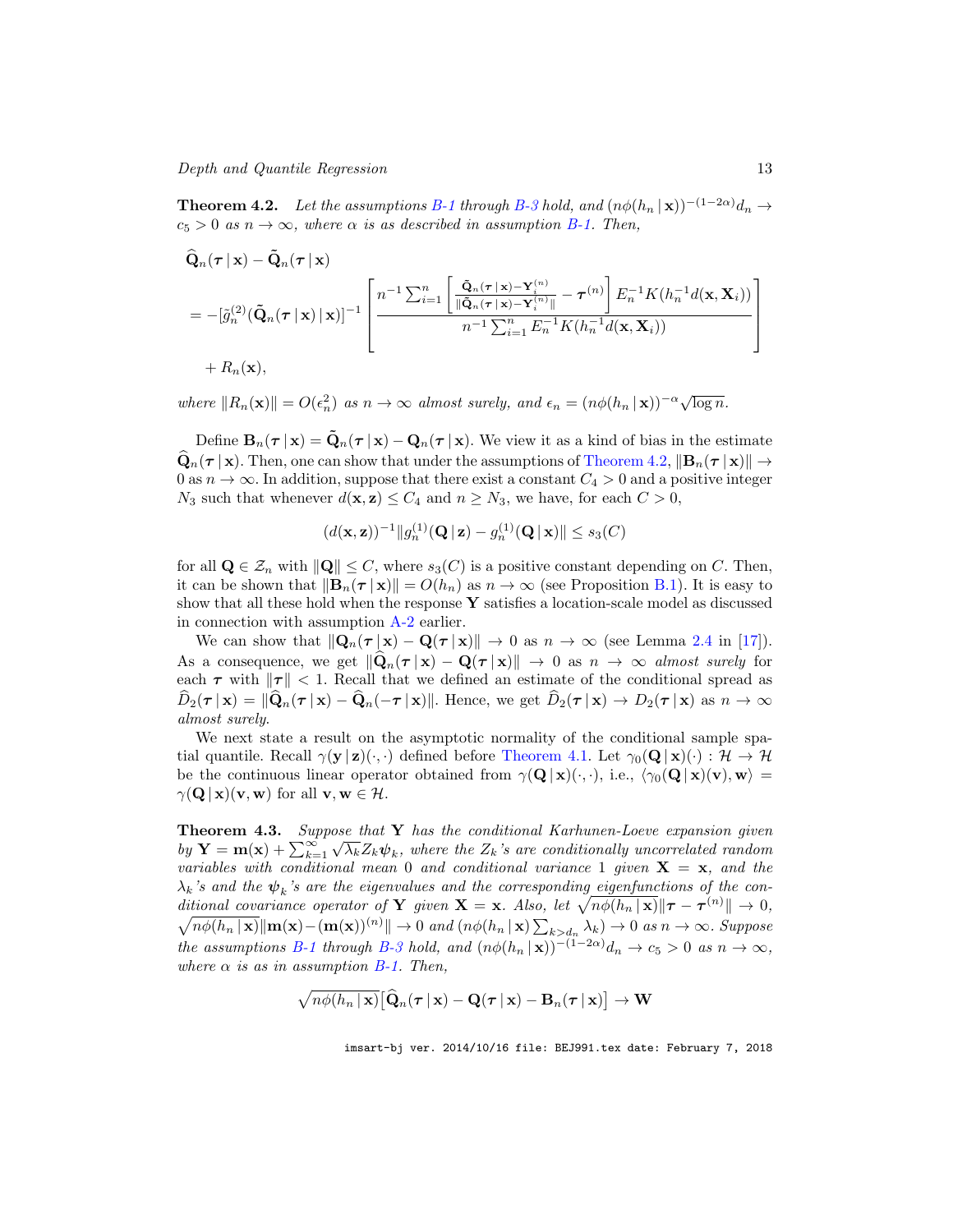in distribution as  $n \to \infty$ , where W is a Gaussian random element in H with mean O and covariance operator

$$
\mathbf{\Sigma}(\mathbf{x}) = \frac{E_{(2)}(\mathbf{x})}{(E_{(1)}(\mathbf{x}))^2} \left[ g^{(2)}(\mathbf{Q}(\boldsymbol{\tau} \,|\, \mathbf{x}) \,|\, \mathbf{x}) \right]^{-1} \gamma_0(\mathbf{Q}(\boldsymbol{\tau} \,|\, \mathbf{x}) \,|\, \mathbf{x}) \left[ g^{(2)}(\mathbf{Q}(\boldsymbol{\tau} \,|\, \mathbf{x}) \,|\, \mathbf{x}) \right]^{-1}.
$$

The assumption concerning the conditional Karhunen-Loeve expansion of  $\mathbf Y$  and the conditions  $\sqrt{n\phi(h_n | \mathbf{x})} || \boldsymbol{\tau} - \boldsymbol{\tau}^{(n)} || \to 0$ ,  $\sqrt{n\phi(h_n | \mathbf{x})} || \mathbf{m}(\mathbf{x}) - (\mathbf{m}(\mathbf{x}))^{(n)} || \to 0$  and  $(n\phi(h_n | \mathbf{x}) \sum_{k>d_n} \lambda_k) \to 0$  as  $n \to \infty$  are required to ensure  $\sqrt{n\phi(h_n | \mathbf{x})} ||\mathbf{Q}_n(\tau | \mathbf{x}) \mathbf{Q}(\tau | \mathbf{x})$   $\rightarrow$  0 as  $n \rightarrow \infty$ . Note that  $\mathbf{Q}_n(\tau | \mathbf{x}) \in \mathcal{Z}_n$  can be viewed as a finite dimensional approximation of  $\mathbf{Q}(\tau | \mathbf{x})$ , and these conditions are necessary to control the asymptotic bias arising from such an approximation. For further insights into these conditions, readers are referred to [8], where the authors used similar assumptions in their Theorem 3.4 to derive asymptotic normality of unconditional spatial quantiles in Hilbert spaces. Note that when the response space H is finite dimensional, we can take  $\alpha = 1/2$ ,  $\mathcal{Z}_n = \mathcal{H}$  and  $d_n = dimension(\mathcal{H})$  for all n. Then, there is no such bias, and our theorems yield the Bahadur representation and the asymptotic normality for conditional spatial quantiles of a finite dimensional response as a special case.

Suppose that the covariate  $X$  is either finite dimensional with a positive density at x or a fractal-type process. Then, like in the cases of the conditional spatial distribution and depth, an appropriate choice of  $h_n$ , which balances the asymptotic order of the bias term  $B_n(\tau | x)$  and the asymptotic order of the variance of the estimate  $\widehat{\mathbf{Q}}_n(\boldsymbol{\tau} \mid \mathbf{x})$ , is  $c_3 n^{-(d+2)^{-1}}$  for some  $d > 0$ . The optimum rate of convergence of  $\widehat{\mathbf{Q}}_n(\boldsymbol{\tau} \mid \mathbf{x})$ is  $O_P(n^{-(d+2)^{-1}})$  in that case. If **X** is a continuous Gaussian Markov process on an interval equipped with the  $L_2$ -norm, there is no choice of  $h_n$ , which simultaneously satisfies B-1 and  $\sqrt{n\phi(h_n | \mathbf{x})}h_n = O(1)$  as  $n \to \infty$  as observed in the discussion following Theorem 4.1. However, if one chooses  $h_n = c_4(\sqrt{\log n})^{-1}$  with an appropriate constant  $c_4 > 0$  in a similar way as done before, then assumption B-1 is satisfied, and the rate of convergence of  $\hat{\mathbf{Q}}_n(\tau | \mathbf{x})$  becomes  $O_P([\sqrt{\log n}]^{-1})$  as  $n \to \infty$ . The optimality of this convergence rate can be established under appropriate conditions, using arguments similar to those used in [16], where the optimum rates for the kernel-based mean regression estimate are derived. And it can be verified that this optimal rate is same as the optimal rate of convergence of the kernel mean regression estimate in the same setup. Once again, we see that the convergence rates do not depend on the dimension of the response.

Theorem 4.3 can be utilized to construct confidence sets for the conditional quantile  $\mathbf{Q}(\boldsymbol{\tau} | \mathbf{x})$  when the sequence of bandwidths  $\{h_n\}$  satisfies  $\sqrt{n\phi(h_n | \mathbf{x})}h_n \to 0$  as  $n \to \infty$ in addition to the conditions in Theorem 4.3. Then, we get that  $\sqrt{n\phi(h_n | \mathbf{x})} [\hat{\mathbf{Q}}_n(\tau | \mathbf{x}) \mathbf{Q}(\boldsymbol{\tau} | \mathbf{x})$   $\rightarrow$  W in distribution as  $n \rightarrow \infty$ . Let  $0 < r < 1$ , and let  $K_r$  be a set in H such that  $P[\mathbf{W} \in K_r] = 1 - r$ . Then,  $P[\mathbf{Q}(\tau | \mathbf{x}) \in \widehat{\mathbf{Q}}_n(\tau | \mathbf{x}) + K_r] \rightarrow 1 - r$  as  $n \rightarrow \infty$  so that  $\mathbf{Q}_n(\tau | \mathbf{x}) + K_r$  is asymptotically a 100(1 – r)% confidence set for  $\mathbf{Q}(\tau | \mathbf{x})$ . We next discuss two ways of constructing  $K_r$ , which will be closed and convex.

In the first construction, we take  $K_r$  to be a closed ball  $C(\mathbf{0}, c_r)$  in  $\mathcal{H}$  centered at  $\mathbf{0} \in \mathcal{H}$ with radius  $c_r$  such that  $P[\|\mathbf{W}\|^2 \leq c_r^2] = 1-r$ . Using the Kerhunen-Loeve expansion, it is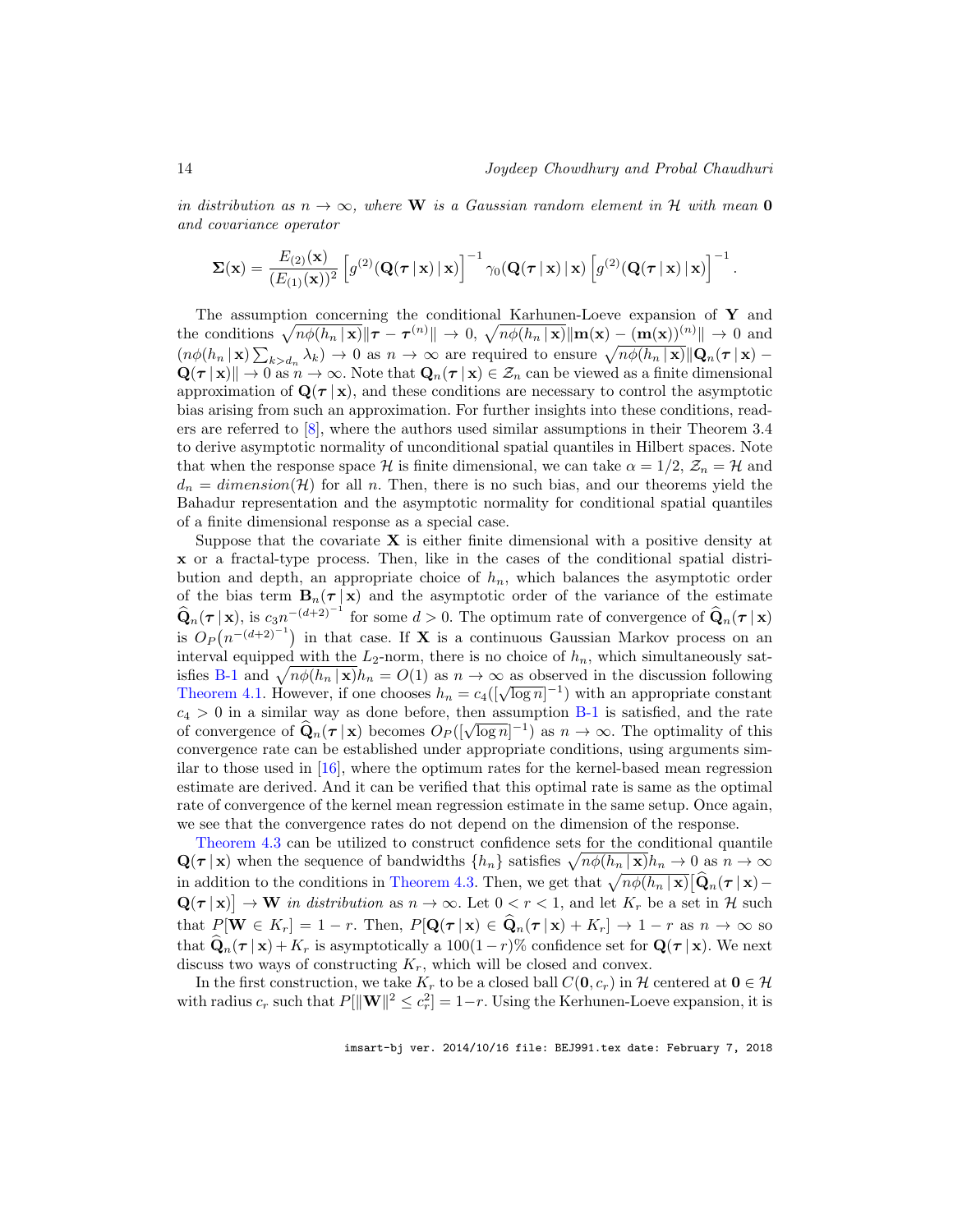easy to see that  $\|\mathbf{W}\|^2 = \sum_{k=1}^{\infty} \zeta_k \chi_k$ , where  $\{\zeta_k\}$  is the decreasing sequence of eigenvalues of  $\Sigma(\mathbf{x})$ , and  $\{\chi_k\}$  is a sequence of independent random variables identically distributed as a Chi-square distribution with degree of freedom 1. In practice, we can estimate the sequence  $\{\zeta_k\}$  by the decreasing sequence of eigenvalues  $\{\zeta_{k,n}\}$  of an estimate of the covariance operator  $\Sigma(\mathbf{x})$ .  $c_r^2$  can be estimated by the  $(1 - r)$ -quantile of the real valued random variable  $\sum_{k=1}^{\infty} \hat{\zeta}_{k,n} \chi_k$  using the Monte-Carlo method. However, the drawback of this confidence set is that the ball  $C(0, c_r)$  can hardly be visualized in a plot when the response values are random functions in an  $L_2$  space.

We present a second construction, where the confidence sets can be conveniently plotted. Again from the Kerhunen-Loeve expansion, we get that  $\mathbf{W} = \sum_{k=1}^{\infty} \sqrt{\zeta_k} Z_k \boldsymbol{\xi}_k$ , where  ${\{\boldsymbol{\xi}_k\}}$  is the sequence of eigenvectors of  $\Sigma(\mathbf{x})$  corresponding to the decreasing sequence of eigenvalues  $\{\zeta_k\}$ , and  $\{Z_k\}$  is a sequence of independent standard normal random variables. Let  $z(\beta)$  denote the  $\beta$ -quantile of the standard normal distribution, where  $0 < \beta < 1$ . Let  $l_k = z((1 - (1 - r)^{2^{-k}})/2)$  and  $u_k = z(1 - (1 - (1 - r)^{2^{-k}})/2)$  for  $k = 1, 2, \dots$ . So,  $P[l_k \le Z_k \le u_k] = (1 - r)^{2^{-k}}$  for all k, and hence

$$
P[l_k \le Z_k \le u_k \text{ for all } k] = \prod_{k=1}^{\infty} (1-r)^{2^{-k}} = 1-r.
$$

The set  $K_r$  can be constructed as

$$
K_r = \left\{ \mathbf{v} = \sum_{k=1}^{\infty} v_k \xi_k \in \mathcal{H} \middle| l_k \sqrt{\zeta_k} \le v_k \le u_k \sqrt{\zeta_k} \text{ for all } k \right\}.
$$

Once again, we can substitute  $\zeta_k$ 's by their estimates obtained from an appropriate estimate of the covariance operator  $\Sigma(\mathbf{x})$ . We plot this confidence set for the estimated conditional spatial median for simulated and real data examples in [17].

Both the constructions of the confidence sets for  $\mathbf{Q}(\tau | \mathbf{x})$  require an estimate  $\mathbf{\Sigma}_n(\mathbf{x})$ of the covariance operator  $\Sigma(x)$  of W. We can estimate  $\Sigma(x)$  by its sample counter-part

$$
\widehat{\mathbf{\Sigma}}_n(\mathbf{x}) = \frac{E_{(2),n}(\mathbf{x})}{(E_{(1),n}(\mathbf{x}))^2} \left[ \widehat{g}_n^{(2)}(\widehat{\mathbf{Q}}_n(\boldsymbol{\tau} \,|\, \mathbf{x}) \,|\, \mathbf{x}) \right]^{-1} \widehat{\gamma}_n(\widehat{\mathbf{Q}}_n(\boldsymbol{\tau} \,|\, \mathbf{x}) \,|\, \mathbf{x}) \left[ \widehat{g}_n^{(2)}(\widehat{\mathbf{Q}}_n(\boldsymbol{\tau} \,|\, \mathbf{x}) \,|\, \mathbf{x}) \right]^{-1},
$$

where

$$
E_{(i),n}(\mathbf{x}) = \frac{\sum_{i=1}^{n} K^j(h_n^{-1}d(\mathbf{x}, \mathbf{X}_i))}{\sum_{i=1}^{n} I(d(\mathbf{x}, \mathbf{X}_i) \le h_n)} \text{ for } i = 1, 2,
$$

 $\widehat{g}_n^{(2)}(\mathbf{Q} \,|\, \mathbf{x})(\cdot) : \mathcal{H} \to \mathcal{H}$  is defined by

$$
\widehat{g}_n^{(2)}(\mathbf{Q}\,|\,\mathbf{x})(\mathbf{v})=\frac{\sum_{i=1}^n\left[\frac{\mathbf{v}}{\left\|\mathbf{Q}-\mathbf{Y}_i^{(n)}\right\|}-\frac{\left\langle \mathbf{v},\mathbf{Q}-\mathbf{Y}_i^{(n)}\right\rangle \left(\mathbf{Q}-\mathbf{Y}_i^{(n)}\right)}{\left\|\mathbf{Q}-\mathbf{Y}_i^{(n)}\right\|^3}\right]K(h_n^{-1}d(\mathbf{x},\mathbf{X}_i))}{\sum_{i=1}^nK(h_n^{-1}d(\mathbf{x},\mathbf{X}_i))}
$$

imsart-bj ver. 2014/10/16 file: BEJ991.tex date: February 7, 2018

,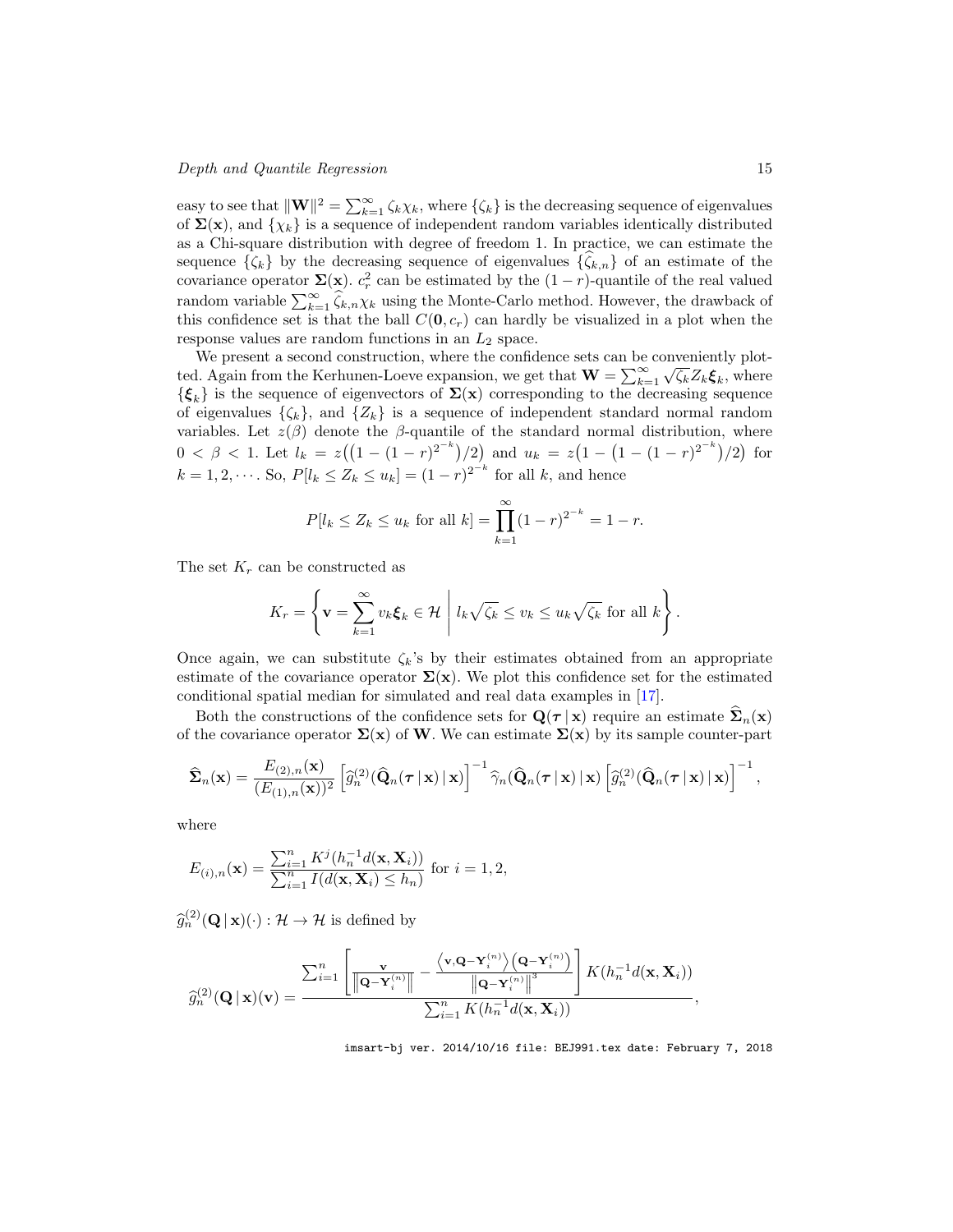and  $\hat{\gamma}_n(\mathbf{Q} | \mathbf{x})(\cdot) : \mathcal{H} \to \mathcal{H}$  is the sample covariance operator defined by

$$
\hat{\gamma}_n(\mathbf{Q}|\mathbf{x})(\mathbf{v}) = \frac{\sum_{i=1}^n \left\langle \frac{\mathbf{Q}-\mathbf{Y}_i^{(n)}}{\|\mathbf{Q}-\mathbf{Y}_i^{(n)}\|}, \mathbf{v} \right\rangle \frac{\mathbf{Q}-\mathbf{Y}_i^{(n)}}{\|\mathbf{Q}-\mathbf{Y}_i^{(n)}\|} K(h_n^{-1}d(\mathbf{x}, \mathbf{X}_i))}{\sum_{i=1}^n K(h_n^{-1}d(\mathbf{x}, \mathbf{X}_i))} - \frac{\left[\sum_{i=1}^n \left\langle \frac{\mathbf{Q}-\mathbf{Y}_i^{(n)}}{\|\mathbf{Q}-\mathbf{Y}_i^{(n)}\|}, \mathbf{v}\right\rangle K(h_n^{-1}d(\mathbf{x}, \mathbf{X}_i)) \sum_{i=1}^n \frac{\mathbf{Q}-\mathbf{Y}_i^{(n)}}{\|\mathbf{Q}-\mathbf{Y}_i^{(n)}\|} K(h_n^{-1}d(\mathbf{x}, \mathbf{X}_i))\right]}{\sum_{i=1}^n K(h_n^{-1}d(\mathbf{x}, \mathbf{X}_i))} \cdot \frac{\sum_{i=1}^n K(h_n^{-1}d(\mathbf{x}, \mathbf{X}_i))}{\sum_{i=1}^n K(h_n^{-1}d(\mathbf{x}, \mathbf{X}_i))}\right].
$$

As stated in the next theorem,  $\hat{\Sigma}_n(\mathbf{x})$  is a consistent estimate of  $\Sigma(\mathbf{x})$ .

**Theorem 4.4.** Under the conditions in Theorem 4.3,  $\hat{\Sigma}_n(\mathbf{x}) \to \Sigma(\mathbf{x})$  in probability as  $n \to \infty$ .

## 5. Data Analysis

In this section, quantile regression and conditional maximal depth sets are demonstrated using simulated and real data. We consider three datasets here. The first one is a simulated data generated from a heteroscedastic model. The second dataset is a real data concerning per capita GDP and saving rate in 125 countries over a time period of 26 years. The third dataset is about cigarette sales and net disposable income in 46 states in the USA over a 30-year period.

In all our analysis, we consider the functional response and the functional covariate as random elements in appropriate  $L_2$  spaces. For the sake of simplicity, we choose the indicator function on [0, 1] as the kernel  $K(\cdot)$ , and the bandwidth h is chosen by leave-one-out cross validation in the following way. Let  $m_n^{(-i)}(z, h)$  denote the conditional spatial median estimated at  $X = z$  using the bandwidth h and leaving out the *i*-th sample observation  $(X_i, Y_i)$ . We choose the bandwidth  $h_{opt}$  such that  $h_{opt}$  $\arg \min_h n^{-1} \sum_{i=1}^n ||m_n^{(-i)}(\mathbf{X}_i, h) - \mathbf{Y}_i||.$  For a given bandwidth h, let  $C_n(\mathbf{x}, h) = {\mathbf{Y}_i}$  $d(\mathbf{x}, \mathbf{X}_i) \leq h \overline{\int d(\cdot, \cdot)}$  is the  $L_2$  metric here), and  $\#[C_n(\mathbf{x}, h)]$  be the cardinality of  $C_n(\mathbf{x}, h)$ . While computing  $\widehat{\mathbf{Q}}_n(\tau | \mathbf{x})$  taking bandwidth h, we take

$$
d_n = \left\lfloor \min\left\{ \sqrt{\#[C_n(\mathbf{x},h)]}, \ 2[\#[C_n(\mathbf{x},h)]]^{(1/3)} \right\} \right\rfloor,
$$

where r denotes the largest integer less than or equal to r. Then,  $\alpha = (1/3)$  and  $c_5 = 2$ , where  $\alpha$  and  $c_5$  are as in Theorem 4.2. To fix the basis  $\{e_1, e_2, \dots, e_{d_n}\}$ , we first estimate the conditional covariance operator of Y given  $X = x$  using the same kernel function  $K(\cdot)$  and the bandwidth h. Then, the eigenfunction corresponding to the k-th largest eigenvalue of the estimated conditional covariance operator is taken as  $\mathbf{e}_k$  for  $k = 1, \dots, d_n$ . The cross-validated bandwidth  $h_{opt}$  is used for all further computations of quantiles, maximal depth sets and spread measures.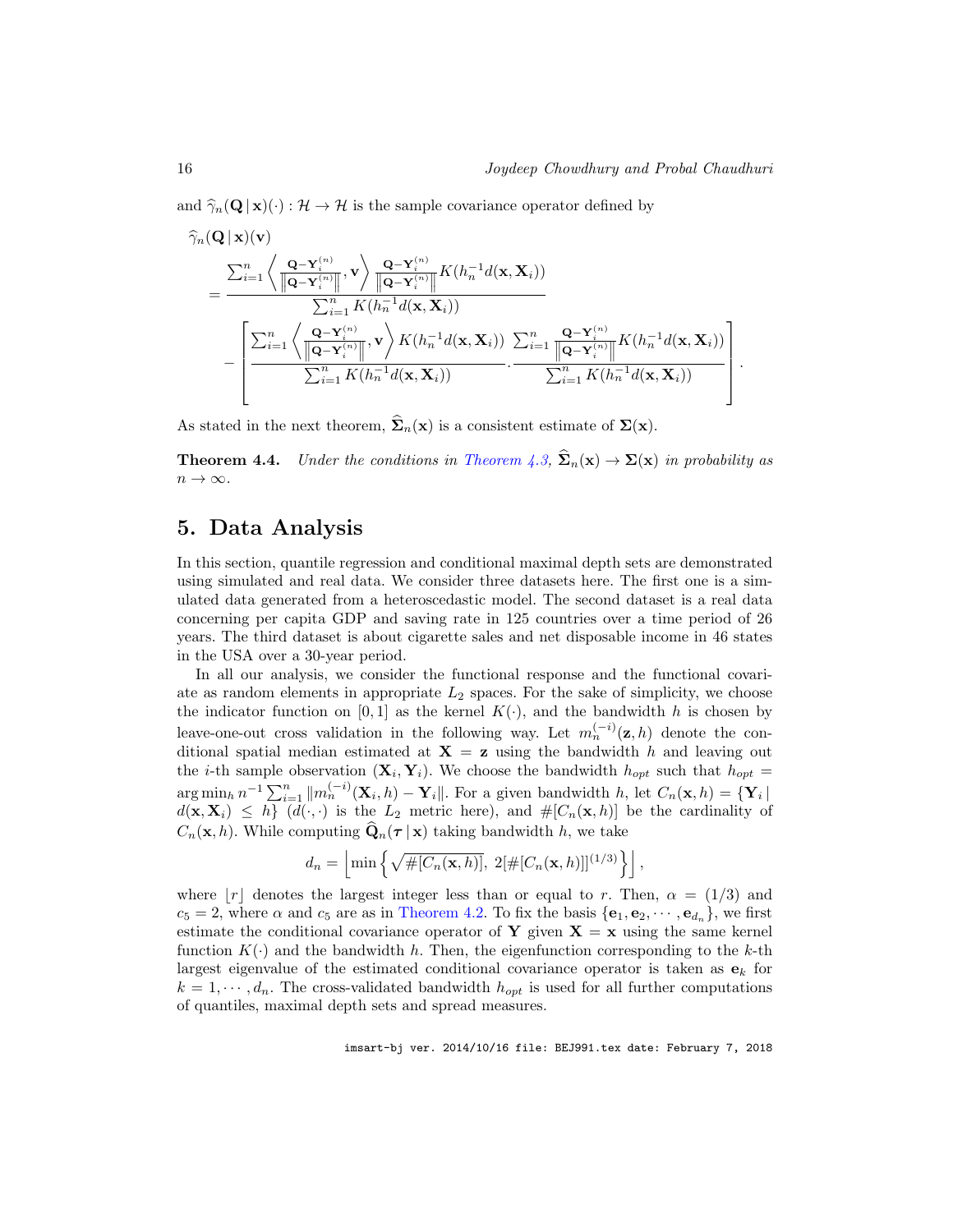#### 5.1. Simulated Data

We consider a regression model, where the covariate  $\mathbf{X}(t) = U \exp(t)$  for  $t \in [0, 1]$  with  $U \sim Uniform[0,1],$  and the response  $\mathbf{Y}(t) = ||\mathbf{X}|| \mathbf{B}(t)$ , where  $\mathbf{B}(t)$  is the standard Brownian Motion on [0, 1], and  $\|\cdot\|$  is the  $L_2$  norm. We simulate 100 observations from this model, and construct the quantiles regression estimates and conditional maximal depth sets. The sample size is 100.



Figure 2. Plots of the selected covariate curves  $(1<sup>st</sup> row)$ , the corresponding conditional spatial quantiles  $(2<sup>nd</sup> row)$  and conditional maximal depth sets  $(3<sup>rd</sup> row)$  for the simulated data. The dotted, the dashed and the solid curves in the 2<sup>nd</sup> row are  $\hat{\mathbf{Q}}_n(-0.5\mathbf{u} | \mathbf{x})$ ,  $\hat{\mathbf{Q}}_n(0.5\mathbf{u} | \mathbf{x})$  and  $\hat{\mathbf{Q}}_n(\mathbf{0} | \mathbf{x})$ , respectively.

The value of the bandwidth  $h$  obtained through cross validation is 0.68. We compute the 50% conditional maximal depth sets, the conditional spatial median and conditional spatial quantiles corresponding to  $\tau = \pm 0.5u$ , where **u** is the first principal component of the estimated conditional covariance operator of the response. To demonstrate the conditional quantile curves and depth sets, we order the covariate curves by their  $L_2$ norms, and choose 5 covariate curves whose ranks are equidistant in this ordering. The conditional spatial quantiles and the conditional maximal depth sets for these 5 covariate curves are plotted in Figure 2. We see that the spatial quantiles and the maximal depth sets clearly capture the change of the conditional distributions of the response given the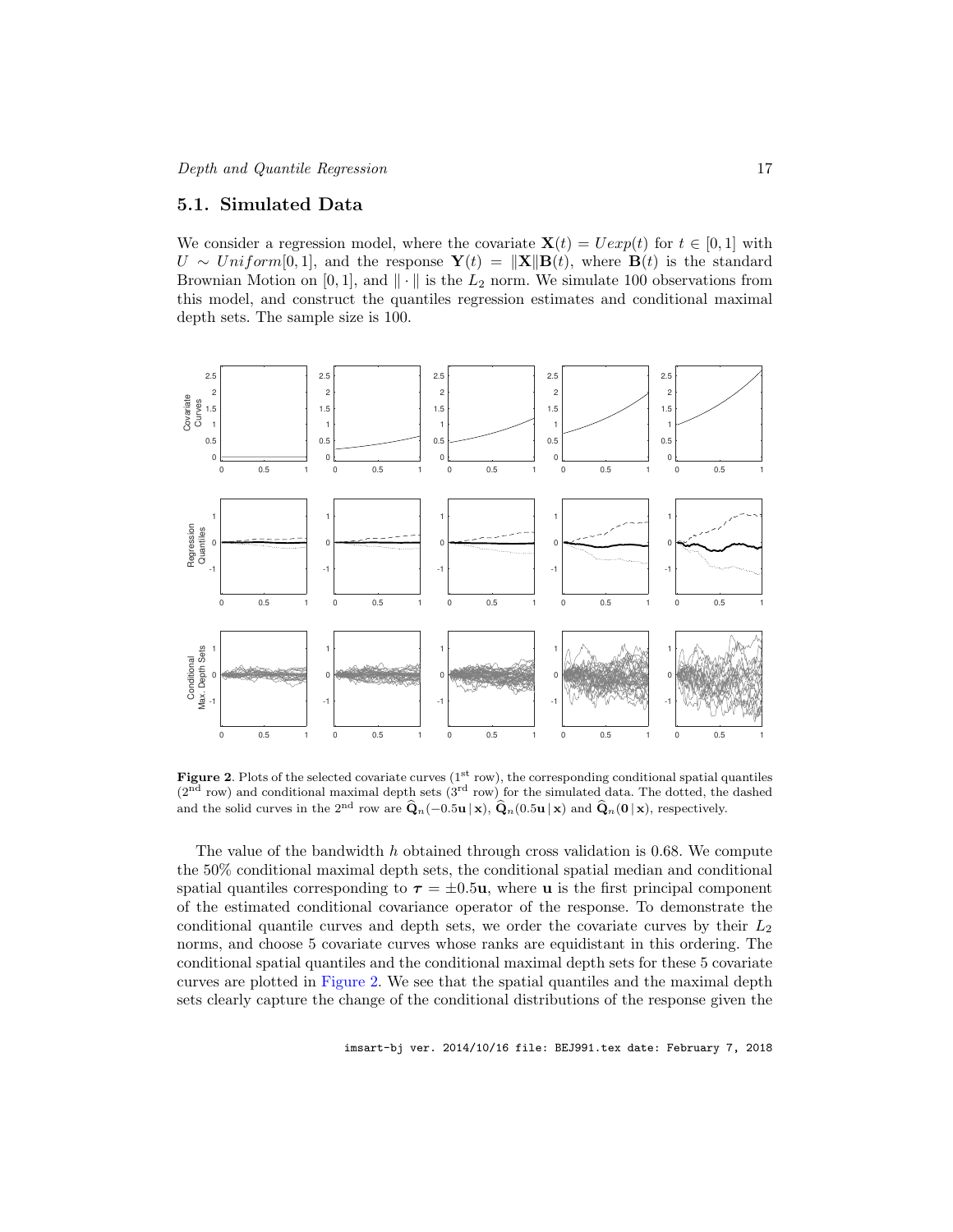

**Figure 3.** Plots of  $\widehat{D}_1(p | \mathbf{x})$  and  $\widehat{D}_2(\boldsymbol{\tau} | \mathbf{x})$  against the ranks of the covariate curves in the ordering by their  $L_2$  norms in the heteroscedastic model.

selected covariate curves and the heteroscedasticity present in the data. The conditional spread measures  $\hat{D}_1(p | \mathbf{x})$  and  $\hat{D}_2(\tau | \mathbf{x})$  for all the covariate curves are plotted in Figure 3 against the ranks of all the covariate curves in the ordering by their  $L_2$  norms. The heteroscedasticity of the model is also evident from these plots.

### 5.2. The Penn Table Data

We consider now a real data, which is heteroscedastic in nature. The Penn Table dataset is a panel of 125 observations for the period 1960–1985. It includes real GDP per capita (in 1985 dollars) and saving rate (in percent) of 125 countries for those 26 years. This dataset is available in the R package 'Ecdat' (named as 'SumHes'). We take the saving rate curve as the response and the curve of per capita GDP as covariate and investigate the effect of the covariate on the response. Both the response and the covariate, which are functions of time, are considered as random elements in  $L_2$ [1960, 1985].

The curve of per capita GDP indicates the productivity of an average citizen of the nation. The bandwidth h obtained through cross validation is  $9565.71$ . The resulting conditional quantiles and maximal depth sets are plotted in Figure 4 for 5 selected covariate curves.

We note that saving rate increases gradually with the rise in per capita GDP. We notice that there is a decreasing trend in the saving rate after 1980 in all the plots. This trend is more noticeable in middle and higher GDP levels as indicated by the plots in the 4th and the  $5<sup>th</sup>$  columns of Figure 4. The plots in the  $5<sup>th</sup>$  column correspond to the countries with very high levels of per capita GDP, and the saving rates start decreasing around 1970 in those countries. This indicates an increase in consumption only after 1980 in all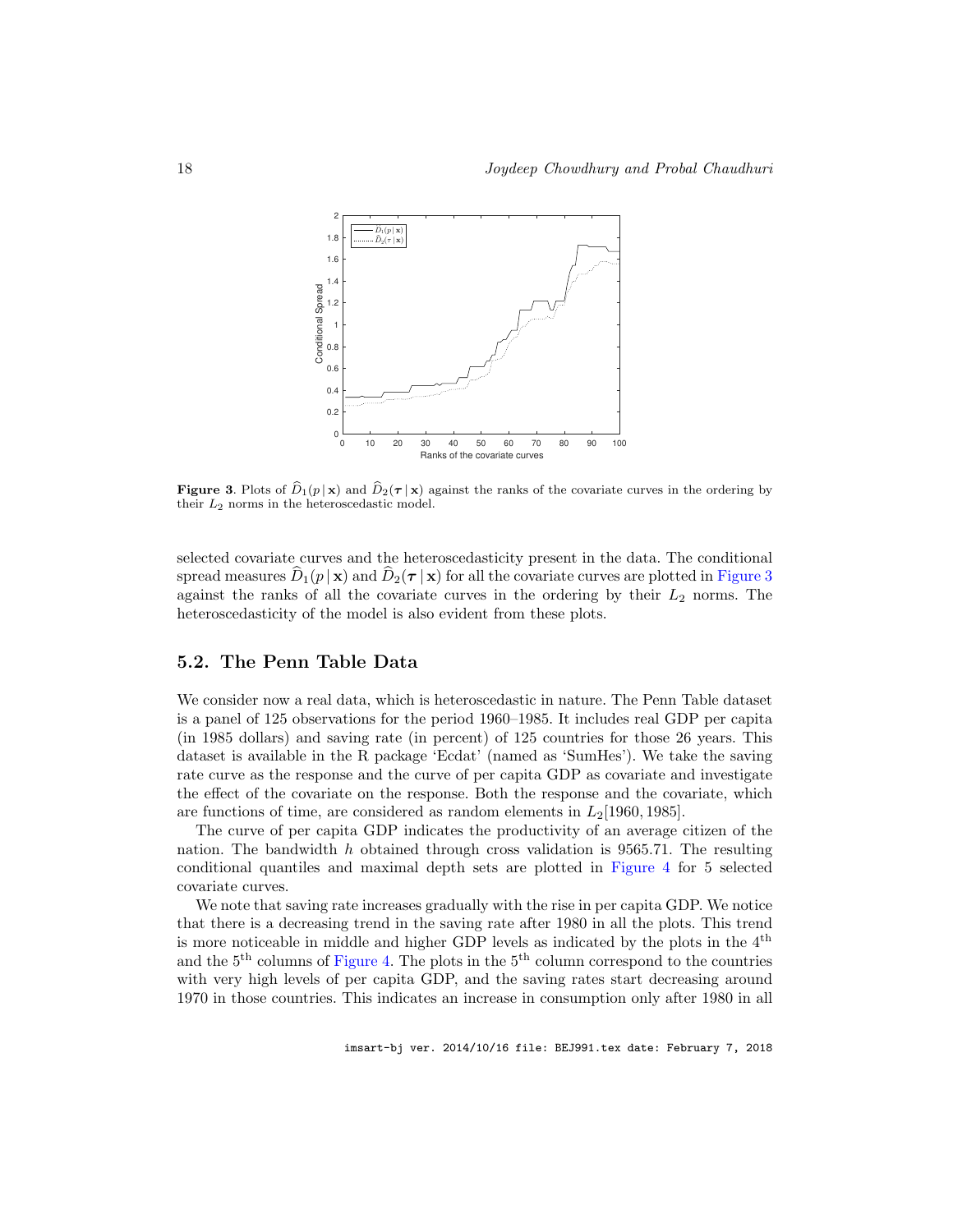

**Figure 4.** Plots of the selected covariate curves  $(1<sup>st</sup> row)$ , the corresponding conditional spatial quantiles (2nd row) and conditional maximal depth sets (3rd row) for the Penn Table data. The dotted, the dashed and the solid curves in the 2<sup>nd</sup> row are  $\hat{\mathbf{Q}}_n(-0.5\mathbf{u} | \mathbf{x})$ ,  $\hat{\mathbf{Q}}_n(0.5\mathbf{u} | \mathbf{x})$  and  $\hat{\mathbf{Q}}_n(\mathbf{0} | \mathbf{x})$ , respectively.

the countries except those with very high levels of per capita GDP. The consumption in countries with very high per capita GDP started increasing even earlier, around 1970.

From the plots of  $\hat{D}_1(p | x)$  and  $\hat{D}_2(\tau | x)$  in Figure 5, with the covariate curves arranged by their  $L_2$  norms, we notice that the data is heteroscedastic in nature. This observation is also supported by the shrinking difference between the two chosen spatial quantiles and the upper and lower boundaries of the maximal depth sets corresponding to the 4th and the 5th chosen covariate curves in Figure 4.

#### 5.3. The Cigar Data

Our third example deals with the Cigar Data, which is a panel of 46 observations containing information about the sale of cigarettes in 46 states of the USA for the period from 1963 to 1992. This dataset is available in the 'plm' and the 'Ecdat' packages in R and was analyzed earlier by [1]. In addition to information on sales of cigarettes, it also includes per capita net disposable income (NDI) for those 46 states over the 30 year period. We consider the curve of per capita NDI over time as the covariate and the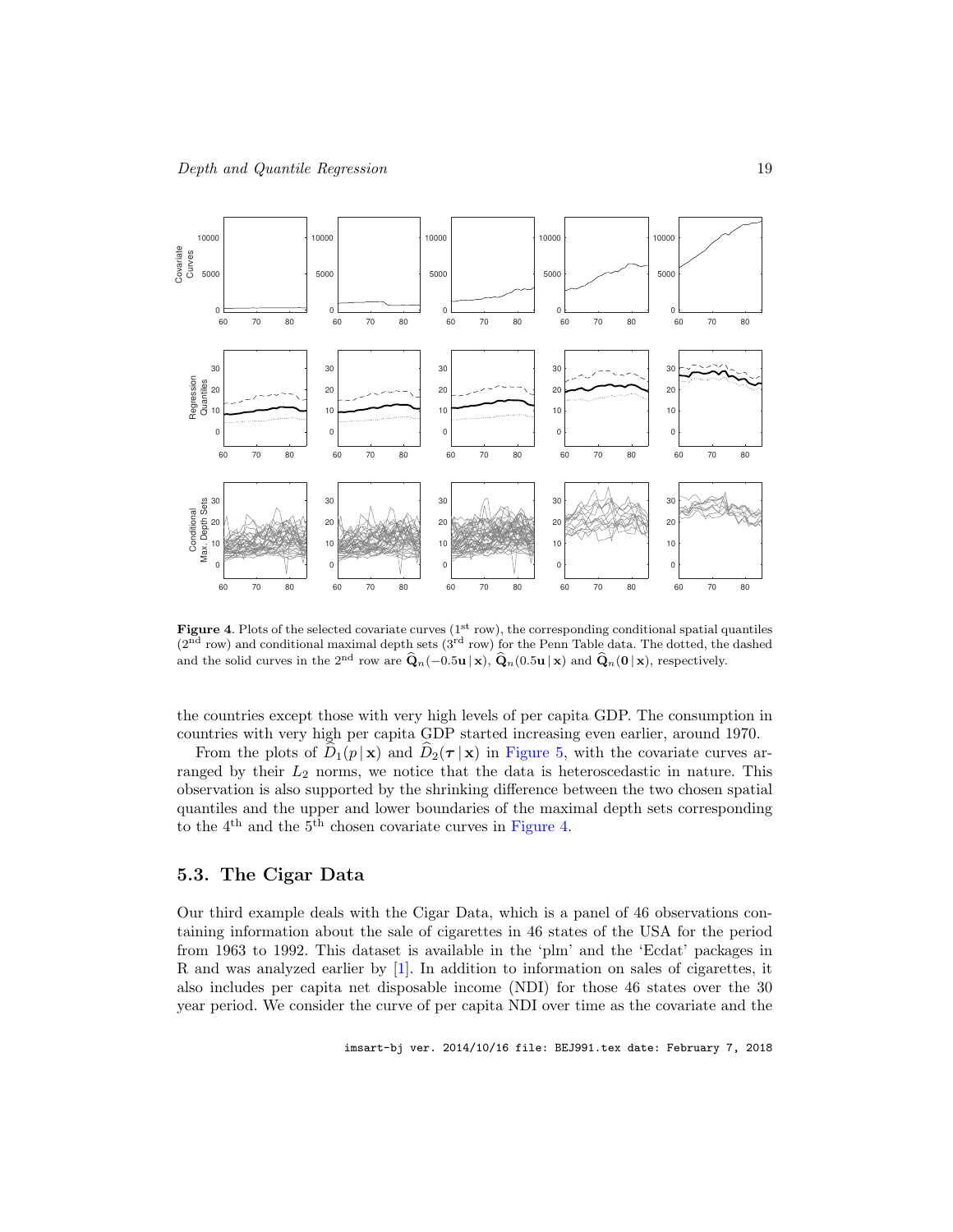

**Figure 5.** Plots of  $\hat{D}_1(p | \mathbf{x})$  and  $\hat{D}_2(\tau | \mathbf{x})$  against the ranks of the covariate curves in the ordering by their L<sup>2</sup> norms for the Penn Table data.

curve of cigarette sales in packs per capita over time as the response. Both the response and the covariate curves are functions of time over a 30 year period from 1963 to 1992, and we view them as random elements in  $L_2$ [1963, 1992]. Choosing the covariate and the response this way, we can investigate the effect of income over consumption of cigarettes in different states. The cross validated choice of the bandwidth is 10061.27. The covariate curves are arranged by their  $L_2$  norms, and the corresponding conditional quantile curves and the maximal depth sets are plotted in Figure 6 for 5 selected covariate curves corresponding to 5 different states.

The plots in Figure 6 illustrate several features of cigarette consumption, both over income and over time, in the states. The difference of the temporal trends in cigarette consumption over different levels of income is noticeable. We can observe from the conditional quantile curves that the sale of cigarettes has a peak around 1980 for each of the selected covariate curves. This peak sale of cigarettes around 1980 is the highest over the time period considered for all the selected covariate curves except the one in the 5th column, which corresponds to the state with the highest income level among the selected covariate curves. In the  $5<sup>th</sup>$  column of the plots in Figure 6, the sale of cigarettes around 1980 is slightly lower than the sale around 1963, the beginning of the time period considered here. A small dip is noticeable in the spatial quantile curves and the upper and the lower boundaries of the maximal depth sets around 1970 in all the plots. This means a decrease in cigarette consumption around 1970 in the states. The conditional quantile curves start rising again after 1970 and peak around 1980. After that time, those curves are consistently decreasing. The difference of the two conditional quantiles curves is significantly lower after 1980 in the  $5<sup>th</sup>$  column in Figure 6. This indicates that cigarette consumption decreased more homogeneously in states with very high income levels. In lower income states corresponding to the  $1<sup>st</sup>$  and the  $2<sup>nd</sup>$  columns in Figure 6,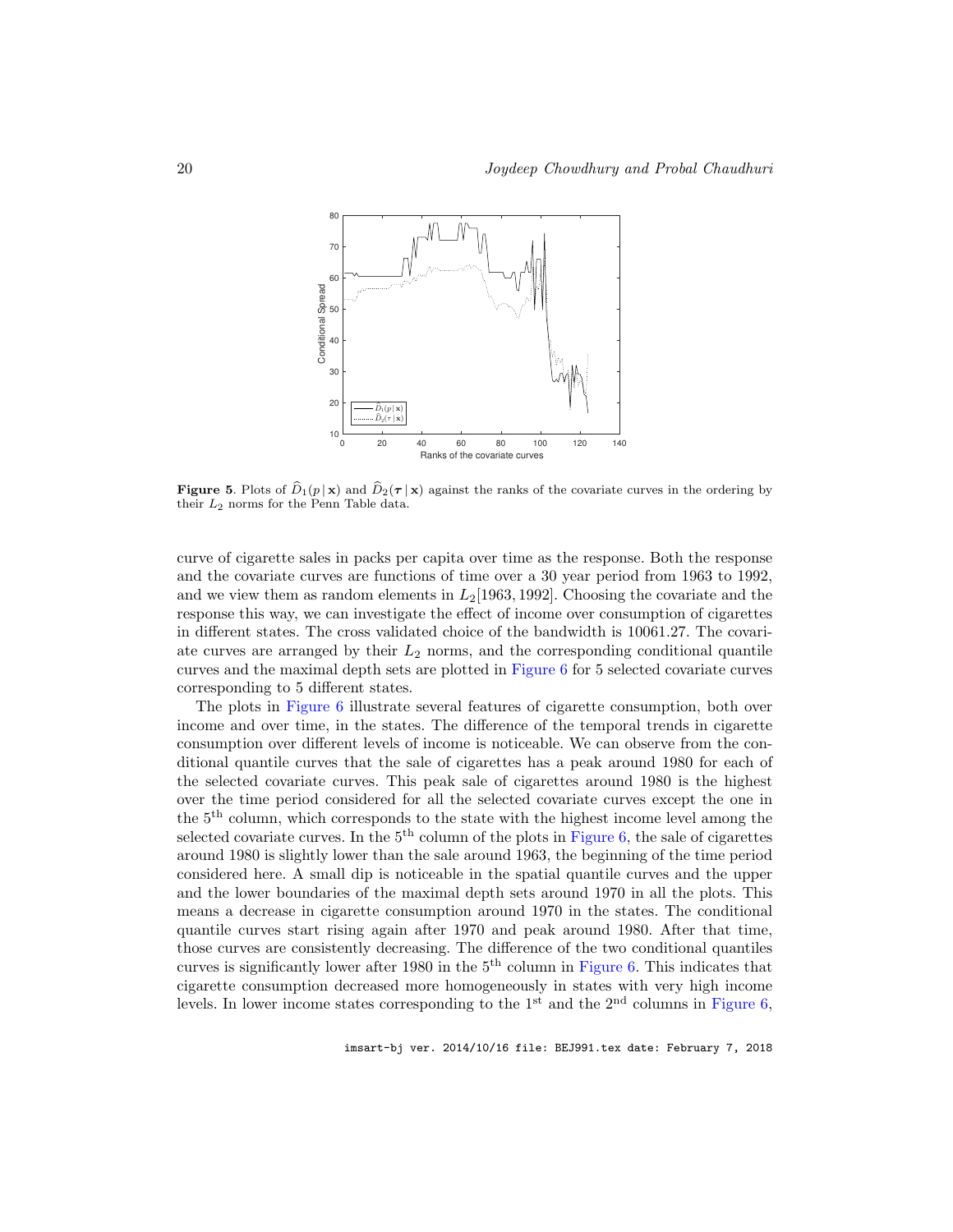

**Figure 6.** Plots of the selected covariate curves  $(1<sup>st</sup> row)$ , the corresponding conditional spatial quantiles  $(2<sup>nd</sup> row)$  and conditional maximal depth sets  $(3<sup>rd</sup> row)$  for the Cigar Data. The dotted, the dashed and the solid curves in the 2<sup>nd</sup> row are  $\hat{\mathbf{Q}}_n(-0.5\mathbf{u} | \mathbf{x})$ ,  $\hat{\mathbf{Q}}_n(0.5\mathbf{u} | \mathbf{x})$  and  $\hat{\mathbf{Q}}_n(\mathbf{0} | \mathbf{x})$ , respectively.

the high difference between the two conditional quantile curves after 1980 indicates high variation in the prevalence of smoking in those states. This is further supported by the plots of the corresponding conditional maximal depth sets in the  $1<sup>st</sup>$  and the  $2<sup>nd</sup>$  columns in Figure 6.

Our preceding observations coincide with several important events in the history of smoking in the US in the previous century (see  $(4, p. 16)$ ), and those offer additional insights into the effects of these events. It was observed in [4, p. 15] that the per capita cigarette consumption in the US was the highest in 1963. However, we saw in the preceding analysis that the cigarette sales in the low and middle income states did not reach their highest levels until around 1980, while the sales of cigarettes in some very high income states were at their highest levels in 1963. So, that peak of 1963 reported by [4] was probably due to high consumption in some very high income states. In 1964, the US Surgeon General's report asserted that cigarette consumption is a leading cause of cancer, and counter-advertising on television against smoking was run in the period 1967–1970. These are likely reasons for the small drop in cigarette sales around 1970. We saw that sales of cigarette again started to rise in all the states after 1970. This may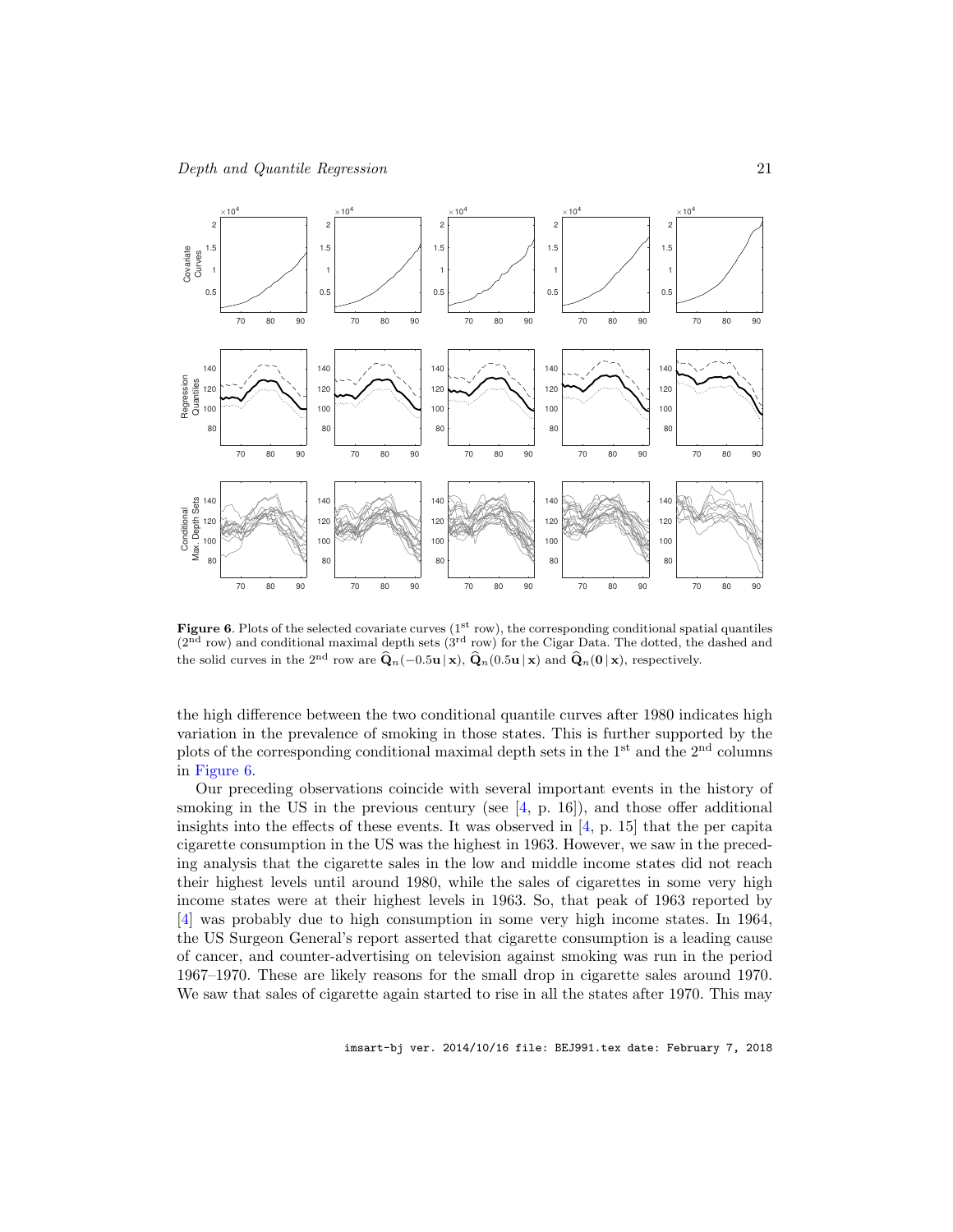

**Figure 7.** Plots of  $\hat{D}_1(p | \mathbf{x})$  and  $\hat{D}_2(\tau | \mathbf{x})$  against the ranks of the covariate curves in the ordering by their L<sup>2</sup> norms for the Cigar Data.

be due to the renewed effort to increase sales by the tobacco industry, like introducing special cigarette brands targeted at women, and the end of free time to anti-smoking advertisement in television broadcasting. Nonsmokers' rights movement began after 1970, and gained force by the beginning of the '80s. In 1983, Federal tax on cigarette was increased, and the Surgeon General's report in 1986 linked environmental smoking to lung cancer. The decrease in cigarette sales throughout the '80s and the beginning of the '90s may be explained as the combined effect of these events.

We plot the conditional spread measures  $D_1(p | \mathbf{x})$  and  $D_2(\tau | \mathbf{x})$  in Figure 7, with the covariate curves arranged by their  $L_2$  norms. From these plots, we notice that the data is fairly homoscedastic over the covariate curves except for some extreme covariate curves. The variations in  $\hat{D}_1(p | \mathbf{x})$  and  $\hat{D}_2(\tau | \mathbf{x})$  for those extreme covariate curves appear due to the fact that those covariate curves have very few observations in their neighborhoods, and among those observations there seem to be some outliers.

## Appendix A: Computation of  $\widehat{Q}_n(\tau | x)$

We describe here the computational procedure of  $\widehat{\mathbf{Q}}_n(\tau | \mathbf{x})$  in detail, when the response space  $H$  is infinite dimensional. Observe that

$$
\widehat{g}_n(\mathbf{Q} \,|\, \mathbf{x}) = \frac{\sum_{i=1}^n (\|\mathbf{Q} - \mathbf{Y}_i^{(n)}\| - \langle \boldsymbol{\tau}^{(n)}, \mathbf{Q} \rangle) w_i}{\sum_{i=1}^n w_i},
$$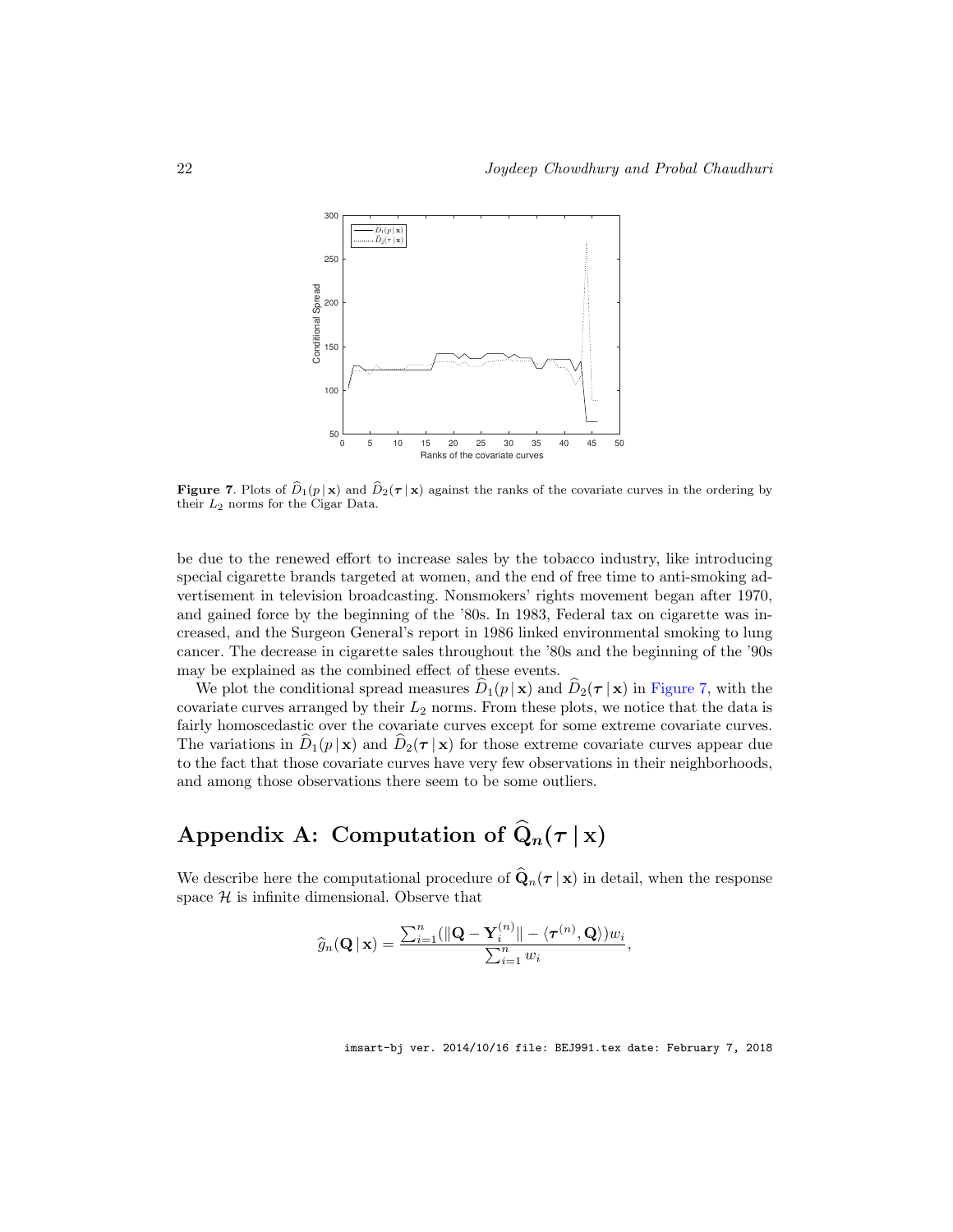Depth and Quantile Regression 23

where  $w_i = K(h_n^{-1}d(\mathbf{x}, \mathbf{X}_i))$  for  $1 \leq i \leq n$ . Since  $\widehat{g}_n(\mathbf{Q} | \mathbf{x})$  is convex,  $\widehat{\mathbf{Q}}_n(\boldsymbol{\tau} | \mathbf{x})$  minimizes  $\widehat{g}_n(\mathbf{Q} | \mathbf{x})$  in  $\mathcal{Z}_n$  if and only if the Gâteaux derivative

$$
\lim_{t\to 0+} t^{-1}\left[\widehat{g}_n(\widehat{\mathbf{Q}}_n(\boldsymbol{\tau} \,|\, \mathbf{x}) + t\mathbf{h}\,|\, \mathbf{x}) - \widehat{g}_n(\widehat{\mathbf{Q}}_n(\boldsymbol{\tau} \,|\, \mathbf{x}) \,|\, \mathbf{x})\right] \geq 0
$$

for all  $\mathbf{h} \in \mathcal{Z}_n$ . Denote  $I_n = \{i | \mathbf{Y}_i^{(n)} = \widehat{\mathbf{Q}}_n(\boldsymbol{\tau} | \mathbf{x})\}$ . So, for all  $\mathbf{h} \in \mathcal{Z}_n$ , we need to have that the Gâteaux derivative, which equals

$$
\sum_{i \notin I_n} w_i \left[ \left\langle \frac{\widehat{\mathbf{Q}}_n(\boldsymbol{\tau} \,|\, \mathbf{x}) - \mathbf{Y}_i^{(n)}}{\|\widehat{\mathbf{Q}}_n(\boldsymbol{\tau} \,|\, \mathbf{x}) - \mathbf{Y}_i^{(n)}\|} , \mathbf{h} \right\rangle - \left\langle \boldsymbol{\tau}^{(n)}, \mathbf{h} \right\rangle \right] + \sum_{i \in I_n} w_i \left[ \|\mathbf{h}\| - \left\langle \boldsymbol{\tau}^{(n)}, \mathbf{h} \right\rangle \right] \geq 0.
$$

Replacing **h** by  $-\mathbf{h}$ , we get another version of the above inequality. Since  $\|\mathbf{h}\| \pm \langle \boldsymbol{\tau}^{(n)}, \mathbf{h} \rangle \leq$  $(1 + ||\boldsymbol{\tau}^{(n)}||) ||\mathbf{h}||$ , we get from the two inequalities that

$$
\left\| \sum_{i \notin I_n} w_i \left[ \frac{\widehat{\mathbf{Q}}_n(\boldsymbol{\tau} \,|\, \mathbf{x}) - \mathbf{Y}_i^{(n)}}{\|\widehat{\mathbf{Q}}_n(\boldsymbol{\tau} \,|\, \mathbf{x}) - \mathbf{Y}_i^{(n)}\|} - \boldsymbol{\tau}^{(n)} \right] \right\| \leq \left( 1 + \|\boldsymbol{\tau}^{(n)}\| \right) \sum_{i \in I_n} w_i \tag{A.1}
$$

if the set  $I_n$  is non-empty. On the other hand, if  $I_n$  is an empty set,

$$
\sum_{i=1}^{n} w_i \left[ \frac{\widehat{\mathbf{Q}}_n(\boldsymbol{\tau} \,|\, \mathbf{x}) - \mathbf{Y}_i^{(n)}}{\|\widehat{\mathbf{Q}}_n(\boldsymbol{\tau} \,|\, \mathbf{x}) - \mathbf{Y}_i^{(n)}\|} - \boldsymbol{\tau}^{(n)} \right] = 0. \tag{A.2}
$$

Now, we state the algorithm for computing  $\widehat{Q}_n(\tau | x)$ , when  $Y_{1}^{(n)}, \cdots, Y_{n}^{(n)}$  do not all lie on a straight line in  $\mathcal{Z}_n$ . For each i, denote the set  $J_i = \{j | \mathbf{Y}_j^{(n)} = \mathbf{Y}_i^{(n)}\}$ . In the first step of our computation, we check whether the condition

$$
\left\| \sum_{j \notin J_i} w_j \left[ \frac{\mathbf{Y}_i^{(n)} - \mathbf{Y}_j^{(n)}}{\|\mathbf{Y}_i^{(n)} - \mathbf{Y}_j^{(n)}\|} - \tau^{(n)} \right] \right\| \le \left( 1 + \|\tau^{(n)}\| \right) \sum_{j \in J_i} w_j
$$

is satisfied for any  $1 \leq i \leq n$ . If it is satisfied for some i, we take  $\widehat{\mathbf{Q}}_n(\tau | \mathbf{x}) = \mathbf{Y}_i^{(n)}$ . Otherwise, we move to the next step and try to solve equation (A.2).

To solve equation (A.2), we take an initial approximation  $\mathbf{Q}_1$  of  $\mathbf{Q}_n(\tau | \mathbf{x})$  to start the iteration.  $\mathbf{Q}_1$  may be taken as the estimated pointwise conditional median of  $\mathbf{Y}_1^{(n)},\cdots,\mathbf{Y}_n^{(n)}$ given  $X = x$  if the response is a random function. Let  $Q_1, \dots, Q_m$  be the m successive approximations of  $\mathbf{Q}_n(\tau | \mathbf{x})$  obtained in the first m consecutive iterations. Denote  $g_m = \min\{\hat{g}_n(\mathbf{Q}_j \mid \mathbf{x}) \mid 1 \leq j \leq m\}$ . To compute  $\mathbf{Q}_{m+1}$ , we first compute

$$
\mathbf{V} = \sum_{i=1}^{n} w_i \left[ \frac{\mathbf{Q}_m - \mathbf{Y}_i^{(n)}}{\|\mathbf{Q}_m - \mathbf{Y}_i^{(n)}\|} - \boldsymbol{\tau}^{(n)} \right]
$$
  
and 
$$
\mathbf{A} = \sum_{i=1}^{n} w_i \left[ \frac{Id(\mathcal{Z}_n)}{\|\mathbf{Q}_m - \mathbf{Y}_i^{(n)}\|} - \frac{\left( \cdot, \mathbf{Q}_m - \mathbf{Y}_i^{(n)} \right) \left\langle \mathbf{Q}_m - \mathbf{Y}_i^{(n)}, \cdot \right\rangle}{\|\mathbf{Q}_m - \mathbf{Y}_i^{(n)}\|^3} \right],
$$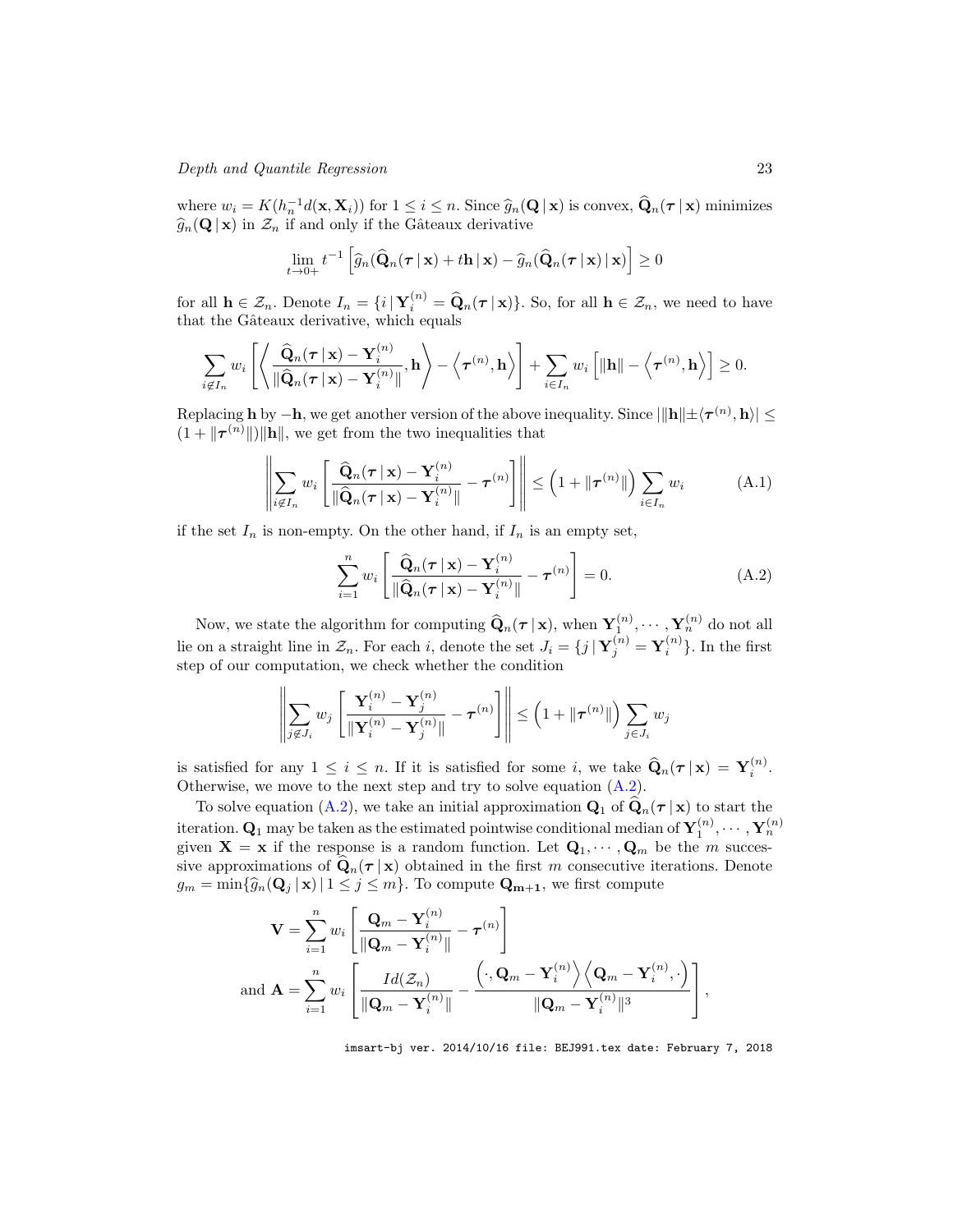where  $Id(\mathcal{Z}_n)$  is the identity map on  $\mathcal{Z}_n$ , and  $(\cdot, \mathbf{y})\langle \mathbf{z}, \cdot \rangle$  is the outer product of y and **z** in  $\mathcal{Z}_n$ . Since  $\mathcal{Z}_n$  is finite dimensional, **A** is a positive definite operator on  $\mathcal{Z}_n$  because  $\mathbf{Y}_1^{(n)}, \dots, \mathbf{Y}_n^{(n)}$  do not all lie on a straight line. We set  $\mathbf{Q}' = \mathbf{Q}_m - \mathbf{A}^{-1} \mathbf{V}$ . If  $\widehat{g}_n(\mathbf{Q}' | \mathbf{x}) \leq$  $g_m$ , we take  $\mathbf{Q}_{m+1} = \mathbf{Q}'$ . Else, we set  $\mathbf{Q}_{m+1} = f_m \mathbf{Q}_m + (1 - f_m) \mathbf{Q}'$ , where  $f_m =$  $\widehat{g}_n(\mathbf{Q}'|\mathbf{x})/(\widehat{g}_n(\mathbf{Q}'|\mathbf{x})+g_m)$ . We stop iterating when two successive approximations of  $\mathbf{Q}_n(\tau | \mathbf{x})$  are sufficiently close.

## Appendix B: Mathematical details and proofs

**Proof of Theorem 4.1.** Let  $\widehat{S}(\mathbf{y} | \mathbf{x}) - S(\mathbf{y} | \mathbf{x}) - M_n(\mathbf{y} | \mathbf{x}) = A_n/B_n$ , where

$$
A_n = n^{-1} \sum_{i=1}^n \left[ \frac{\mathbf{y} - \mathbf{Y}_i}{\|\mathbf{y} - \mathbf{Y}_i\|} - S(\mathbf{y} \,|\, \mathbf{X}_i) \right] \frac{K(h_n^{-1}d(\mathbf{x}, \mathbf{X}_i))}{E_n}
$$

and  $B_n = n^{-1} \sum_{i=1}^n E_n^{-1} K(h_n^{-1} d(\mathbf{x}, \mathbf{X}_i))$ . Using assumptions C(ii) and A-1, we get  $B_n \to$ 1 as  $n \to \infty$  almost surely. From assumption C(iii), we get  $\|\gamma(\mathbf{y} \mid \mathbf{z})(\cdot, \cdot) - \gamma(\mathbf{y} \mid \mathbf{x})(\cdot, \cdot)\|$ 0 as  $d(\mathbf{x}, \mathbf{z}) \to 0$  for any  $\mathbf{y} \in \mathcal{H}$ . So, using assumption A-1 and Theorem 1.1 in [29], it follows that  $\sqrt{n\phi(h_n | \mathbf{x})}A_n \to \mathbf{W}$  in distribution as  $n \to \infty$ , where **W** is as described in Theorem 4.1. Hence,

$$
\sqrt{n\phi(h_n \mid \mathbf{x})}\left(\widehat{S}(\mathbf{y} \mid \mathbf{x}) - S(\mathbf{y} \mid \mathbf{x}) - M_n(\mathbf{y} \mid \mathbf{x})\right) \to \mathbf{W}
$$

in distribution as  $n \to \infty$ .

Using Taylor expansion of the norm function at  $S(\mathbf{y} | \mathbf{x}) + M_n(\mathbf{y} | \mathbf{x})$ , we get

$$
\begin{aligned}\n\left[\widehat{SD}(\mathbf{y} \mid \mathbf{x}) - (1 - \|S(\mathbf{y} \mid \mathbf{x}) + M_n(\mathbf{y} \mid \mathbf{x})\|)\right] \\
&= -\|S(\mathbf{y} \mid \mathbf{x}) + M_n(\mathbf{y} \mid \mathbf{x})\|^{-1} \left\langle (S(\mathbf{y} \mid \mathbf{x}) + M_n(\mathbf{y} \mid \mathbf{x})), (\widehat{S}(\mathbf{y} \mid \mathbf{x}) - S(\mathbf{y} \mid \mathbf{x}) - M_n(\mathbf{y} \mid \mathbf{x})) \right\rangle \\
&\quad + o\left(\left\|\widehat{S}(\mathbf{y} \mid \mathbf{x}) - S(\mathbf{y} \mid \mathbf{x}) - M_n(\mathbf{y} \mid \mathbf{x})\right\|\right).\n\end{aligned}
$$

So,

$$
\begin{aligned}\n\left|\widehat{SD}(\mathbf{y} \mid \mathbf{x}) - SD(\mathbf{y} \mid \mathbf{x})\right| \\
&\leq \left|\widehat{SD}(\mathbf{y} \mid \mathbf{x}) - (1 - \|S(\mathbf{y} \mid \mathbf{x}) + M_n(\mathbf{y} \mid \mathbf{x})\|\right) + \|M_n(\mathbf{y} \mid \mathbf{x})\| \\
&\leq \left\|\widehat{S}(\mathbf{y} \mid \mathbf{x}) - S(\mathbf{y} \mid \mathbf{x}) - M_n(\mathbf{y} \mid \mathbf{x})\right\| + o\left(\left\|\widehat{S}(\mathbf{y} \mid \mathbf{x}) - S(\mathbf{y} \mid \mathbf{x}) - M_n(\mathbf{y} \mid \mathbf{x})\right\|\right) + \|M_n(\mathbf{y} \mid \mathbf{x})\|. \n\end{aligned}
$$

By the asymptotic normality of  $\sqrt{n\phi(h_n | \mathbf{x})}(\widehat{S}(\mathbf{y} | \mathbf{x}) - S(\mathbf{y} | \mathbf{x}) - M_n(\mathbf{y} | \mathbf{x}))$ , we get

$$
\left\|\widehat{S}(\mathbf{y} \mid \mathbf{x}) - S(\mathbf{y} \mid \mathbf{x}) - M_n(\mathbf{y} \mid \mathbf{x})\right\| = O_P\left(\frac{1}{\sqrt{n\phi(h_n \mid \mathbf{x})}}\right)
$$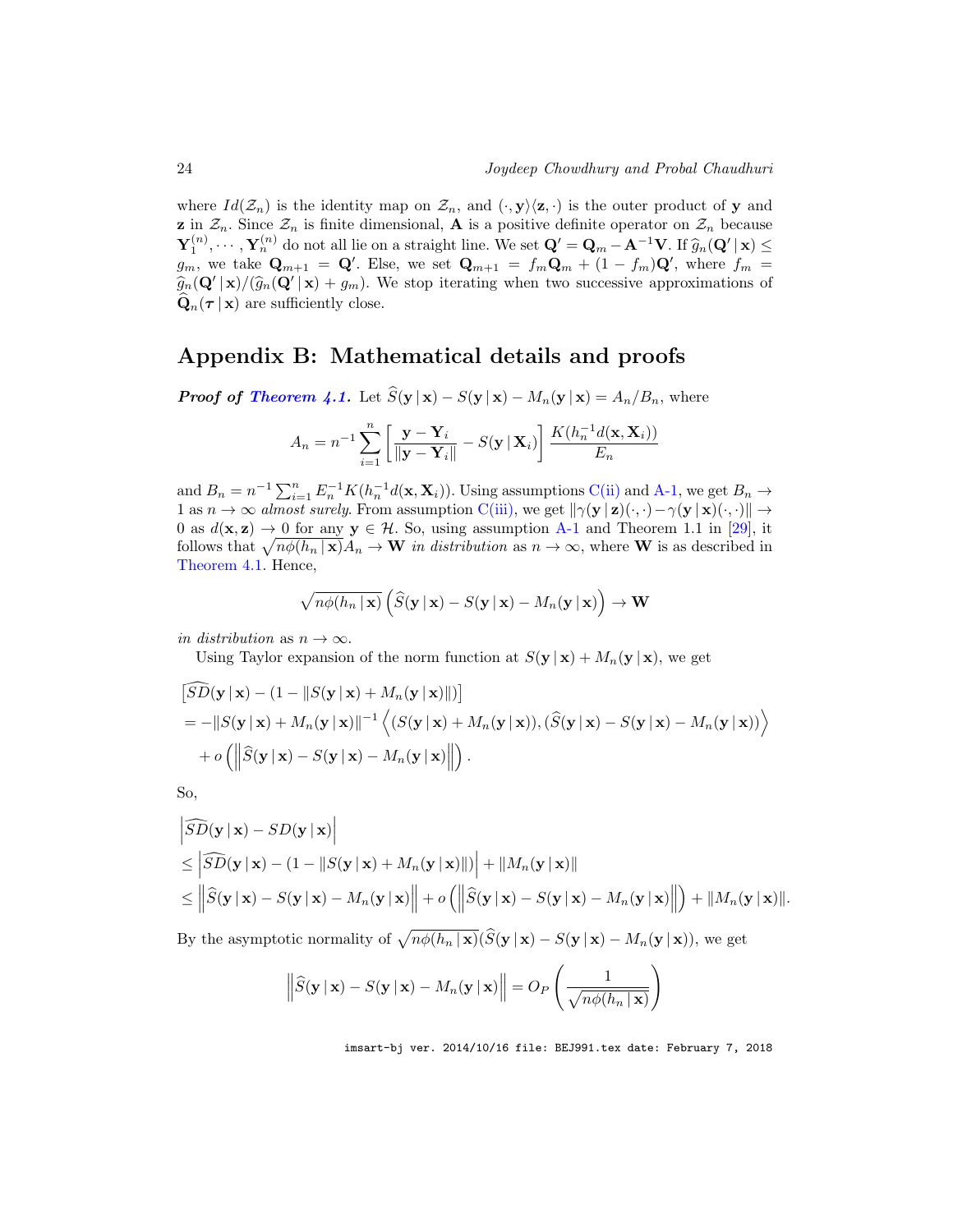as  $n \to \infty$ . Under assumptions A-1 and A-2,  $||M_n(\mathbf{y} \mid \mathbf{x})|| = O(h_n)$  as  $n \to \infty$  almost surely. Hence,

$$
\left| \widehat{SD}(\mathbf{y} \mid \mathbf{x}) - SD(\mathbf{y} \mid \mathbf{x}) \right| = O_P\left(\frac{1}{\sqrt{n\phi(h_n \mid \mathbf{x})}} + h_n\right)
$$

as  $n \to \infty$ .

The following result yields the convergence rate of  $\hat{\mathbf{Q}}_n(\tau | \mathbf{x})$ , and is required for the proof of Theorem 4.2. Some other intermediate results are kept in the supplement [17].

**Proof of Theorem 4.2.** See the definition of  $\bar{\mathbf{Q}}_n$  in (2.1) in the proof of Proposition 2.7 in [17] and the definition of  $G_n(\mathbf{Q} | \mathbf{x})$  in Lemma 2.8 in [17]. Note that

$$
\begin{split} \widehat{g}_n^{(1)}(\bar{\mathbf{Q}}_n \,|\, \mathbf{x}) &= \widehat{g}_n^{(1)}(\tilde{\mathbf{Q}}_n(\boldsymbol{\tau} \,|\, \mathbf{x}) \,|\, \mathbf{x}) \\ &= \big[\widehat{g}_n^{(1)}(\bar{\mathbf{Q}}_n \,|\, \mathbf{x}) - \widehat{g}_n^{(1)}(\tilde{\mathbf{Q}}_n(\boldsymbol{\tau} \,|\, \mathbf{x}) \,|\, \mathbf{x}) - G_n(\bar{\mathbf{Q}}_n \,|\, \mathbf{x})\big] \\ &+ \big[G_n(\bar{\mathbf{Q}}_n \,|\, \mathbf{x}) - \widetilde{g}_n^{(2)}(\tilde{\mathbf{Q}}_n(\boldsymbol{\tau} \,|\, \mathbf{x}) \,|\, \mathbf{x})(\bar{\mathbf{Q}}_n - \tilde{\mathbf{Q}}_n(\boldsymbol{\tau} \,|\, \mathbf{x}))\big] \\ &+ \widetilde{g}_n^{(2)}(\tilde{\mathbf{Q}}_n(\boldsymbol{\tau} \,|\, \mathbf{x}) \,|\, \mathbf{x})(\bar{\mathbf{Q}}_n - \tilde{\mathbf{Q}}_n(\boldsymbol{\tau} \,|\, \mathbf{x})). \end{split}
$$

Using Lemma 2.8 and Lemma 2.10 in [17], we get

$$
\left[\widehat{g}_n^{(1)}(\bar{\mathbf{Q}}_n \,|\, \mathbf{x}) - \widehat{g}_n^{(1)}(\tilde{\mathbf{Q}}_n(\boldsymbol{\tau} \,|\, \mathbf{x}) \,|\, \mathbf{x}) - G_n(\bar{\mathbf{Q}}_n \,|\, \mathbf{x})\right] = O(\epsilon_n^2)
$$

and

$$
[G_n(\bar{\mathbf{Q}}_n \,|\, \mathbf{x}) - \tilde{g}_n^{(2)}(\tilde{\mathbf{Q}}_n(\boldsymbol{\tau} \,|\, \mathbf{x}) \,|\, \mathbf{x})(\bar{\mathbf{Q}}_n - \tilde{\mathbf{Q}}_n(\boldsymbol{\tau} \,|\, \mathbf{x}))] = O(\epsilon_n^2)
$$

as  $n \to \infty$  almost surely. From inequality (2.3) in the proof of Proposition 2.7 in [17], we have  $\hat{g}_n^{(1)}(\bar{\mathbf{Q}}_n | \mathbf{x}) = O(\epsilon_n^2)$  for all sufficiently large *n almost surely*. From Lemma 2.5 n and Lemma 2.6 in [17], we get that for all sufficiently large n,  $\tilde{g}_n^{(2)}(\tilde{\mathbf{Q}}_n(\boldsymbol{\tau} \mid \mathbf{x}) \cdot (\cdot)$  is invertible and  $\left\| \left[ \tilde{g}_n^{(2)}(\tilde{\mathbf{Q}}_n(\boldsymbol{\tau} \,|\, \mathbf{x}) \,|\, \mathbf{x}) \right]^{-1} \right\| \leq b_M^{-1}$ , where  $\|\tilde{\mathbf{Q}}_n(\boldsymbol{\tau} \,|\, \mathbf{x})\| \leq M$ . Therefore, we get

$$
\bar{\mathbf{Q}}_n - \tilde{\mathbf{Q}}_n(\boldsymbol{\tau} \,|\, \mathbf{x}) = -[\tilde{g}_n^{(2)}(\tilde{\mathbf{Q}}_n(\boldsymbol{\tau} \,|\, \mathbf{x}) \,|\, \mathbf{x})]^{-1} (\hat{g}_n^{(1)}(\tilde{\mathbf{Q}}_n(\boldsymbol{\tau} \,|\, \mathbf{x}) \,|\, \mathbf{x})) + r_n(\mathbf{x}),
$$

where  $||r_n(\mathbf{x})|| = O(\epsilon_n^2)$  as  $n \to \infty$  almost surely. Since from (2.2) in the proof of Proposition 2.7 in [17] it follows that  $\|\widehat{\mathbf{Q}}_n(\boldsymbol{\tau} \mid \mathbf{x}) - \bar{\mathbf{Q}}_n\| = O(\epsilon_n^2)$  almost surely for all sufficiently large  $n$ , we finally have

$$
\widehat{\mathbf{Q}}_n(\boldsymbol{\tau} \,|\, \mathbf{x}) - \widetilde{\mathbf{Q}}_n(\boldsymbol{\tau} \,|\, \mathbf{x}) = -[\tilde{g}_n^{(2)}(\widetilde{\mathbf{Q}}_n(\boldsymbol{\tau} \,|\, \mathbf{x}) \,|\, \mathbf{x})]^{-1}(\widehat{g}_n^{(1)}(\widetilde{\mathbf{Q}}_n(\boldsymbol{\tau} \,|\, \mathbf{x}) \,|\, \mathbf{x})) + R_n(\mathbf{x}),
$$

where  $||R_n(\mathbf{x})|| = O(\epsilon_n^2)$  as  $n \to \infty$  almost surely.

imsart-bj ver. 2014/10/16 file: BEJ991.tex date: February 7, 2018

 $\Box$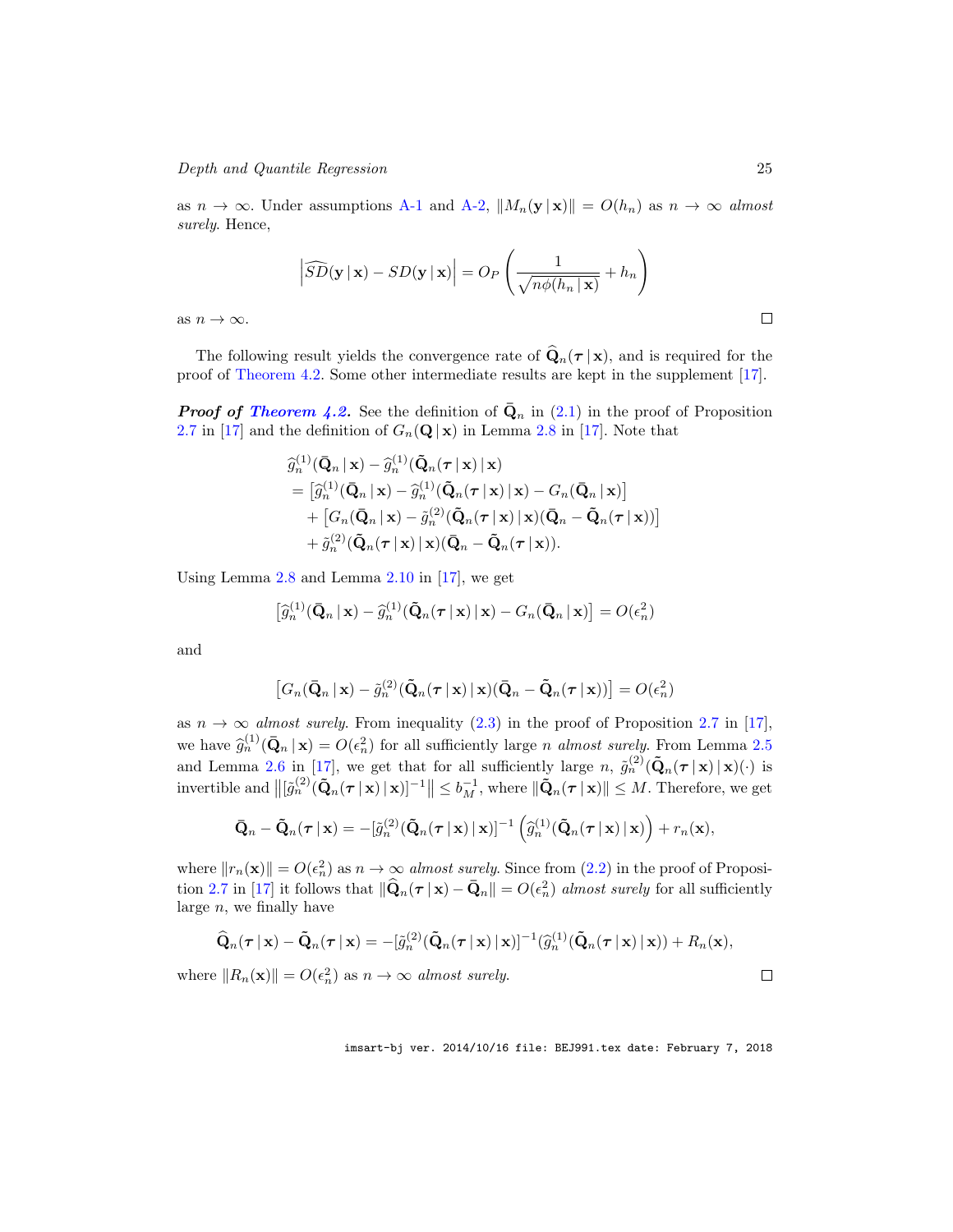**Proposition B.1.** Under assumptions B-1, B-2 and B-3,  $\|\tilde{\mathbf{Q}}_n(\boldsymbol{\tau} \mid \mathbf{x}) - \mathbf{Q}_n(\boldsymbol{\tau} \mid \mathbf{x})\| \to 0$ as  $n \to \infty$ . In addition, suppose that there exist a constant  $C_4 > 0$  and an integer  $N_3 > 0$ such that whenever  $d(\mathbf{x}, \mathbf{z}) \leq C_4$  and  $n \geq N_3$ , we have, for each  $C > 0$ ,

$$
(d(\mathbf{x}, \mathbf{z}))^{-1} ||g_n^{(1)}(\mathbf{Q} \,|\, \mathbf{z}) - g_n^{(1)}(\mathbf{Q} \,|\, \mathbf{x})|| \le s_3(C)
$$

for all  $\mathbf{Q} \in \mathcal{Z}_n$  with  $\|\mathbf{Q}\| \leq C$ , where  $s_3(C)$  is a positive constant depending on C. Then,  $\|\tilde{\mathbf{Q}}_n(\boldsymbol{\tau} \,|\, \mathbf{x}) - \mathbf{Q}_n(\boldsymbol{\tau} \,|\, \mathbf{x})\| = O(h_n) \text{ as } n \to \infty.$ 

Proof. Define

$$
S_n(\mathbf{Q} \mid \mathbf{x}) = E[\|\mathbf{Q} - \mathbf{Y}^{(n)}\|^{-1}(\mathbf{Q} - \mathbf{Y}^{(n)}) \mid \mathbf{X} = \mathbf{x}]
$$

and

$$
\tilde{S}_n(\mathbf{Q} \mid \mathbf{x}) = E[\|\mathbf{Q} - \mathbf{Y}^{(n)}\|^{-1}(\mathbf{Q} - \mathbf{Y}^{(n)})E_n^{-1}K(h_n^{-1}d(\mathbf{x}, \mathbf{X}))].
$$

By assumptions B-1, B-2 and using arguments similar to those in the proof of Theorem 3.1 in [8], we get that  $S_n(\mathbf{Q} | \mathbf{x})$  and  $\tilde{S}_n(\mathbf{Q} | \mathbf{x})$  are continuous invertible maps with the entire open unit ball in  $\mathcal{Z}_n$  as their range, and

$$
S_n\left(\mathbf{Q}_n(\boldsymbol{\tau} \,|\, \mathbf{x})\,|\, \mathbf{x}\right)=\tilde{S}_n\left(\tilde{\mathbf{Q}}_n(\boldsymbol{\tau} \,|\, \mathbf{x})\,\bigg|\, \mathbf{x}\right)=\boldsymbol{\tau}^{(n)}.
$$

Under assumption  $C(iii)$ , we get

$$
\left\|S_n\left(\tilde{\mathbf{Q}}_n(\boldsymbol{\tau} \,|\, \mathbf{x})\Bigm| \mathbf{x}\right) - \boldsymbol{\tau}^{(n)}\right\| = \left\|S_n\left(\tilde{\mathbf{Q}}_n(\boldsymbol{\tau} \,|\, \mathbf{x})\Bigm| \mathbf{x}\right) - \tilde{S}_n\left(\tilde{\mathbf{Q}}_n(\boldsymbol{\tau} \,|\, \mathbf{x})\Bigm| \mathbf{x}\right)\right\| \to 0
$$

as  $n \to \infty$ . Using Lemma 2.5 in [17], it follows that the Fréchet derivative of  $S_n^{-1}(\cdot | \mathbf{x})$ exists, and for some  $c_6 > 0$ ,

$$
\left\| \tilde{\mathbf{Q}}_n(\boldsymbol{\tau} \,|\, \mathbf{x}) - \mathbf{Q}_n(\boldsymbol{\tau} \,|\, \mathbf{x}) \right\| = \left\| S_n^{-1} \left( S_n \left( \tilde{\mathbf{Q}}_n(\boldsymbol{\tau} \,|\, \mathbf{x}) \, \Big| \, \mathbf{x} \right) - S_n^{-1} \left( \boldsymbol{\tau}^{(n)} \, \Big| \, \mathbf{x} \right) \right\| \right. \\ \left. \leq c_6 \left\| S_n \left( \tilde{\mathbf{Q}}_n(\boldsymbol{\tau} \,|\, \mathbf{x}) \, \Big| \, \mathbf{x} \right) - \boldsymbol{\tau}^{(n)} \right\|
$$

for all sufficiently large n. Therefore,  $\|\mathbf{Q}_n(\tau | \mathbf{x}) - \mathbf{Q}_n(\tau | \mathbf{x})\| \to 0$  as  $n \to \infty$ . If the additional condition in Proposition B.1 holds, we have

$$
\left\|S_n\left(\tilde{\mathbf{Q}}_n(\boldsymbol{\tau} \,|\, \mathbf{x})\Bigm| \mathbf{x}\right) - \tilde{S}_n\left(\tilde{\mathbf{Q}}_n(\boldsymbol{\tau} \,|\, \mathbf{x})\Bigm| \mathbf{x}\right)\right\| = O(h_n)
$$

as  $n \to \infty$ . So, in that case,  $\|\mathbf{Q}_n(\tau \mid \mathbf{x}) - \mathbf{Q}_n(\tau \mid \mathbf{x})\| = O(h_n)$  as  $n \to \infty$ .

Proof of Theorem 4.3. Define

$$
T_n = n^{-1} \sum_{i=1}^n \left[ \frac{\tilde{\mathbf{Q}}_n(\boldsymbol{\tau} \,|\, \mathbf{x}) - \mathbf{Y}_i^{(n)}}{\left\| \tilde{\mathbf{Q}}_n(\boldsymbol{\tau} \,|\, \mathbf{x}) - \mathbf{Y}_i^{(n)} \right\|} - \boldsymbol{\tau}^{(n)} \right] \frac{K(h_n^{-1}d(\mathbf{x}, \mathbf{X}_i))}{E_n}.
$$

imsart-bj ver. 2014/10/16 file: BEJ991.tex date: February 7, 2018

 $\Box$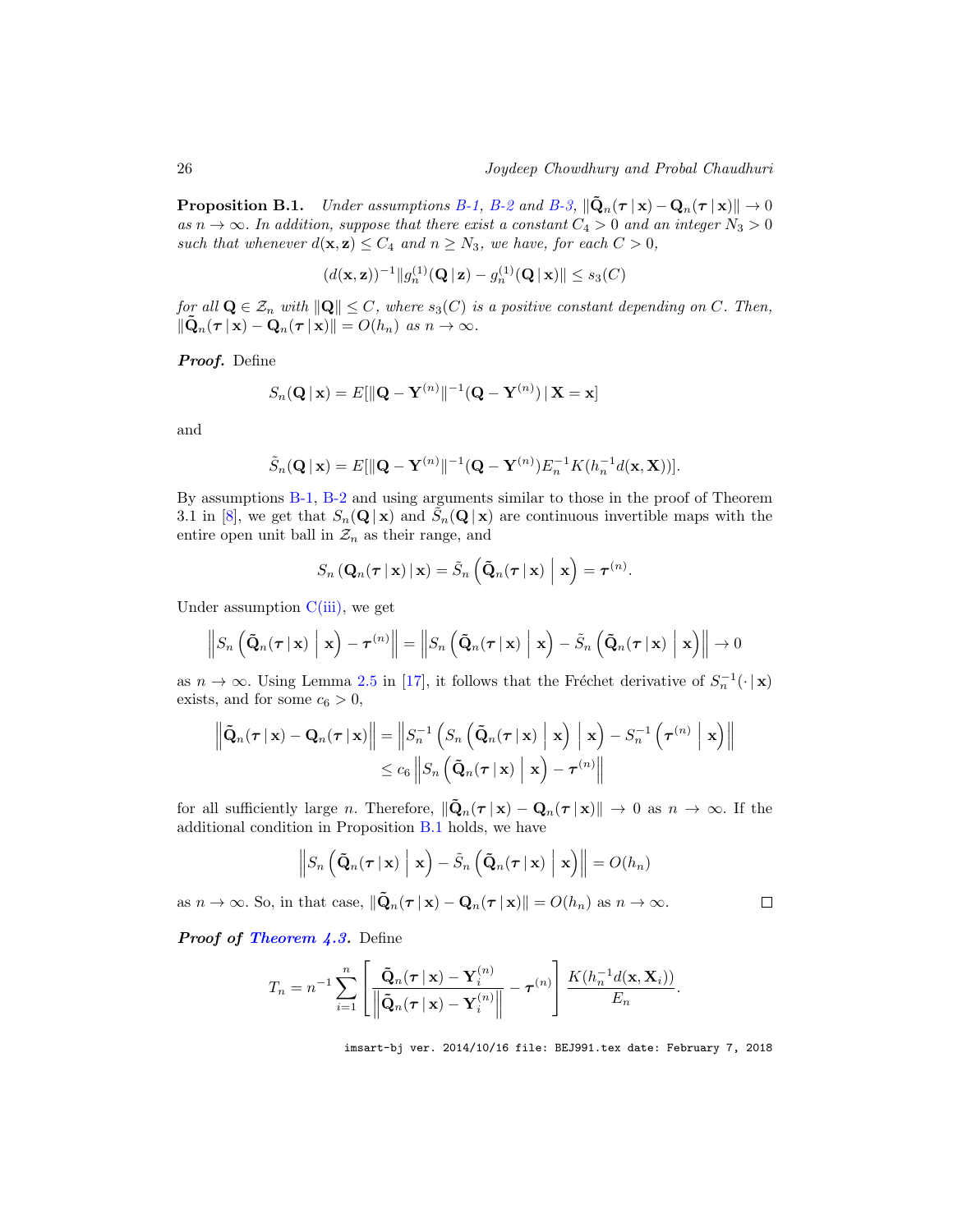Depth and Quantile Regression 27

Clearly,  $T_n$  is an average of n *iid* zero mean random elements in  $\mathcal{Z}_n$ . Define the bilinear operator  $\tilde{\gamma}_{(n)}(\mathbf{Q} \mid \mathbf{x})(\cdot, \cdot) : \mathcal{H} \times \mathcal{H} \to \mathbb{R}$  as

$$
\tilde{\gamma}_{(n)}(\mathbf{Q} \,|\, \mathbf{x})(\mathbf{v},\mathbf{w}) = Cov[\langle \mathbf{V}_n(\mathbf{Q}), \mathbf{v} \rangle, \langle \mathbf{V}_n(\mathbf{Q}), \mathbf{w} \rangle],
$$

where

$$
\mathbf{V}_n(\mathbf{Q}) = \left[ \frac{\mathbf{Q} - \mathbf{Y}^{(n)}}{\|\mathbf{Q} - \mathbf{Y}^{(n)}\|} - \boldsymbol{\tau}^{(n)} \right] \frac{K(h_n^{-1}d(\mathbf{x}, \mathbf{X}))}{E_n}.
$$

Using assumptions  $C(iii)$  and  $B-1$  we get

$$
\|\tilde{\gamma}_{(n)}(\tilde{\mathbf{Q}}_n(\boldsymbol{\tau} \mid \mathbf{x}) \mid \mathbf{x})(\cdot, \cdot) - \gamma(\mathbf{Q}(\boldsymbol{\tau} \mid \mathbf{x}) \mid \mathbf{x})(\cdot, \cdot)\| \to 0
$$
 (B.1)

as  $n \to \infty$ . One can show that  $g^{(2)}(\mathbf{Q}(\tau | \mathbf{x}) | \mathbf{x})(\cdot)$  is invertible using similar arguments as in the proofs of Lemma 2.5 and Lemma 2.6 in [17]. Also, using arguments similar to those in the proof of Theorem 3.4 in  $[8]$  and assumptions  $C(iii)$  and B-3, one can show that

$$
\sqrt{n\phi(h_n \mid \mathbf{x})} \Vert [\tilde{g}_n^{(2)}(\tilde{\mathbf{Q}}_n(\boldsymbol{\tau} \mid \mathbf{x}) \mid \mathbf{x})]^{-1} T_n - [g^{(2)}(\mathbf{Q}(\boldsymbol{\tau} \mid \mathbf{x}) \mid \mathbf{x})]^{-1} T_n \Vert \to 0 \tag{B.2}
$$

in probability as  $n \to \infty$ . Applying Theorem 1.1 in [29] and using equation (B.1), it follows that

$$
\sqrt{n\phi(h_n \mid \mathbf{x})} [g^{(2)}(\mathbf{Q}(\boldsymbol{\tau} \mid \mathbf{x}) \mid \mathbf{x})]^{-1} T_n \to \mathbf{W}
$$
(B.3)

in distribution as  $n \to \infty$ , where W is the Gaussian random element described in Theorem 4.3. Therefore, from equations  $(B.2)$  and  $(B.3)$  we get

$$
\sqrt{n\phi(h_n \,|\, \mathbf{x})} [\tilde{g}_n^{(2)}(\tilde{\mathbf{Q}}_n(\boldsymbol{\tau} \,|\, \mathbf{x}) \,|\, \mathbf{x})]^{-1} T_n \to \mathbf{W}
$$

in distribution as  $n \to \infty$ . Since  $n^{-1} \sum_{i=1}^{n} E_n^{-1} K(h_n^{-1} d(\mathbf{x}, \mathbf{X}_i)) \to 1$  as  $n \to \infty$  almost surely, we have

$$
\frac{\sqrt{n\phi(h_n \mid \mathbf{x})}[\tilde{g}_n^{(2)}(\tilde{\mathbf{Q}}_n(\boldsymbol{\tau} \mid \mathbf{x}) \mid \mathbf{x})]^{-1}T_n}{n^{-1}\sum_{i=1}^n E_n^{-1}K(h_n^{-1}d(\mathbf{x}, \mathbf{X}_i))} \rightarrow \mathbf{W}
$$

in distribution as  $n \to \infty$ . Using the assumptions stated in Theorem 4.3 and the discussion before Theorem 3.4 in [8], one can show that  $\sqrt{n\phi(h_n | \mathbf{x})}[\mathbf{Q}_n(\boldsymbol{\tau} | \mathbf{x}) - \mathbf{Q}(\boldsymbol{\tau} | \mathbf{x})] \rightarrow$ 0 in probability as  $n \to \infty$ . From assumption B-1 and Theorem 4.2, it follows that  $\sqrt{n\phi(h_n \mid \mathbf{x})}R_n(\mathbf{x}) \to \mathbf{0}$  as  $n \to \infty$  almost surely. The proof is complete using the representation of  $\widehat{\mathbf{Q}}_n(\tau | \mathbf{x})$  in Theorem 4.2.  $\Box$ 

**Proof of Theorem 4.4.** Under the conditions in Theorem 4.3, it can be established using the Bernstein inequality, the Borel-Cantelli Lemma and arguments similar to those in the proof of Lemma 2 in [19] that

$$
(E_{(1),n}(\mathbf{x}))^{-2}E_{(2),n}(\mathbf{x}) \to (E_{(1)}(\mathbf{x}))^{-2}E_{(2)}(\mathbf{x})
$$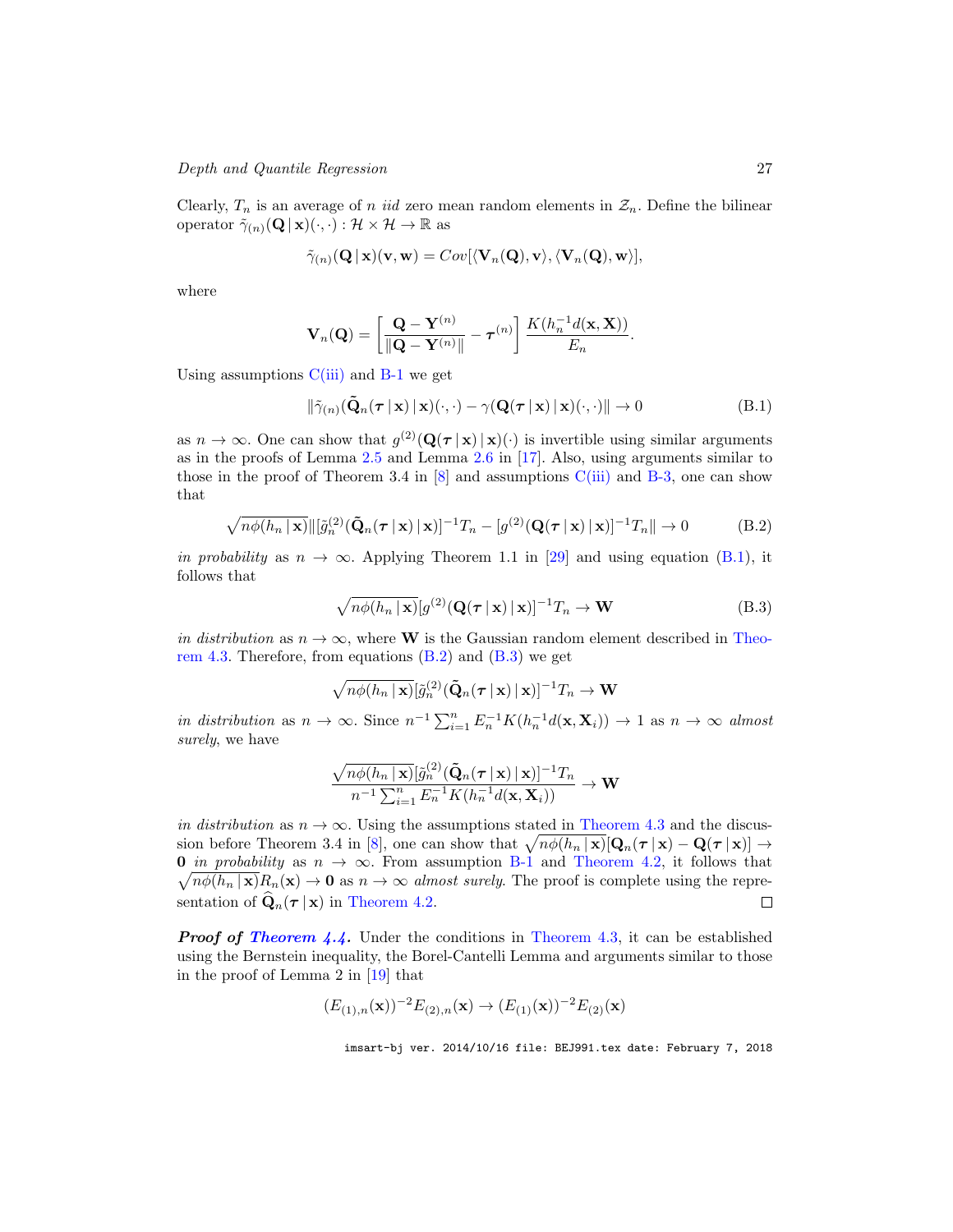as  $n \to \infty$  almost surely. Also, using Chebyshev-type arguments, one can show that

$$
\widehat{g}_n^{(2)}(\widehat{\mathbf{Q}}_n(\boldsymbol{\tau} \,|\, \mathbf{x}) \,|\, \mathbf{x})(\cdot) \rightarrow g^{(2)}(\mathbf{Q}(\boldsymbol{\tau} \,|\, \mathbf{x}) \,|\, \mathbf{x})(\cdot)
$$

in probability as  $n \to \infty$ . So, using arguments similar to those in Lemma 2.5 in [17], it follows that

$$
[\widehat{g}_n^{(2)}(\widehat{\mathbf{Q}}_n(\boldsymbol{\tau} \,|\, \mathbf{x}) \,|\, \mathbf{x})]^{-1}(\cdot) \to [g^{(2)}(\mathbf{Q}(\boldsymbol{\tau} \,|\, \mathbf{x}) \,|\, \mathbf{x})]^{-1}(\cdot)
$$

in probability as  $n \to \infty$ . Similarly, one can establish that

$$
\widehat{\gamma}_n(\bar{\mathbf{Q}}_n(\boldsymbol{\tau} \,|\, \mathbf{x}) \,|\, \mathbf{x}) \rightarrow \gamma_0(\mathbf{Q}(\boldsymbol{\tau} \,|\, \mathbf{x}) \,|\, \mathbf{x})
$$

in probability as  $n \to \infty$ . Therefore, the estimate  $\widehat{\Sigma}_n(\mathbf{x}) \to \Sigma(\mathbf{x})$  in probability as  $n \to \infty$ . ∞.

#### Supplementary Material

#### Supplement to "Nonparametric Depth and Quantile Regression for Functional Data"

(; .pdf). We present here the plots of confidence sets for conditional spatial medians in the examples considered in the paper. In addition, some mathematical details required for the proofs of the theorems are provided.

## Acknowledgements

We thank the Associate Editor and two anonymous referees for their careful reading and valuable comments and suggestions that led to significant improvement of the paper.

## References

- [1] Baltagi, B. (2008). Econometric analysis of panel data, volume 1. John Wiley & Sons.
- [2] Breckling, J. and Chambers, R. (1988). M-quantiles. Biometrika, 75(4):761–771.
- [3] Burba, F., Ferraty, F., and Vieu, P. (2009). k-nearest neighbour method in functional nonparametric regression. Journal of Nonparametric Statistics, 21(4):453–469.
- [4] Burns, D. M., Lee, L., Shen, L. Z., Gilpin, E., Tolley, H. D., Vaughn, J., and Shanks, T. G. (1997). Cigarette smoking behavior in the United States. Changes in cigaretterelated disease risks and their implication for prevention and control. Smoking and Tobacco Control Monograph, 8:13–42.
- [5] Cardot, H., Crambes, C., and Sarda, P. (2005). Quantile regression when the covariates are functions. Nonparametric Statistics, 17(7):841–856.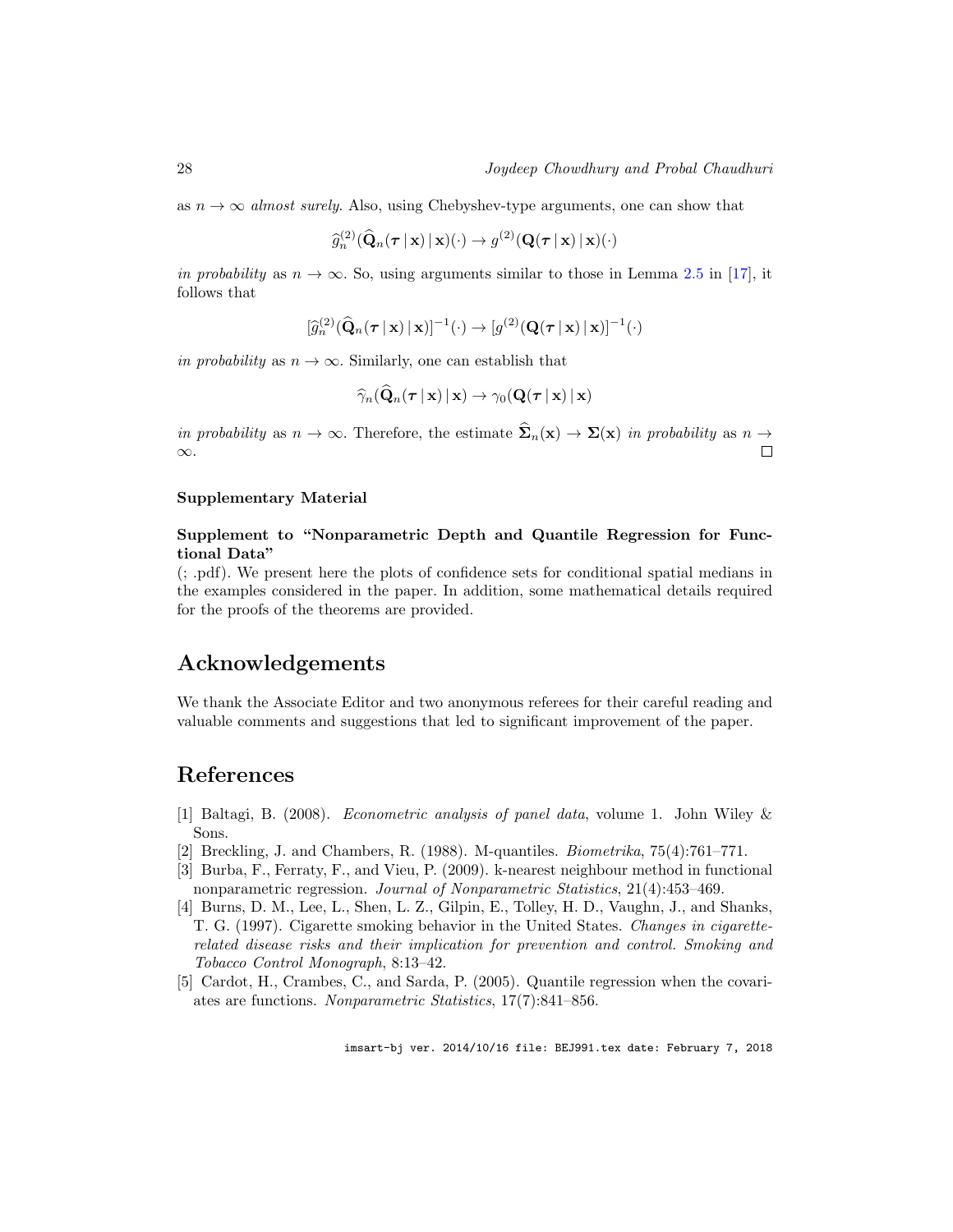- [6] Chagny, G. and Roche, A. (2014). Adaptive and minimax estimation of the cumulative distribution function given a functional covariate. *Electronic Journal of Statistics*, 8(2):2352–2404.
- [7] Chagny, G. and Roche, A. (2016). Adaptive estimation in the functional nonparametric regression model. Journal of Multivariate Analysis, 146:105–118.
- [8] Chakraborty, A. and Chaudhuri, P. (2014). The spatial distribution in infinite dimensional spaces and related quantiles and depths. The Annals of Statistics,  $42(3):1203-$ 1231.
- [9] Chakraborty, B. (2003). On multivariate quantile regression. Journal of Statistical Planning and Inference, 110(1):109–132.
- [10] Chaouch, M. and Laïb, N. (2013). Nonparametric multivariate  $L_1$ -median regression estimation with functional covariates. Electronic Journal of Statistics, 7:1553-1586.
- [11] Chaouch, M. and Laïb, N. (2015). Vector-on-function quantile regression for stationary ergodic processes. Journal of the Korean Statistical Society, 44(2):161–178.
- [12] Chaudhuri, P. (1996). On a geometric notion of quantiles for multivariate data. Journal of the American Statistical Association, 91(434):862–872.
- [13] Chaudhuri, P., Doksum, K., and Samarov, A. (1997). On average derivative quantile regression. The Annals of Statistics, 25(2):715–744.
- [14] Chen, K. and Müller, H.-G. (2012). Conditional quantile analysis when covariates are functions, with application to growth data. Journal of the Royal Statistical Society: Series B (Statistical Methodology), 74(1):67–89.
- [15] Cheng, Y. and De Gooijer, J. G. (2007). On the uth geometric conditional quantile. Journal of Statistical Planning and Inference, 137(6):1914–1930.
- [16] Chowdhury, J. and Chaudhuri, P. (2016a). Convergence rates for kernel regression in infinite dimensional spaces. arXiv preprint arXiv:1610.09957.
- [17] Chowdhury, J. and Chaudhuri, P. (2016b). Supplement to "Nonparametric depth and quantile regression for functional data".
- [18] Ferraty, F., Laksaci, A., and Vieu, P. (2006). Estimating some characteristics of the conditional distribution in nonparametric functional models. Statistical Inference for Stochastic Processes, 9(1):47–76.
- [19] Ferraty, F., Mas, A., and Vieu, P. (2007). Nonparametric regression on functional data: inference and practical aspects. Australian  $\mathcal{B}$  New Zealand Journal of Statistics, 49(3):267–286.
- [20] Ferraty, F. and Vieu, P. (2006). Nonparametric Functional Data Analysis: Theory and Practice. Springer Science & Business Media.
- [21] Gardes, L., Girard, S., and Lekina, A. (2010). Functional nonparametric estimation of conditional extreme quantiles. Journal of Multivariate Analysis, 101(2):419–433.
- [22] Hendricks, W. and Koenker, R. (1992). Hierarchical spline models for conditional quantiles and the demand for electricity. Journal of the American Statistical Association, 87(417):58–68.
- [23] Hoffmann-Jorgensen, J., Shepp, L. A., and Dudley, R. M. (1979). On the lower tail of Gaussian seminorms. The Annals of Probability, 7(2):319–342.
- [24] Hubert, M., Rousseeuw, P. J., and Segaert, P. (2015). Multivariate functional outlier detection. Statistical Methods & Applications,  $24(2):177-202$ .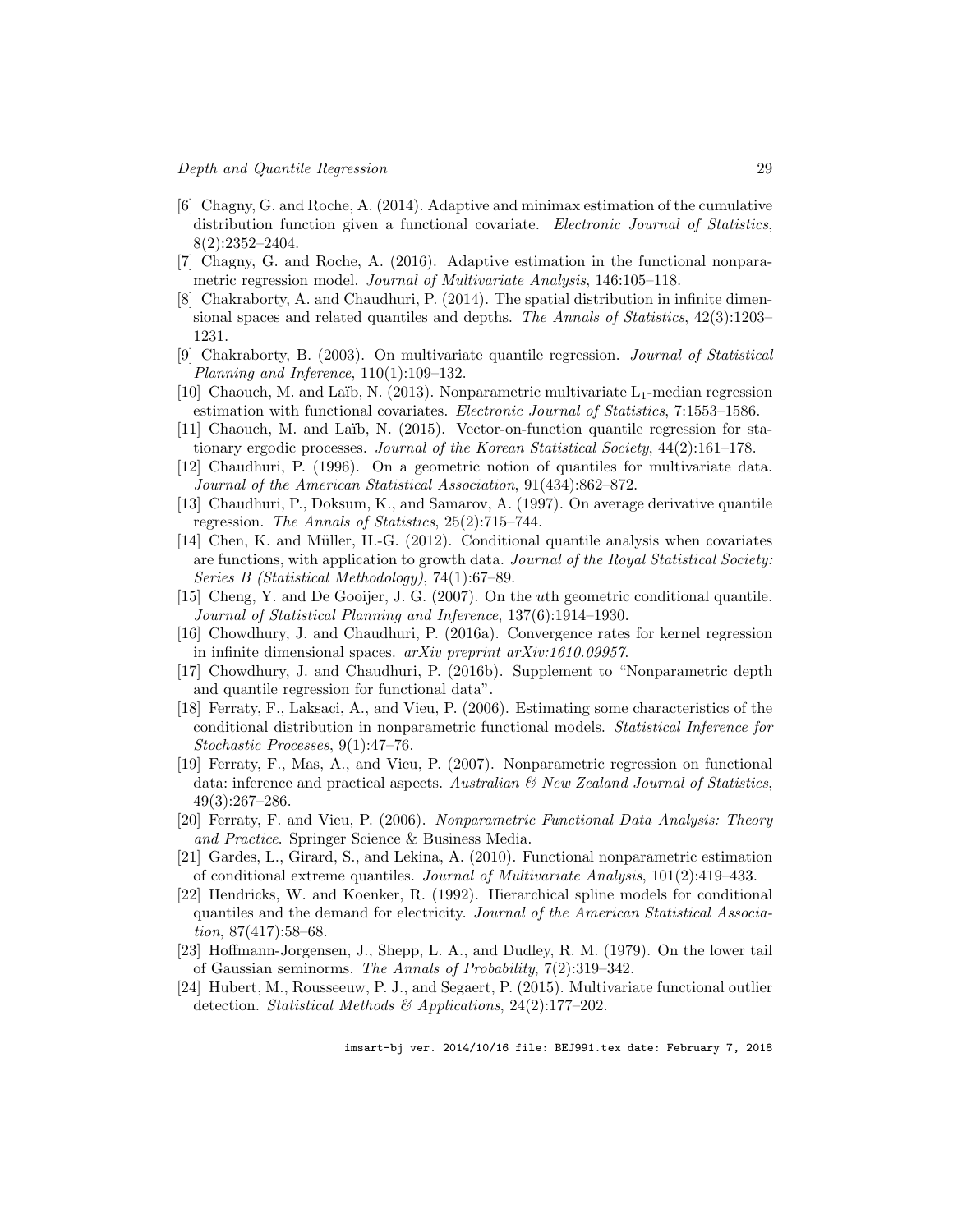- [25] Kato, K. (2012). Estimation in functional linear quantile regression. The Annals of Statistics, 40(6):3108–3136.
- [26] Koenker, R. and Bassett, G. (1978). Regression quantiles. Econometrica, 46(1):33– 50.
- [27] Koenker, R. and Bassett, G. (1982). Robust tests for heteroscedasticity based on regression quantiles. Econometrica, 50(1):43–61.
- [28] Koltchinskii, V. I. (1997). M-estimation, convexity and quantiles. The Annals of Statistics, 25(2):435–477.
- [29] Kundu, S., Majumdar, S., and Mukherjee, K. (2000). Central limit theorems revisited. Statistics & Probability Letters, 47(3):265–275.
- [30] Li, W. V. (2001). Small ball probabilities for Gaussian Markov processes under the  $L_n$ -norm. Stochastic Processes and their Applications, 92(1):87–102.
- [31] Li, W. V. and Shao, Q.-M. (2001). Gaussian processes: Inequalities, small ball probabilities and applications. Handbook of Statistics, 19:533–597.
- [32] Mas, A. (2012). Lower bound in regression for functional data by representation of small ball probabilities. Electronic Journal of Statistics, 6:1745–1778.
- [33] Masry, E. (2005). Nonparametric regression estimation for dependent functional data: asymptotic normality. Stochastic Processes and their Applications, 115(1):155– 177.
- [34] Nagy, S., Gijbels, I., Omelka, M., and Hlubinka, D. (2016). Integrated depth for functional data: Statistical properties and consistency. ESAIM: Probability and Statistics, 20:95–130.
- [35] Nieto-Reyes, A. and Battey, H. (2016). A topologically valid definition of depth for functional data. Statistical Science, 31(1):61–79.
- [36] Rachdi, M. and Vieu, P. (2007). Nonparametric regression for functional data: automatic smoothing parameter selection. Journal of Statistical Planning and Inference, 137(9):2784–2801.
- [37] Serfling, R. (2002). A depth function and a scale curve based on spatial quantiles. In Statistical Data Analysis Based on the L1-Norm and Related Methods, pages 25–38. Birkhäuser Basel, Basel.
- [38] Serfling, R. and Wijesuriya, U. (2017). Depth-based nonparametric description of functional data, with emphasis on use of spatial depth. Computational Statistics  $\mathscr B$ Data Analysis, 105:24–45.
- [39] Stone, C. J. (1980). Optimal rates of convergence for nonparametric estimators. The Annals of Statistics, 8(6):1348–1360.
- [40] Stone, C. J. (1982). Optimal global rates of convergence for nonparametric regression. The Annals of Statistics, 10(4):1040–1053.
- [41] Sun, Y. and Genton, M. G. (2011). Functional boxplots. Journal of Computational and Graphical Statistics, 20(2):316–334.
- [42] Vardi, Y. and Zhang, C.-H. (2000). The multivariate  $l_1$ -median and associated data depth. Proceedings of the National Academy of Sciences, 97(4):1423–1426.
- [43] Zuo, Y. and Serfling, R. (2000). Structural properties and convergence results for contours of sample statistical depth functions. The Annals of Statistics, 28(2):483–499.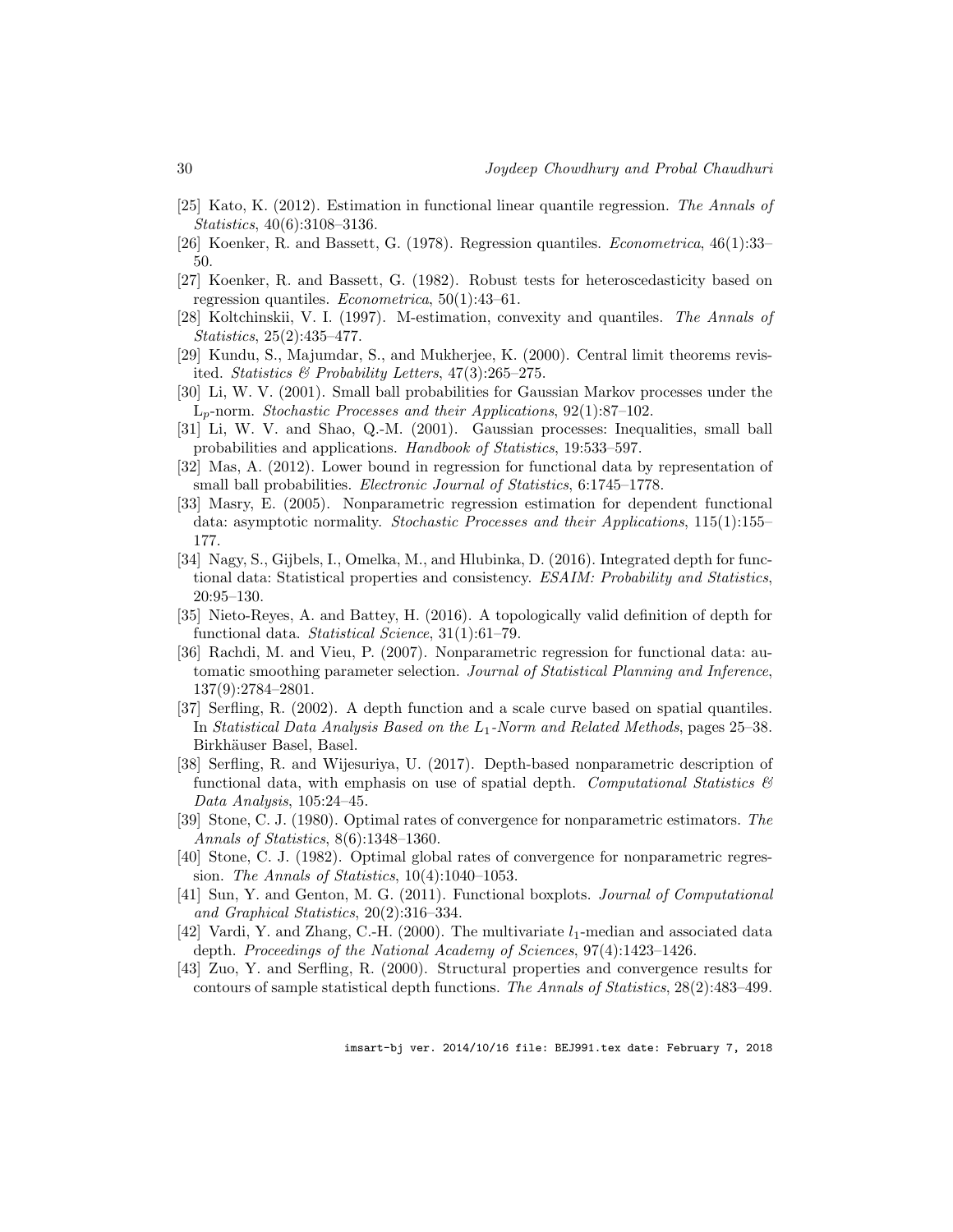#### Submitted to Bernoulli

# Supplement to "Nonparametric Depth and Quantile Regression for Functional Data"

JOYDEEP CHOWDHURY<sup>1,\*</sup> PROBAL CHAUDHURI<sup>1,\*\*</sup>

 $1$ Statistics and Mathematics Unit, Indian Statistical Institute, Kolkata, India.  $\emph{E-mail:}$  \*joydeepchowdhury01@gmail.com; \*\*probal@isical.ac.in

## 1. Confidence Sets for the Conditional Spatial Median

We present the confidence sets for the conditional spatial medians in the datasets considered in section 5 in the main paper. The confidence sets are constructed according to the method described at the end of section 4. In Figure 1, we plot the  $95\%$  (i.e.,  $r = 0.05$ ) confidence sets for the conditional spatial medians in the simulated data analysed in subsection 5.1. The covariate curves chosen are the same as those in Figure 2 in subsection 5.1. Next, we plot the 95% confidence sets for the conditional spatial medians



**Figure 1.** Plots of the selected covariate curves  $(1^{st} row)$  and the corresponding conditional spatial medians along with the 95% confidence sets  $(2<sup>nd</sup> row)$  for the simulated data in subsection 5.1. The solid curves in the 2<sup>nd</sup> row are  $\hat{\bf Q}_n({\bf 0} | {\bf x})$ , and the two dashed curves above and below  $\hat{\bf Q}_n({\bf 0} | {\bf x})$  constitute the boundaries of the corresponding confidence sets.

in the Penn Table Data considered in subsection 5.2 in Figure 2. Again, the chosen covariate curves are the same as those in Figure 4 in subsection 5.2. Finally, in Figure 3, we demonstrate the 95% confidence sets for the conditional spatial medians in the Cigar Data investigated in subsection 5.3 taking the covariate curves same as those in Figure 6 in that subsection.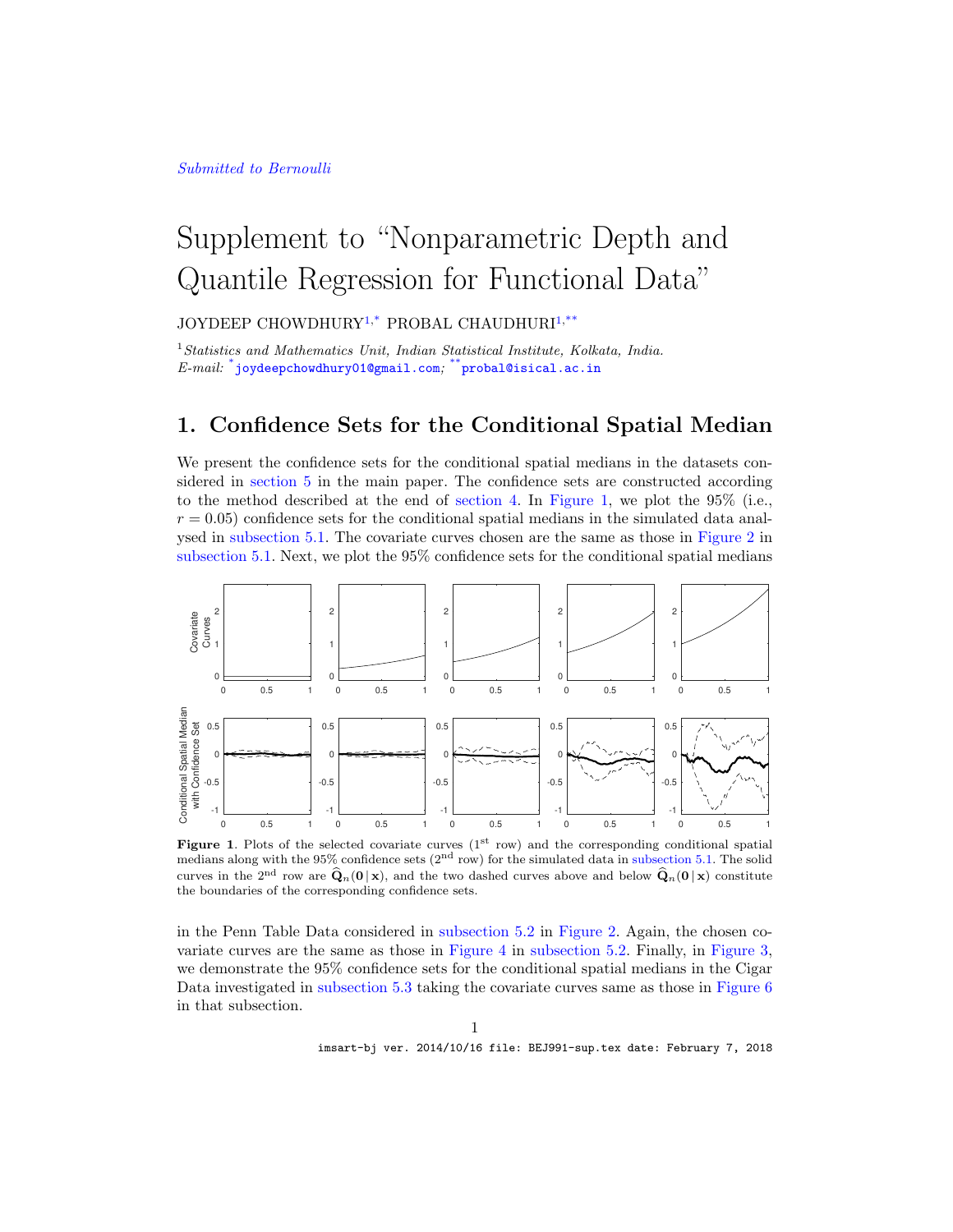

Figure 2. Plots of the selected covariate curves  $(1<sup>st</sup> row)$  and the corresponding conditional spatial medians along with the  $95\%$  confidence sets ( $2<sup>nd</sup>$  row) for the Penn Table Data in subsection 5.2. The solid curves in the 2<sup>nd</sup> row are  $\hat{Q}_n(0 | x)$ , and the two dashed curves above and below  $\hat{Q}_n(0 | x)$  constitute the boundaries of the corresponding confidence sets.



Figure 3. Plots of the selected covariate curves  $(1<sup>st</sup> row)$  and the corresponding conditional spatial medians along with the 95% confidence sets  $(2<sup>nd</sup> row)$  for the Cigar Data in subsection 5.3. The solid curves in the 2<sup>nd</sup> row are  $\hat{\mathbf{Q}}_n(\mathbf{0} | \mathbf{x})$ , and the two dashed curves above and below  $\hat{\mathbf{Q}}_n(\mathbf{0} | \mathbf{x})$  constitute the boundaries of the corresponding confidence sets.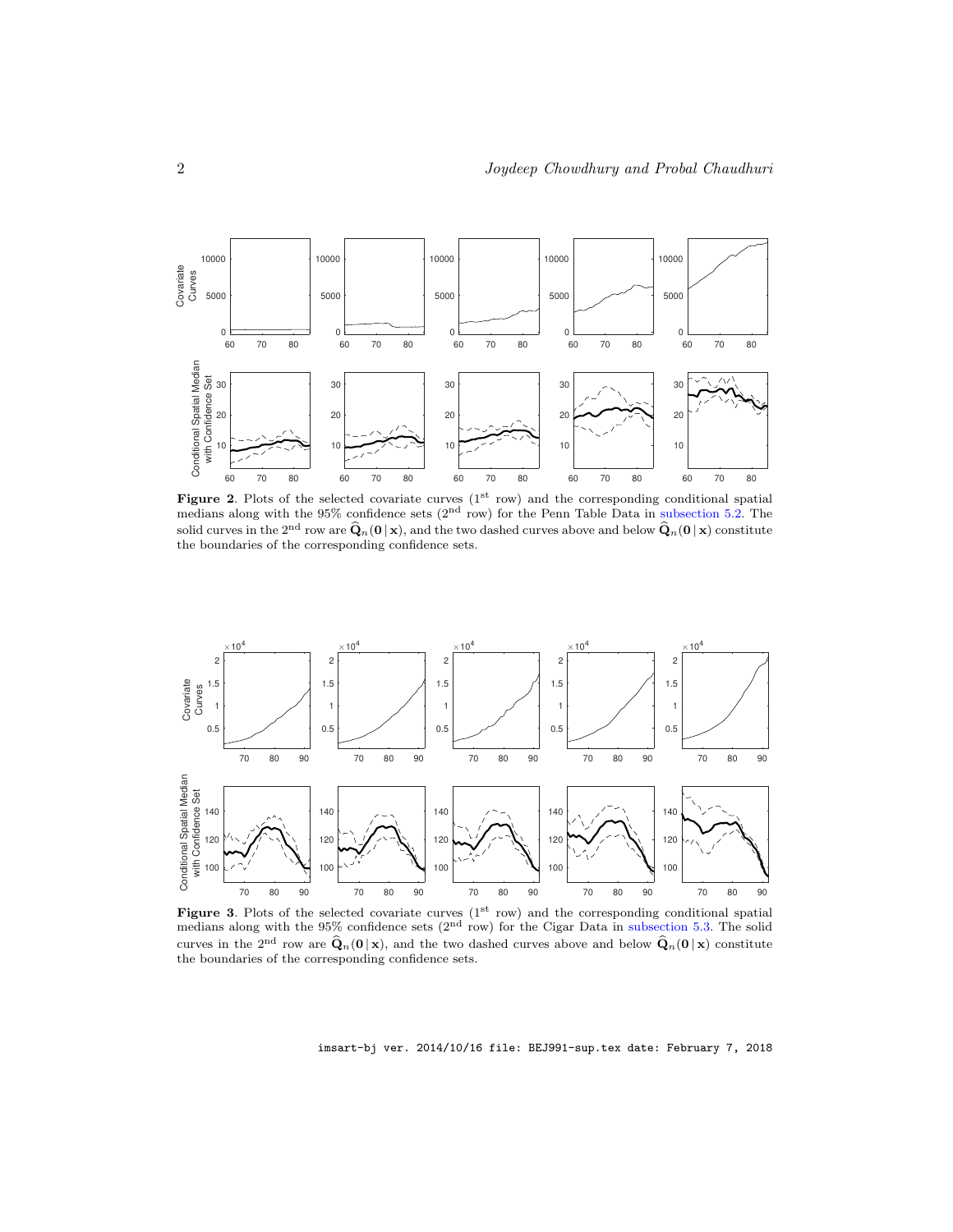$\label{ex2} \emph{Supplement} \qquad \qquad \mbox{3}$ 

## 2. Additional Mathematical Details

The following additional results are required for the proofs in Appendix B in the main paper.

**Lemma 2.1.** If  $P[\|\mathbf{Y}\| = w | \mathbf{X} = \mathbf{x}] = 0$ , then,

$$
P[\|\mathbf{Y}^{(n)}\| \le w \,|\,\mathbf{X} = \mathbf{x}] - P[\|\mathbf{Y}^{(n)}\| \le w \,|\,\mathbf{X} = \mathbf{z}]\n\rightarrow 0
$$

as  $n \to \infty$  and  $d(\mathbf{x}, \mathbf{z}) \to 0$ .

**Proof.** Define  $(r)^+ = rI[r \ge 0]$  for  $r \in \mathbb{R}$ . Note that

$$
1 - (1 - (\delta^{-1}(w - \|\mathbf{y}^{(n)}\|))^{+})^{+} \le I[\|\mathbf{y}^{(n)}\| \le w] \le (1 - (\delta^{-1}(\|\mathbf{y}^{(n)}\| - w))^{+})^{+}
$$

for any positive  $\delta$ . So, we get

$$
|P[\|\mathbf{Y}^{(n)}\| \le w \,|\, \mathbf{X} = \mathbf{x}] - P[\|\mathbf{Y}^{(n)}\| \le w \,|\, \mathbf{X} = \mathbf{z}]\n\le P[w - \delta < \|\mathbf{Y}^{(n)}\| \le w + \delta \,|\, \mathbf{X} = \mathbf{x}]\n+ \left| \int (1 - (\delta^{-1}(\|\mathbf{y}^{(n)}\| - w))^+) + (\mu(dy \,|\, \mathbf{x}) - \mu(dy \,|\, \mathbf{z})) \right|.
$$

Note that the function  $f(\mathbf{y}) = (1 - (\delta^{-1}(\|\mathbf{y}^{(n)}\| - w))^+)^\top$  satisfies

$$
|f(\mathbf{y}_1) - f(\mathbf{y}_2)| \le \delta^{-1} ||\mathbf{y}_1 - \mathbf{y}_2||
$$

and  $0 \leq f(\mathbf{y}) \leq 1$  for all y. Therefore,

$$
\left| \int (1 - (\delta^{-1}(\|\mathbf{y}^{(n)}\| - w))^+)^{+} (\mu(d\mathbf{y} \,|\, \mathbf{x}) - \mu(d\mathbf{y} \,|\, \mathbf{z})) \right| \leq \delta^{-1} d_{BL}(\mu(\cdot \,|\, \mathbf{x}), \mu(\cdot \,|\, \mathbf{z}))
$$

if  $\delta \leq 1$ , where  $d_{BL}(\cdot, \cdot)$  is the Bounded Lipschitz metric (see, e.g., [4, p. 74]). Given  $\epsilon > 0,$  choose  $\delta > 0$  such that  $\delta \leq 1,$ 

$$
P[\|\mathbf{Y}\| = w - \delta \,|\, \mathbf{X} = \mathbf{x}] = P[\|\mathbf{Y}\| = w + \delta \,|\, \mathbf{X} = \mathbf{x}] = 0
$$
  
and 
$$
P[w - \delta < \|\mathbf{Y}\| \le w + \delta \,|\, \mathbf{X} = \mathbf{x}] \le \epsilon/6.
$$

Choose N such that for all  $n \geq N$ ,

$$
|P[||\mathbf{Y}^{(n)}|| \le w - \delta \,|\, \mathbf{X} = \mathbf{x}] - P[||\mathbf{Y}|| \le w - \delta \,|\, \mathbf{X} = \mathbf{x}]| \le \epsilon/6
$$
  
and 
$$
|P[||\mathbf{Y}^{(n)}|| \le w + \delta \,|\, \mathbf{X} = \mathbf{x}] - P[||\mathbf{Y}|| \le w + \delta \,|\, \mathbf{X} = \mathbf{x}]| \le \epsilon/6.
$$

Therefore, for all  $n \geq N$ ,

$$
P[w - \delta < \|\mathbf{Y}^{(n)}\| \le w + \delta \|\mathbf{X} = \mathbf{x}\| \le \epsilon/2.
$$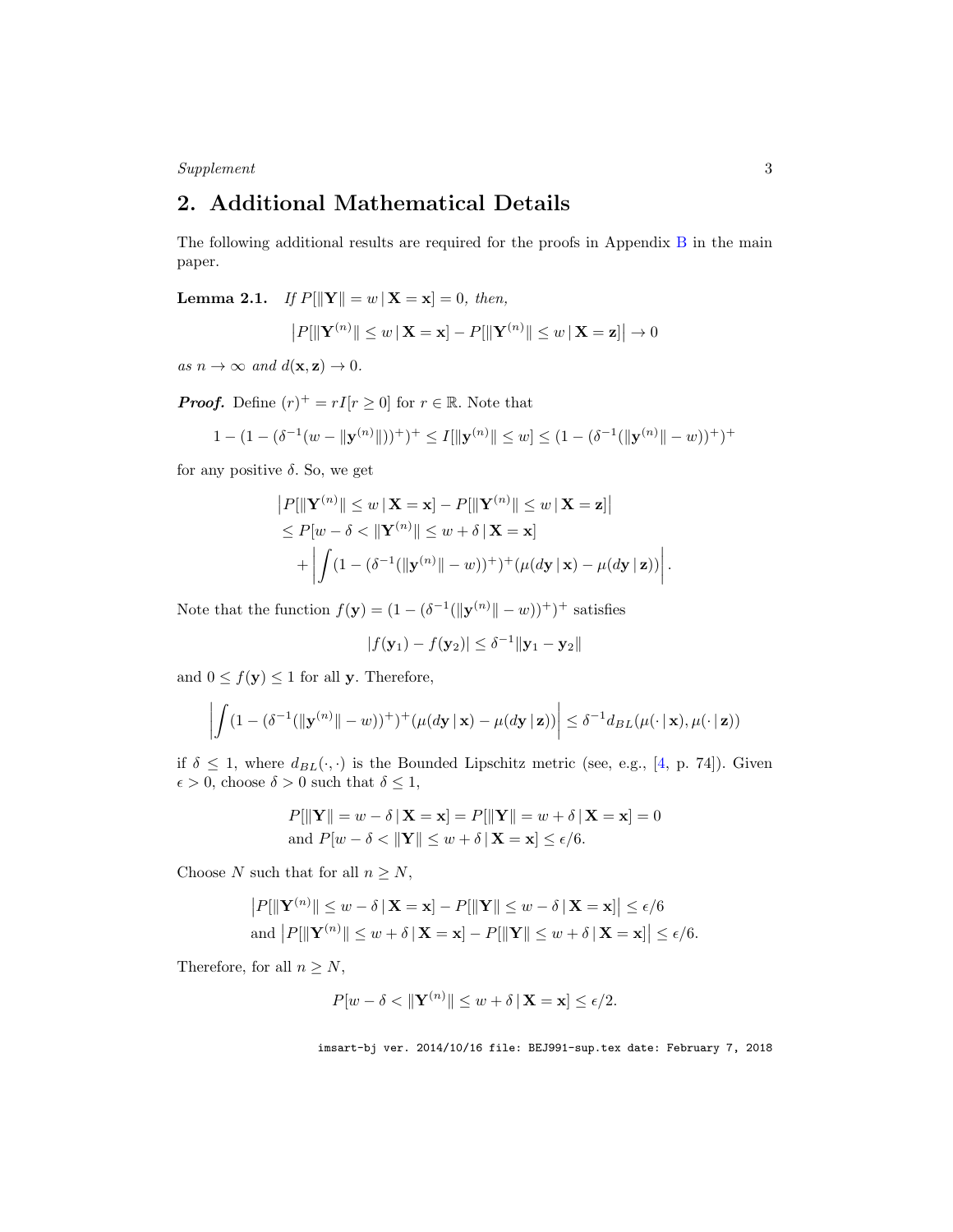Since H is a separable Hilbert space, under assumption C(iii) we get that  $d_{BL}(\mu(\cdot | \mathbf{x}), \mu(\cdot | \mathbf{z}))$  $\to 0$  as  $d(\mathbf{x}, \mathbf{z}) \to 0$ . Choose  $\delta_1 > 0$  such that  $d_{BL}(\mu(\cdot | \mathbf{x}), \mu(\cdot | \mathbf{z})) < (\epsilon/2)\delta$  if  $d(\mathbf{x}, \mathbf{z}) < \delta_1$ . Therefore,

$$
|P[\|\mathbf{Y}^{(n)}\| \le w \,|\, \mathbf{X} = \mathbf{x}] - P[\|\mathbf{Y}^{(n)}\| \le w \,|\, \mathbf{X} = \mathbf{z}]\big| < \epsilon
$$
\n, z) < \delta\_1.

if  $n \geq N$  and  $d(\mathbf{x}, \mathbf{z}) < \delta_1$ .

**Lemma 2.2.** Under assumption B-1, there exists a constant  $M > 0$  such that  $\|\mathbf{Q}_n(\tau \mid \mathbf{x})\|$  $\leq M$  for all sufficiently large n almost surely.

**Proof.** For a constant  $M > 0$ , we shall show that if  $\|\mathbf{Q}\| > M$ ,  $\widehat{g}_n(\mathbf{Q} | \mathbf{x}) > \widehat{g}_n(\mathbf{0} | \mathbf{x})$  for all sufficiently large *n almost surely*. Then, since  $\mathbf{Q}_n(\tau | \mathbf{x})$  minimizes  $\widehat{g}_n(\mathbf{Q} | \mathbf{x})$ , we must have  $\|\widehat{\mathbf{Q}}_n(\tau | \mathbf{x})\| \leq M$  for all sufficiently large n almost surely. Note that

$$
\begin{split} &\widehat{g}_n(\mathbf{Q} \,|\, \mathbf{x}) - \widehat{g}_n(\mathbf{0} \,|\, \mathbf{x}) \\ &= \frac{n^{-1} \sum_{i=1}^n [\|\mathbf{Q} - \mathbf{Y}_i^{(n)}\| - \|\mathbf{Y}_i^{(n)}\| - \langle \boldsymbol{\tau}^{(n)}, \mathbf{Q} \rangle] E_n^{-1} K(h_n^{-1} d(\mathbf{x}, \mathbf{X}_i))}{n^{-1} \sum_{i=1}^n E_n^{-1} K(h_n^{-1} d(\mathbf{x}, \mathbf{X}_i))} .\end{split}
$$

By assumption B-1,  $n^{-1} \sum_{i=1}^{n} E_n^{-1} K(h_n^{-1} d(\mathbf{x}, \mathbf{X}_i)) \to 1$  as  $n \to \infty$  almost surely. Choose an integer  $m > \sqrt{2}[\sqrt{2} - \sqrt{1 + ||\boldsymbol{\tau}||}]^{-1}$ . Choose  $M > 0$  such that

$$
P[\|\mathbf{Y}\| > m^{-1}M |\mathbf{X} = \mathbf{x}] < (1/3)m^{-1}
$$
 and  $P[\|\mathbf{Y}\| = m^{-1}M |\mathbf{X} = \mathbf{x}] = 0$ .

We have

$$
n^{-1} \sum_{i=1}^{n} [\|\mathbf{Q} - \mathbf{Y}_{i}^{(n)}\| - \|\mathbf{Y}_{i}^{(n)}\| - \langle \tau^{(n)}, \mathbf{Q} \rangle] E_{n}^{-1} K(h_{n}^{-1} d(\mathbf{x}, \mathbf{X}_{i}))
$$
  
\n
$$
= n^{-1} \sum_{i=1}^{n} [\|\mathbf{Q} - \mathbf{Y}_{i}^{(n)}\| - \|\mathbf{Y}_{i}^{(n)}\| - \langle \tau^{(n)}, \mathbf{Q} \rangle] E_{n}^{-1} K(h_{n}^{-1} d(\mathbf{x}, \mathbf{X}_{i})) I[\|\mathbf{Y}_{i}^{(n)}\| \leq m^{-1} M]
$$
  
\n
$$
+ n^{-1} \sum_{i=1}^{n} [\|\mathbf{Q} - \mathbf{Y}_{i}^{(n)}\| - \|\mathbf{Y}_{i}^{(n)}\| - \langle \tau^{(n)}, \mathbf{Q} \rangle] E_{n}^{-1} K(h_{n}^{-1} d(\mathbf{x}, \mathbf{X}_{i})) I[\|\mathbf{Y}_{i}^{(n)}\| > m^{-1} M].
$$

Let

$$
A_n = n^{-1} \sum_{i=1}^n E_n^{-1} K(h_n^{-1} d(\mathbf{x}, \mathbf{X}_i)) I[\|\mathbf{Y}_i^{(n)}\| > m^{-1} M].
$$

Using assumption B-1, we get  $0 \leq A_n \leq E[A_n] + (1/3)m^{-1}$  for all sufficiently large n almost surely. Denote  $p_n = P[\Vert \mathbf{Y}^{(n)} \Vert > m^{-1}M \Vert \mathbf{X} = \mathbf{x}]$ . From Lemma 2.1, it follows that  $E[A_n] - p_n \to 0$  as  $n \to \infty$ . Since  $\|\mathbf{Y}^{(n)}\| \to \|\mathbf{Y}\|$  as  $n \to \infty$  almost surely, we have

$$
p_n \to P[\|\mathbf{Y}\| > m^{-1}M \,|\,\mathbf{X} = \mathbf{x}] < (1/3)m^{-1}
$$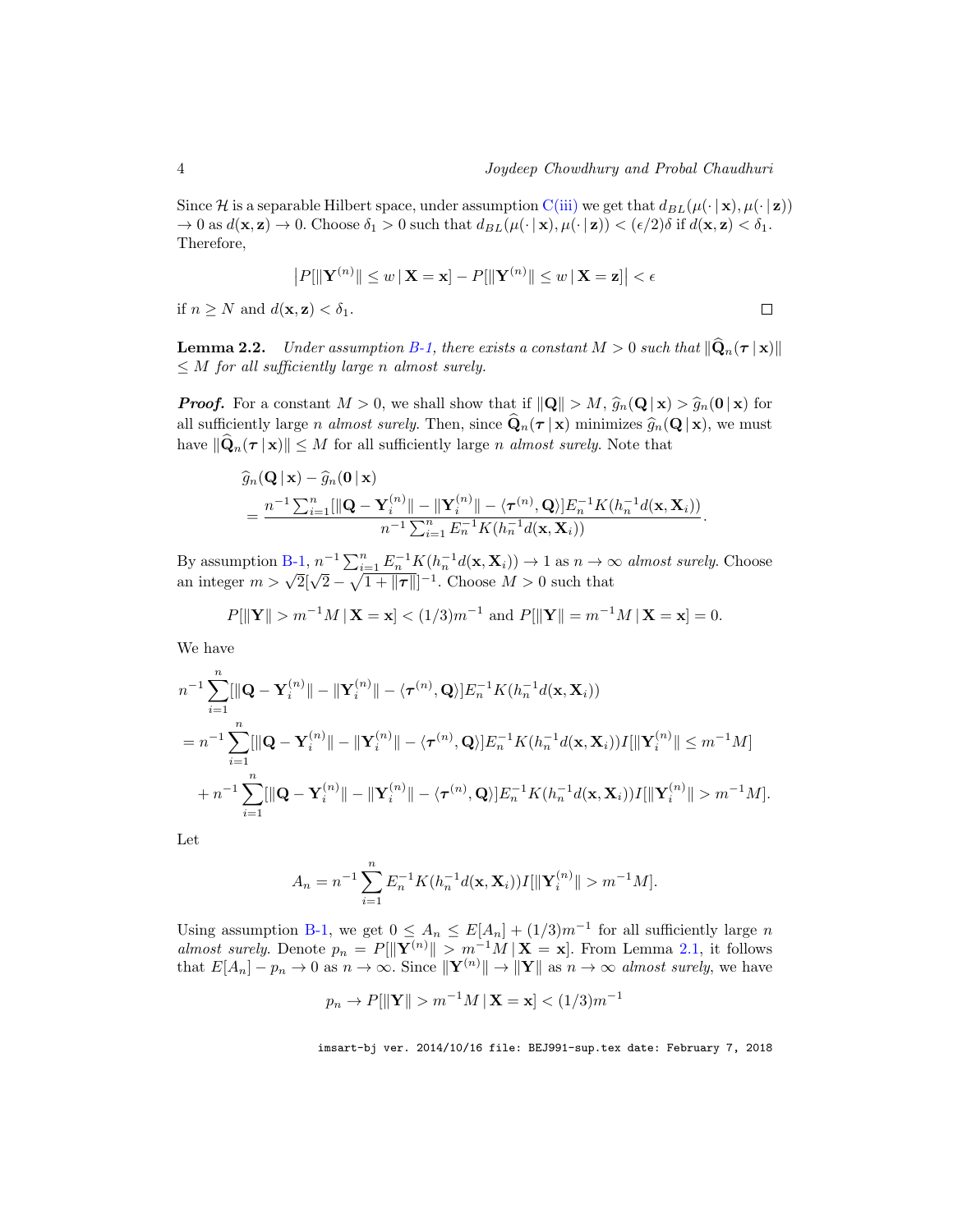#### Supplement 5

as  $n \to \infty$ . Therefore,  $0 \leq A_n < (2/3)m^{-1}$  for all sufficiently large *n* almost surely. So,

$$
\left| n^{-1} \sum_{i=1}^{n} [\|\mathbf{Q} - \mathbf{Y}_{i}^{(n)}\| - \|\mathbf{Y}_{i}^{(n)}\| - \langle \tau^{(n)}, \mathbf{Q} \rangle] E_{n}^{-1} K(h_{n}^{-1} d(\mathbf{x}, \mathbf{X}_{i})) I[\|\mathbf{Y}_{i}^{(n)}\| > m^{-1} M] \right|
$$
  
\n
$$
\leq \|\mathbf{Q}\|(1 + \|\tau\|)A_{n} < \|\mathbf{Q}\|(1 + \|\tau\|)m^{-1}
$$

for all sufficiently large n almost surely. Since

$$
n^{-1} \sum_{i=1}^{n} E_n^{-1} K(h_n^{-1} d(\mathbf{x}, \mathbf{X}_i)) > 1 - (1/3)m^{-1}
$$

for all sufficiently large *n* almost surely, we have, if  $\|\mathbf{Q}\| > M$ ,

$$
n^{-1} \sum_{i=1}^{n} [\|\mathbf{Q} - \mathbf{Y}_i^{(n)}\| - \|\mathbf{Y}_i^{(n)}\| - \langle \tau^{(n)}, \mathbf{Q} \rangle] E_n^{-1} K(h_n^{-1} d(\mathbf{x}, \mathbf{X}_i)) I[\|\mathbf{Y}_i^{(n)}\| \le m^{-1} M]
$$
  
\n
$$
\ge \|\mathbf{Q}\| [1 - 2m^{-1} - \|\tau\|] \left[ n^{-1} \sum_{i=1}^{n} E_n^{-1} K(h_n^{-1} d(\mathbf{x}, \mathbf{X}_i)) - A_n \right]
$$
  
\n
$$
> \|\mathbf{Q}\| [1 - 2m^{-1} - \|\tau\|] (1 - m^{-1})
$$

for all sufficiently large *n* almost surely. Therefore, when  $\|\mathbf{Q}\| > M$ , we get

$$
n^{-1} \sum_{i=1}^{n} [\|\mathbf{Q} - \mathbf{Y}_i^{(n)}\| - \|\mathbf{Y}_i^{(n)}\| - \langle \boldsymbol{\tau}^{(n)}, \mathbf{Q} \rangle] E_n^{-1} K(h_n^{-1} d(\mathbf{x}, \mathbf{X}_i))
$$
  
> 
$$
\|\mathbf{Q}\| [(1 - 2m^{-1} - \|\boldsymbol{\tau}\|)(1 - m^{-1}) - (1 + \|\boldsymbol{\tau}\|)m^{-1}]
$$
  
= 
$$
\|\mathbf{Q}\| [2(1 - m^{-1})^2 - (1 + \|\boldsymbol{\tau}\|)] > 0
$$

for all sufficiently large *n almost surely*, by the choice of *m*. Hence,  $\hat{g}_n(\mathbf{Q} | \mathbf{x}) > \hat{g}_n(\mathbf{0} | \mathbf{x})$  for all sufficiently large *n almost surely* if  $\|\mathbf{Q}\| > M$ . for all sufficiently large *n* almost surely if  $\|\mathbf{Q}\| > M$ .

**Lemma 2.3.** under assumption B-1,  $\|\tilde{\mathbf{Q}}_n(\boldsymbol{\tau} | \mathbf{x})\| \leq M$  for all sufficiently large n, where M is the constant defined in Lemma 2.2.

**Proof.** Consider the integer  $m$  and the constant  $M$  defined in the proof of Lemma 2.2. So, by Lemma 2.1, there exists  $\delta_1 > 0$  and an integer  $n_1 \geq 1$  such that whenever  $d(\mathbf{x}, \mathbf{z}) < \delta_1$  and  $n \geq n_1$ ,

$$
P[\|\mathbf{Y}^{(n)}\| > m^{-1}M \,|\,\mathbf{X} = \mathbf{z}] < (2/3)m^{-1}.
$$

Since  $h_n \to 0$  by assumption B-1, there exists an integer  $n_2 \geq n_1$  such that whenever  $n \geq n_2$ ,

$$
P[\|\mathbf{Y}^{(n)}\| > m^{-1}M\|\mathbf{X}\]I(d(\mathbf{x}, \mathbf{X}) \leq h_n) \leq (2/3)m^{-1}I(d(\mathbf{x}, \mathbf{X}) \leq h_n).
$$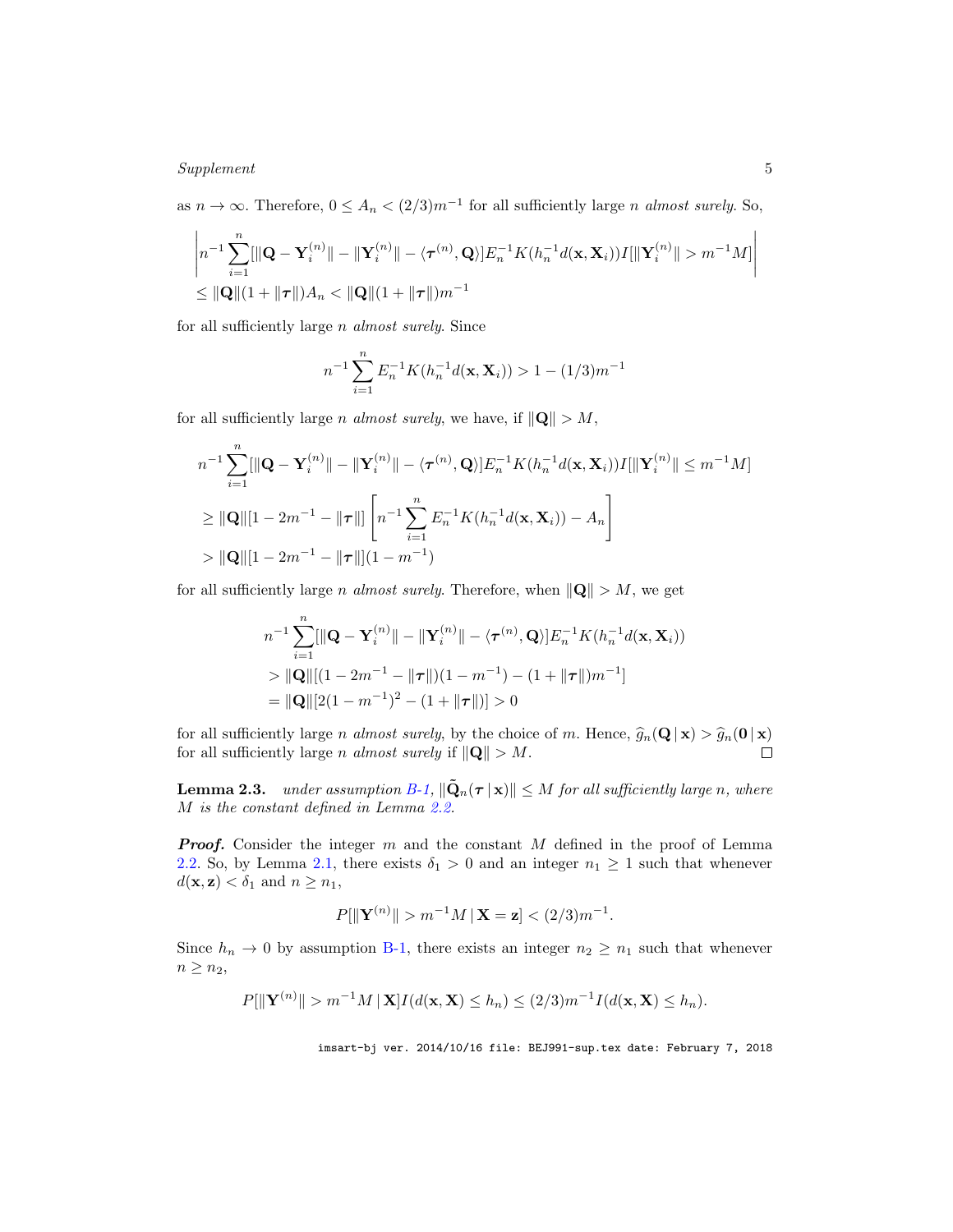Note that

$$
\tilde{g}_n(\mathbf{Q}|\mathbf{x}) - \tilde{g}_n(\mathbf{0}|\mathbf{x})
$$
\n
$$
= E[(\|\mathbf{Q} - \mathbf{Y}^{(n)}\| - \|\mathbf{Y}^{(n)}\| - \langle \tau^{(n)}, \mathbf{Q} \rangle)I(\|\mathbf{Y}^{(n)}\| \leq m^{-1}M)E_n^{-1}K(h_n^{-1}d(\mathbf{x}, \mathbf{X}))]
$$
\n
$$
+ E[(\|\mathbf{Q} - \mathbf{Y}^{(n)}\| - \|\mathbf{Y}^{(n)}\| - \langle \tau^{(n)}, \mathbf{Q} \rangle)I(\|\mathbf{Y}^{(n)}\| > m^{-1}M)E_n^{-1}K(h_n^{-1}d(\mathbf{x}, \mathbf{X}))].
$$

Now, if  $n \geq n_2$ ,

$$
\begin{aligned} &\left|E[(\|\mathbf{Q}-\mathbf{Y}^{(n)}\|-\|\mathbf{Y}^{(n)}\|-\langle\boldsymbol{\tau}^{(n)},\mathbf{Q}\rangle)I(\|\mathbf{Y}^{(n)}\|&>m^{-1}M)E_n^{-1}K(h_n^{-1}d(\mathbf{x},\mathbf{X}))]\right|\\ &\leq \|\mathbf{Q}\|(1+\|\boldsymbol{\tau}\|)E[P(\|\mathbf{Y}^{(n)}\|&>m^{-1}M\|\mathbf{X})E_n^{-1}K(h_n^{-1}d(\mathbf{x},\mathbf{X}))]\right|\\ &<\|\mathbf{Q}\|(1+\|\boldsymbol{\tau}\|)m^{-1}.\end{aligned}
$$

Also, if  $\|\mathbf{Q}\| > M$  and  $n \geq n_2$ ,

$$
E[(\|\mathbf{Q} - \mathbf{Y}^{(n)}\| - \|\mathbf{Y}^{(n)}\| - \langle \boldsymbol{\tau}^{(n)}, \mathbf{Q} \rangle)I(\|\mathbf{Y}^{(n)}\| \le m^{-1}M)E_n^{-1}K(h_n^{-1}d(\mathbf{x}, \mathbf{X}))]
$$
  
\n
$$
\ge E[(\|\mathbf{Q}\| - 2\|\mathbf{Y}^{(n)}\| - \|\boldsymbol{\tau}^{(n)}\| \|\mathbf{Q}\|)I(\|\mathbf{Y}^{(n)}\| \le m^{-1}M)E_n^{-1}K(h_n^{-1}d(\mathbf{x}, \mathbf{X}))]
$$
  
\n
$$
> \|\mathbf{Q}\|(1 - 2m^{-1} - \|\boldsymbol{\tau}\|)(1 - m^{-1}).
$$

So, if  $\|\mathbf{Q}\| > M$  and  $n \geq n_2$ ,

$$
\tilde{g}_n(\mathbf{Q} \mid \mathbf{x}) - \tilde{g}_n(\mathbf{0} \mid \mathbf{x}) > \|\mathbf{Q}\|(1 - 2m^{-1} - \|\boldsymbol{\tau}\|)(1 - m^{-1}) - \|\mathbf{Q}\|(1 + \|\boldsymbol{\tau}\|)m^{-1} > 0
$$

by the choice of m. Since  $\tilde{\mathbf{Q}}_n(\boldsymbol{\tau} | \mathbf{x})$  minimizes  $\tilde{g}_n(\mathbf{Q} | \mathbf{x})$ , we must have  $\|\tilde{\mathbf{Q}}_n(\boldsymbol{\tau} | \mathbf{x})\| \leq M$  for all  $n > n_2$ . for all  $n \geq n_2$ .

**Lemma 2.4.** Under assumption  $B-2$ ,  $\|\mathbf{Q}_n(\boldsymbol{\tau} \mid \mathbf{x}) - \mathbf{Q}(\boldsymbol{\tau} \mid \mathbf{x})\| \to 0$  as  $n \to \infty$ .

**Proof.** First, we shall show that  $\|\mathbf{Q}_n(\tau | \mathbf{x})\| \leq M$  for all n, where  $M > 0$  is the constant defined in the proof of Lemma 2.2. Consider the integer  $m$  defined in the proof of Lemma 2.2. Note that  $P[\|\mathbf{Y}\| > m^{-1}M|\mathbf{X} = \mathbf{x}] < m^{-1}$ . Since  $\|\mathbf{Y}^{(n)}\| \leq \|\mathbf{Y}\|$ ,  $P[\|\mathbf{Y}^{(n)}\| >$  $m^{-1}M | \mathbf{X} = \mathbf{x}$  |  $m^{-1}$  for all n. Note that

$$
g_n(\mathbf{Q}|\mathbf{x}) - g_n(\mathbf{0}|\mathbf{x})
$$
  
=  $g_n(\mathbf{Q}|\mathbf{x})$   
=  $E[(\|\mathbf{Q} - \mathbf{Y}^{(n)}\| - \|\mathbf{Y}^{(n)}\| - \langle \tau^{(n)}, \mathbf{Q} \rangle)I(\|\mathbf{Y}^{(n)}\| \le m^{-1}M)\|\mathbf{X} = \mathbf{x}]$   
+  $E[(\|\mathbf{Q} - \mathbf{Y}^{(n)}\| - \|\mathbf{Y}^{(n)}\| - \langle \tau^{(n)}, \mathbf{Q} \rangle)I(\|\mathbf{Y}^{(n)}\| > m^{-1}M)\|\mathbf{X} = \mathbf{x}].$ 

Also,

$$
\left| E\left[ (\|\mathbf{Q} - \mathbf{Y}^{(n)}\| - \|\mathbf{Y}^{(n)}\| - \langle \tau^{(n)}, \mathbf{Q} \rangle) I(\|\mathbf{Y}^{(n)}\| > m^{-1}M) \; \Big| \; \mathbf{X} = \mathbf{x} \right] \right|
$$
  

$$
< \|\mathbf{Q}\|(1 + \|\tau\|)m^{-1}.
$$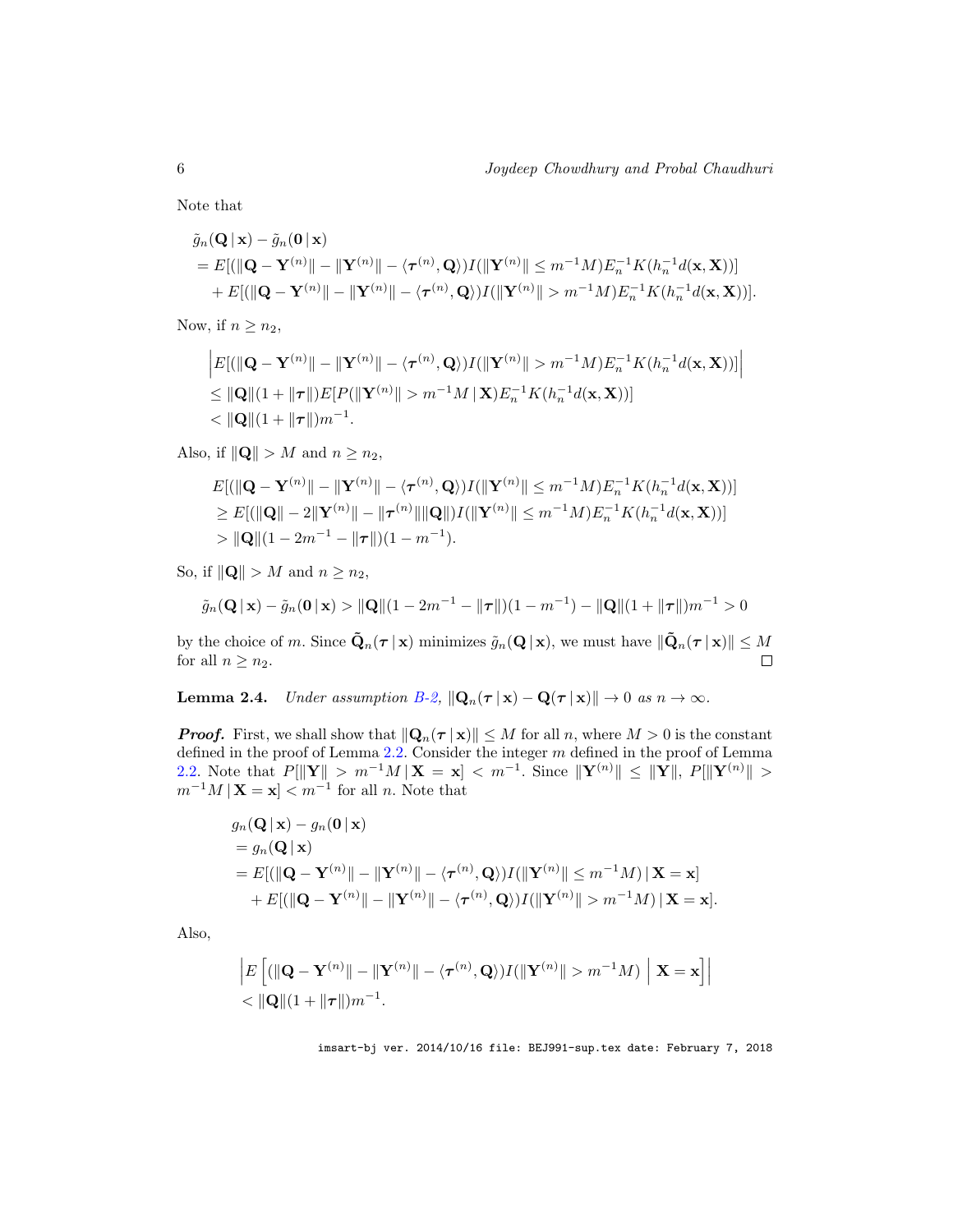Supplement 7

If  $\|\mathbf{Q}\| > M$ , then

$$
E\left[ (\|\mathbf{Q} - \mathbf{Y}^{(n)}\| - \|\mathbf{Y}^{(n)}\| - \langle \boldsymbol{\tau}^{(n)}, \mathbf{Q} \rangle) I(\|\mathbf{Y}^{(n)}\| \le m^{-1}M) \mid \mathbf{X} = \mathbf{x} \right]
$$
  
> 
$$
\|\mathbf{Q}\|(1 - 2m^{-1} - \|\boldsymbol{\tau}\|)(1 - m^{-1}).
$$

So, if  $\|\mathbf{Q}\| > M$ ,

$$
g_n(\mathbf{Q} \mid \mathbf{x}) > \|\mathbf{Q}\|[(1 - 2m^{-1} - \|\boldsymbol{\tau}\|)(1 - m^{-1}) - (1 + \|\boldsymbol{\tau}\|)m^{-1}] > 0
$$

by the choice of m. Since  $\mathbf{Q}_n(\tau | \mathbf{x})$  minimizes  $g_n(\mathbf{Q} | \mathbf{x})$ , we must have  $\|\mathbf{Q}_n(\tau | \mathbf{x})\| \leq M$ for all  $n$ .

Note that  $\mathbf{Q}(\tau | \mathbf{x})$  exists and is unique under assumption B-2. Using Theorem 1 and Theorem 3 in [1], it is enough to show  $g(\mathbf{Q}_n(\tau | \mathbf{x}) | \mathbf{x}) \to g(\mathbf{Q}(\tau | \mathbf{x}) | \mathbf{x})$  as  $n \to \infty$  to complete the proof. Since  $\mathbf{Q}(\tau | \mathbf{x})$  minimizes  $g(\mathbf{Q} | \mathbf{x})$ , we have

$$
0 \leq g(\mathbf{Q}_n(\boldsymbol{\tau} \mid \mathbf{x}) \mid \mathbf{x}) - g(\mathbf{Q}(\boldsymbol{\tau} \mid \mathbf{x}) \mid \mathbf{x})
$$
  
= 
$$
[g(\mathbf{Q}_n(\boldsymbol{\tau} \mid \mathbf{x}) \mid \mathbf{x}) - g_n(\mathbf{Q}_n(\boldsymbol{\tau} \mid \mathbf{x}) \mid \mathbf{x})] + [g_n(\mathbf{Q}(\boldsymbol{\tau} \mid \mathbf{x}) \mid \mathbf{x}) - g(\mathbf{Q}(\boldsymbol{\tau} \mid \mathbf{x}) \mid \mathbf{x})]
$$
  
+ 
$$
[g_n(\mathbf{Q}_n(\boldsymbol{\tau} \mid \mathbf{x}) \mid \mathbf{x}) - g_n(\mathbf{Q}^{(n)}(\boldsymbol{\tau} \mid \mathbf{x}) \mid \mathbf{x})] + [g_n(\mathbf{Q}^{(n)}(\boldsymbol{\tau} \mid \mathbf{x}) \mid \mathbf{x}) - g_n(\mathbf{Q}(\boldsymbol{\tau} \mid \mathbf{x}) \mid \mathbf{x})],
$$

where  $\mathbf{Q}^{(n)}(\tau | \mathbf{x})$  is the projection of  $\mathbf{Q}(\tau | \mathbf{x})$  in  $\mathcal{Z}_n$ . Now,

$$
|g(\mathbf{Q} \,|\, \mathbf{x}) - g_n(\mathbf{Q} \,|\, \mathbf{x})| \leq 2E[\|\mathbf{Y} - \mathbf{Y}^{(n)}\| \,|\, \mathbf{X} = \mathbf{x}] + \|\boldsymbol{\tau}^{(n)} - \boldsymbol{\tau}\| \|\mathbf{Q}\|.
$$

So, for every  $C > 0$ ,  $\sup_{\|\mathbf{Q}\| \leq C} |g(\mathbf{Q} \mid \mathbf{x}) - g_n(\mathbf{Q} \mid \mathbf{x})| \to 0$  as  $n \to \infty$ . Since  $\|\mathbf{Q}_n(\tau \mid \mathbf{x})\| \leq$  $M$  for all  $n$ , we get

$$
[g(\mathbf{Q}_n(\boldsymbol{\tau} \mid \mathbf{x}) \mid \mathbf{x}) - g_n(\mathbf{Q}_n(\boldsymbol{\tau} \mid \mathbf{x}) \mid \mathbf{x})] \rightarrow 0 \text{ and } [g_n(\mathbf{Q}(\boldsymbol{\tau} \mid \mathbf{x}) \mid \mathbf{x}) - g(\mathbf{Q}(\boldsymbol{\tau} \mid \mathbf{x}) \mid \mathbf{x})] \rightarrow 0
$$

as  $n \to \infty$ . Since  $\mathbf{Q}_n(\tau | \mathbf{x})$  minimizes  $g_n(\mathbf{Q} | \mathbf{x})$  in  $\mathcal{Z}_n$  and  $\mathbf{Q}^{(n)}(\tau | \mathbf{x}) \in \mathcal{Z}_n$ , we have

$$
[g_n(\mathbf{Q}_n(\boldsymbol{\tau} \,|\, \mathbf{x}) \,|\, \mathbf{x}) - g_n(\mathbf{Q}^{(n)}(\boldsymbol{\tau} \,|\, \mathbf{x}) \,|\, \mathbf{x})] \leq 0
$$

for all  $n$ . Also,

$$
|g_n(\mathbf{Q}^{(n)}(\boldsymbol{\tau} \,|\, \mathbf{x}) | \, \mathbf{x}) - g_n(\mathbf{Q}(\boldsymbol{\tau} \,|\, \mathbf{x}) \,|\, \mathbf{x})| \leq 2 \|\mathbf{Q}^{(n)}(\boldsymbol{\tau} \,|\, \mathbf{x}) - \mathbf{Q}(\boldsymbol{\tau} \,|\, \mathbf{x})\| \to 0
$$

as  $n \to \infty$ . Therefore,  $g(\mathbf{Q}_n(\tau | \mathbf{x}) | \mathbf{x}) \to g(\mathbf{Q}(\tau | \mathbf{x}) | \mathbf{x})$  as  $n \to \infty$ .

**Lemma 2.5.** Under assumptions B-2 and B-3, there exists  $C_5 > 0$  and an integer  $N_4 > 0$  such that whenever  $d(\mathbf{x}, \mathbf{z}) \leq C_5$  and  $n \geq N_4$ , we have, for every  $C > 0$ ,  $\|b_C\|\mathbf{h}\| \le \|g_n^{(2)}(\mathbf{Q}\,\vert\,\mathbf{z})(\mathbf{h})\| \le B_C \|\mathbf{h}\|$  for any  $\mathbf{Q}, \mathbf{h} \in \mathcal{Z}_n$  with  $\|\mathbf{Q}\| \le C$ . Here  $0 < b_C <$  $B_C < \infty$  are constants depending on C.

**Proof.** Assumption B-3 ensures that  $g_n^{(2)}(\mathbf{Q} | \mathbf{z})(\cdot)$  is well-defined for  $n \geq N_2$  and  $d(\mathbf{x}, \mathbf{z}) \leq$ C<sub>3</sub>. First, we shall show that for every  $C > 0$ , we have  $b_C \|\mathbf{h}\|^2 \leq \langle g_n^{(2)}(\mathbf{Q} \,|\, \mathbf{z})(\mathbf{h}), \mathbf{h} \rangle \leq$ 

imsart-bj ver. 2014/10/16 file: BEJ991-sup.tex date: February 7, 2018

 $\Box$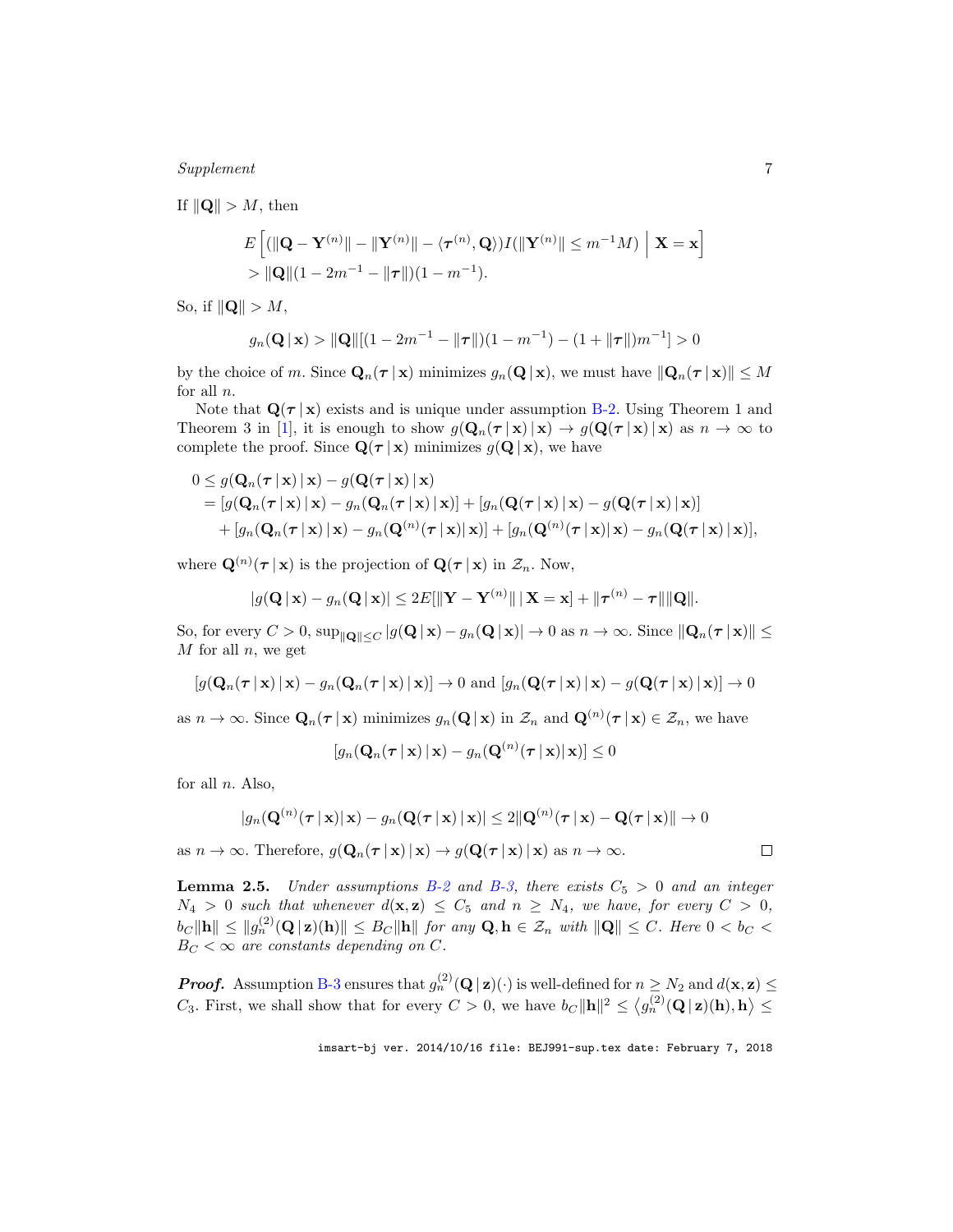$B_C \|\mathbf{h}\|^2$  for any  $\mathbf{Q}, \mathbf{h} \in \mathcal{Z}_n$  with  $\|\mathbf{Q}\| \leq C$ , whenever  $n \geq N_4$  and  $d(\mathbf{x}, \mathbf{z}) \leq C_5$ . Here  $C_5 > 0$  is a constant and  $N_4 > 0$  is an integer. Without loss of generality, consider any h with  $\|\mathbf{h}\| = 1$ . Define  $P_{\mathbf{h}}(\cdot)$  to be the projection operator on the orthogonal complement of h. Then,

$$
\langle (g_n^{(2)}(\mathbf{Q} \mid \mathbf{z}))( \mathbf{h}), \mathbf{h} \rangle
$$
  
=  $E \left[ \| \mathbf{Q} - \mathbf{Y}^{(n)} \|^{-1} \left[ 1 - \| \mathbf{Q} - \mathbf{Y}^{(n)} \|^{-2} \langle \mathbf{h}, \mathbf{Q} - \mathbf{Y}^{(n)} \rangle^2 \right] \mid \mathbf{X} = \mathbf{z} \right]$   
=  $E \left[ \| \mathbf{Q} - \mathbf{Y}^{(n)} \|^{-3} \| P_{\mathbf{h}} \left( \mathbf{Q} - \mathbf{Y}^{(n)} \right) \|^2 \mid \mathbf{X} = \mathbf{z} \right].$ 

So, from assumption B-3, it follows that whenever  $n \geq N_2$  and  $d(\mathbf{x}, \mathbf{z}) \leq C_3$ , we have

$$
\langle (g_n^{(2)}(\mathbf{Q} \mid \mathbf{z}))(\mathbf{h}), \mathbf{h} \rangle \le E \left[ ||\mathbf{Q} - \mathbf{Y}^{(n)}||^{-1} \mid \mathbf{X} = \mathbf{z} \right] \le \sqrt{s_2(C)}
$$

for any  $\mathbf{Q} \in \mathcal{Z}_n$  with  $\|\mathbf{Q}\| \leq C$ . Set  $B_C = \sqrt{s_2(C)}$  and  $N_4 = \max\{N_1, N_2\}$ , where  $N_1$  is the constant from assumption B-2. For the other inequality, using assumption B-2 and following the arguments in the proof of Proposition 2.1 in  $[2]$ , we get that there exists a subspace  $S \subset \mathcal{Z}_{N_1}$  of dimension 2 such that  $\langle \mathbf{u}, \mathbf{Y}^{(N_1)} \rangle$  is non-degenerate for every  $\mathbf{u} \in \mathcal{S}$ . This implies that  $\langle \mathbf{u}, \mathbf{Y} \rangle$  is non-degenerate for every  $\mathbf{u} \in \mathcal{S}$ . So,

either 
$$
E[|\langle \mathbf{u}, \mathbf{Y} \rangle| |\mathbf{X} = \mathbf{x}] = \infty
$$
 for every  $\mathbf{u} \in \mathcal{S}$ ,  
or inf  $\{Var[\langle \mathbf{u}, \mathbf{Y} \rangle | \mathbf{X} = \mathbf{x}] | \mathbf{u} \in \mathcal{S}, ||\mathbf{u}|| = 1$  with  $E[|\langle \mathbf{u}, \mathbf{Y} \rangle| | \mathbf{X} = \mathbf{x}] < \infty\} = b > 0$ .

Since  $\mathcal{Z}_n \subset \mathcal{Z}_{n+1}$  for all n, we have  $\mathcal{S} \subset \mathcal{Z}_n$  for all  $n \geq N_4$ . Also, there is  $\mathbf{v} \in \mathcal{S}$  such that  $\|\mathbf{v}\| = 1$  and  $\langle \mathbf{h}, \mathbf{v} \rangle = 0$ . Then, for any  $\mathbf{y}, \|P_{\mathbf{h}}(\mathbf{y})\|^2 \ge \langle \mathbf{y}, \mathbf{v} \rangle^2$ . So, for  $n \ge N_4$ ,

$$
||P_{\mathbf{h}}(\mathbf{Q}-\mathbf{Y}^{(n)})||^2 \geq \langle \mathbf{Q}-\mathbf{Y}^{(n)}, \mathbf{v} \rangle^2 = \langle \mathbf{Q}-\mathbf{Y}, \mathbf{v} \rangle^2
$$

as  $\mathbf{Q}, \mathbf{Y}^{(n)}, \mathbf{v} \in \mathcal{Z}_n$ . Also, for  $\mathbf{Q} \in \mathcal{Z}_n$ ,  $\|\mathbf{Q} - \mathbf{Y}^{(n)}\| \leq \|\mathbf{Q} - \mathbf{Y}\|$  as  $(\mathbf{Q} - \mathbf{Y}^{(n)}) \in \mathcal{Z}_n$ . Note that for any  $M_1 > 0$ ,

$$
\langle \mathbf{Q}-\mathbf{Y},\mathbf{v}\rangle^2 I(\|\mathbf{Y}\|\leq M_1)=\langle \mathbf{Q}-\mathbf{Y}I(\|\mathbf{Y}\|\leq M_1),\mathbf{v}\rangle^2-\langle \mathbf{Q},\mathbf{v}\rangle^2 I(\|\mathbf{Y}\|>M_1).
$$

Therefore, if  $\mathbf{Q} \in \mathcal{Z}_n$  with  $\|\mathbf{Q}\| \leq C$  and  $n \geq N_4$ , we have

$$
E\left[\left\|\mathbf{Q}-\mathbf{Y}^{(n)}\right\|^{-3}\left\|P_{\mathbf{h}}\left(\mathbf{Q}-\mathbf{Y}^{(n)}\right)\right\|^{2}\,\middle|\,\mathbf{X}=\mathbf{x}\right] \geq (C+M_{1})^{-3}\left[E\left[\langle\mathbf{Q}-\mathbf{Y}I(\|\mathbf{Y}\|\leq M_{1}),\mathbf{v}\rangle^{2}\,\middle|\,\mathbf{X}=\mathbf{x}\right]-C^{2}P\left[\|\mathbf{Y}\|>M_{1}\,|\,\mathbf{X}=\mathbf{x}\right]\right].
$$

We shall now consider the two cases, viz.,  $E[|\langle \mathbf{Y}, \mathbf{v} \rangle| \, | \mathbf{X} = \mathbf{x}] < \infty$  and  $E[|\langle \mathbf{Y}, \mathbf{v} \rangle| \, | \mathbf{X} = \mathbf{x}]$  $[\mathbf{x}] = \infty$ , separately.

First, suppose  $E[|\langle \mathbf{Y}, \mathbf{v} \rangle| \, | \mathbf{X} = \mathbf{x}] < \infty$ . We have

$$
E\left[\langle \mathbf{Q} - \mathbf{Y}I(\|\mathbf{Y}\| \leq M_1), \mathbf{v}\rangle^2 \mid \mathbf{X} = \mathbf{x}\right] \geq Var\left[\langle \mathbf{Y}I(\|\mathbf{Y}\| \leq M_1), \mathbf{v}\rangle \mid \mathbf{X} = \mathbf{x}\right].
$$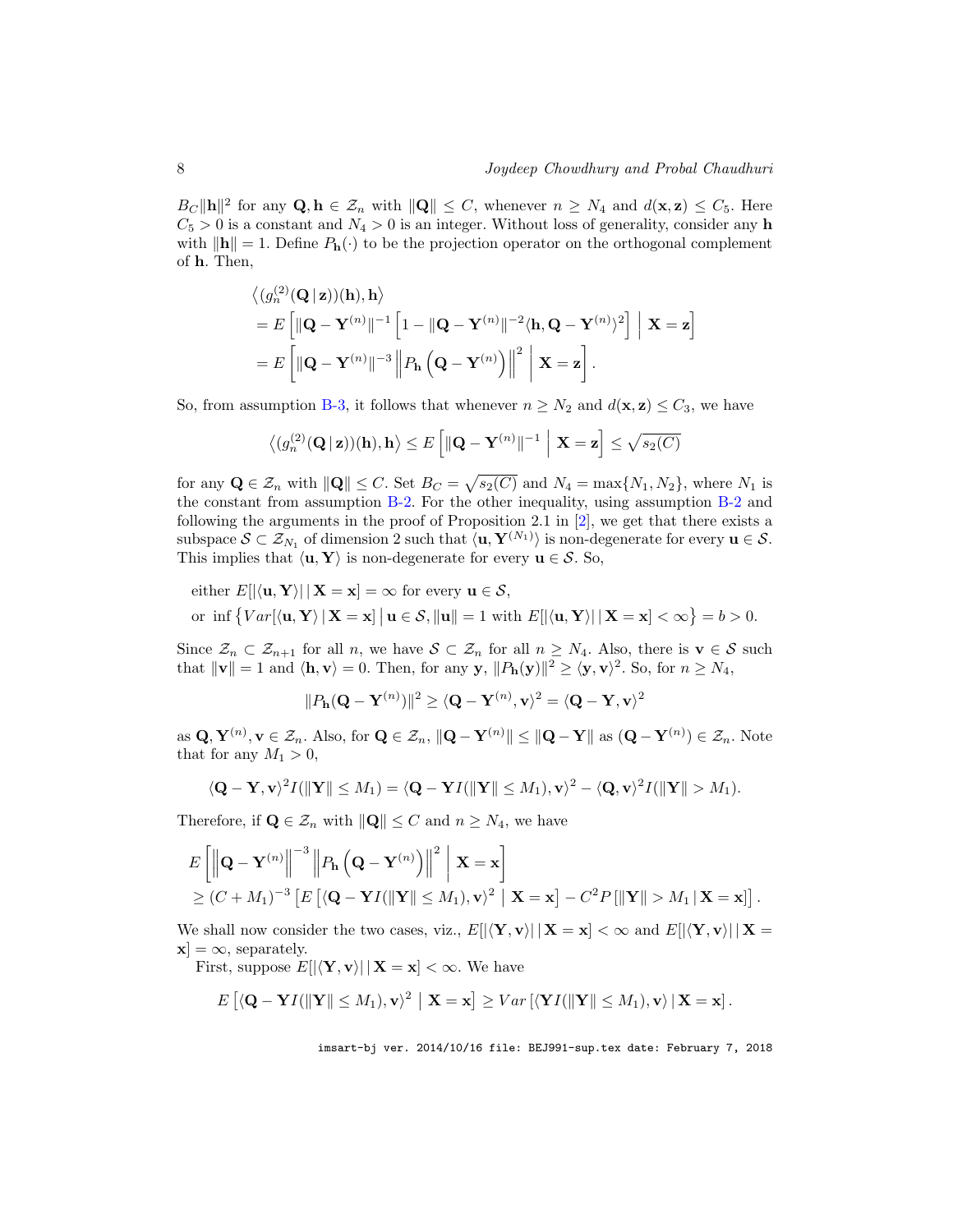#### Supplement 9

Note that

$$
Var[\langle \mathbf{Y}I(\|\mathbf{Y}\| \le M_1), \mathbf{v} \rangle \,|\, \mathbf{X} = \mathbf{x}] \to Var[\langle \mathbf{Y}, \mathbf{v} \rangle \,|\, \mathbf{X} = \mathbf{x}] \ge b > 0
$$

as  $M_1 \to \infty$ . Choose  $M_1 > 0$  such that

$$
(C+M_1)^{-3}\big[Var[\langle \mathbf{Y}I(\|\mathbf{Y}\|\leq M_1), \mathbf{v}\rangle \mid \mathbf{X}=\mathbf{x}\big] - C^2 P[\|\mathbf{Y}\| > M_1 \mid \mathbf{X}=\mathbf{x}\big] > 0
$$
  
and  $P[\|\mathbf{Y}\| = M_1 \mid \mathbf{X}=\mathbf{x}\big] = 0.$ 

Using assumption  $C(iii)$ , we get

$$
[Var[\langle \mathbf{Y}I(\|\mathbf{Y}\| \le M_1), \mathbf{v} \rangle | \mathbf{X} = \mathbf{z}] - C^2 P[\|\mathbf{Y}\| > M_1 | \mathbf{X} = \mathbf{z}]\]
$$
  
 
$$
\rightarrow [Var[\langle \mathbf{Y}I(\|\mathbf{Y}\| \le M_1), \mathbf{v} \rangle | \mathbf{X} = \mathbf{x}] - C^2 P[\|\mathbf{Y}\| > M_1 | \mathbf{X} = \mathbf{x}]\]
$$

as  $d(\mathbf{x}, \mathbf{z}) \to 0$ .

Next, suppose  $E[|\langle \mathbf{Y}, \mathbf{v} \rangle| \, | \mathbf{X} = \mathbf{x}] = \infty$ . Then, it is easy to show that

$$
E[\langle \mathbf{Q} - \mathbf{Y}I(\|\mathbf{Y}\| \le M_1), \mathbf{v}\rangle^2 | \mathbf{X} = \mathbf{x}]
$$
  
>  $-C[5C + 2] + E[|\langle \mathbf{Y}, \mathbf{v}\rangle|I(\|\mathbf{Y}\| \le M_1, |\langle \mathbf{Y}, \mathbf{v}\rangle| > \max(2C, 1)) | \mathbf{X} = \mathbf{x}] \rightarrow \infty$ 

as  $M_1 \to \infty$ . So, we can find  $M_1$  such that

$$
(C+M_1)^{-3}\{-C(5C+2)+E\left[|\langle \mathbf{Y}, \mathbf{v}\rangle|I(\|\mathbf{Y}\|\le M_1, |\langle \mathbf{Y}, \mathbf{v}\rangle| > \max(2C, 1))\,|\,\mathbf{X}=\mathbf{x}\right]\} > 0
$$
  
and  $P[\|\mathbf{Y}\| = M_1 \,|\,\mathbf{X}=\mathbf{x}] = P[\langle \mathbf{Y}, \mathbf{v}\rangle| = \max(2C, 1) \,|\,\mathbf{X}=\mathbf{x}] = 0.$ 

Again, using assumption  $C(iii)$ , we get

$$
E\left[\left|\langle \mathbf{Y}, \mathbf{v} \rangle | I(\|\mathbf{Y}\| \le M_1, |\langle \mathbf{Y}, \mathbf{v} \rangle| > \max(2C, 1)) \,|\, \mathbf{X} = \mathbf{z}\right]\right]
$$
  
\n
$$
\rightarrow E\left[\left|\langle \mathbf{Y}, \mathbf{v} \rangle | I(\|\mathbf{Y}\| \le M_1, |\langle \mathbf{Y}, \mathbf{v} \rangle| > \max(2C, 1)) \,|\, \mathbf{X} = \mathbf{x}\right]\right]
$$

as  $d(\mathbf{x}, \mathbf{z}) \to 0$ .

Therefore, there exist  $C_5 > 0$  such that for every C, we can find  $b_C > 0$  satisfying  $\langle (g_n^{(2)}(Q \mid z))(\mathbf{h}), \mathbf{h} \rangle \ge b_C$  for all  $Q \in \mathcal{Z}_n$  with  $||Q|| \le C$  whenever  $n \ge N_4$  and  $d(\mathbf{x}, \mathbf{z}) \le$  $C_5$ .

Finally, from the arguments in the proofs of Theorem 4.3.13 and Theorem 4.3.16 in [3], it follows that whenever  $n \geq N_4$  and  $d(\mathbf{x}, \mathbf{z}) \leq C_5$ , for every  $C > 0$ , we have  $b_C \|\mathbf{h}\| \le \|g_n^{(2)}(\mathbf{Q} \,|\, \mathbf{z})(\mathbf{h})\| \le B_C \|\mathbf{h}\|$  for any  $\mathbf{Q}, \mathbf{h} \in \mathcal{Z}_n$  with  $\|\mathbf{Q}\| \le C$ .  $\Box$ 

**Lemma 2.6.** Under assumptions B-2 and B-3,  $g_n^{(2)}(\mathbf{Q}_n(\boldsymbol{\tau} \mid \mathbf{x}) \mid \mathbf{x})$  is invertible for all sufficiently large n. In addition, if assumption B-1 holds, then  $\tilde{g}_n^{(2)}(\tilde{\mathbf{Q}}_n(\boldsymbol{\tau} \mid \mathbf{x}) \cdot (\cdot)$  is invertible for all sufficiently large n.

**Proof.** We have  $\|\tilde{\mathbf{Q}}_n(\tau | \mathbf{x})\| \leq M$  and  $\|\mathbf{Q}_n(\tau | \mathbf{x})\| \leq M$  for all sufficiently large n from Lemma 2.3 and Lemma 2.4, respectively. It follows from Lemma 2.5 that  $b_M \|\mathbf{h}\| \le$  $||g_n^{(2)}(\mathbf{Q}_n(\boldsymbol{\tau} \mid \mathbf{x}) \mid \mathbf{x})(\mathbf{h})||$  and  $b_M \|\mathbf{h}\| \leq ||\tilde{g}_n^{(2)}(\tilde{\mathbf{Q}}_n(\boldsymbol{\tau} \mid \mathbf{x}) \mid \mathbf{x})(\mathbf{h})||$  for all  $\mathbf{h} \in \mathcal{Z}_n$  and all sufficiently large *n*. Therefore, by the Inverse Mapping Theorem,  $g_n^{(2)}(\mathbf{Q}_n(\tau | \mathbf{x}) | \mathbf{x})(\cdot)$ and  $\tilde{g}_n^{(2)}(\tilde{\mathbf{Q}}_n(\boldsymbol{\tau} \mid \mathbf{x}) \mid \mathbf{x})(\cdot)$  are invertible for all sufficiently large n.  $\Box$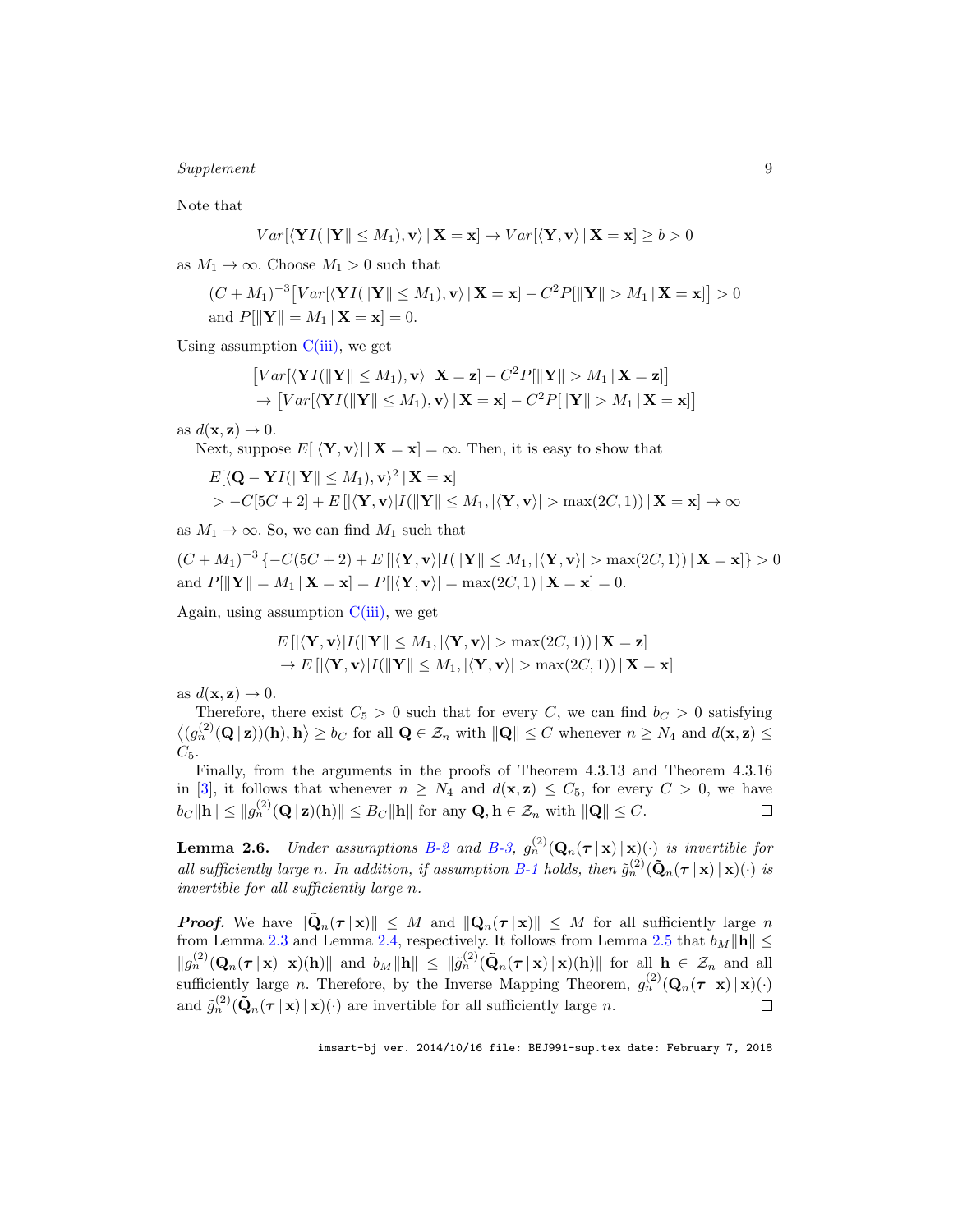10 Joydeep Chowdhury and Probal Chaudhuri

**Proposition 2.7.** Under assumptions B-1, B-2 and B-3,  $\|\hat{\mathbf{Q}}_n(\tau | \mathbf{x}) - \tilde{\mathbf{Q}}_n(\tau | \mathbf{x})\|$  =  $O(\epsilon_n)$  as  $n \to \infty$  almost surely, where  $\epsilon_n = (n\phi(h_n | \mathbf{x}))^{-\alpha} \sqrt{\log n}$ .

**Proof.** From Lemma 2.2 and Lemma 2.3,  $\|\hat{\mathbf{Q}}_n(\tau | \mathbf{x}) - \tilde{\mathbf{Q}}_n(\tau | \mathbf{x})\| \leq 2M = M_2$  (say) for all sufficiently large  $n$  almost surely. Let  $\mathbb Z$  denote the set of all integers. Define

$$
G_n = \left\{ \tilde{\mathbf{Q}}_n(\boldsymbol{\tau} \,|\, \mathbf{x}) + \sum_{j=1}^{d_n} \beta_j \mathbf{e}_j \; \middle\vert \; \beta_j \in [-M_2, M_2], \, n^4 \beta_j \in \mathbb{Z} \text{ and } \Big\| \sum_{j=1}^{d_n} \beta_j \mathbf{e}_j \Big\| \le M_2 \right\}.
$$

Denote a point in  $G_n$  that is nearest to  $\hat{\mathbf{Q}}_n(\tau | \mathbf{x})$  as  $\bar{\mathbf{Q}}_n$ , i.e.,

$$
\bar{\mathbf{Q}}_n = \arg\min \left\{ \left\| \mathbf{Q} - \widehat{\mathbf{Q}}_n(\boldsymbol{\tau} \,|\, \mathbf{x}) \right\| \, \middle| \, \mathbf{Q} \in G_n \right\}. \tag{2.1}
$$

So, by the choice of  $d_n$  in Theorem 4.2 in the main paper,

$$
\|\widehat{\mathbf{Q}}_n(\boldsymbol{\tau} \,|\, \mathbf{x}) - \bar{\mathbf{Q}}_n\| \leq d_n n^{-4} \tag{2.2}
$$

for all sufficiently large n almost surely. We now have

$$
\begin{split}\n&\left\|n^{-1}\sum_{i=1}^{n}\left[\frac{\bar{\mathbf{Q}}_n-\mathbf{Y}_i^{(n)}}{\|\bar{\mathbf{Q}}_n-\mathbf{Y}_i^{(n)}\|}-\boldsymbol{\tau}^{(n)}\right]\frac{K(h_n^{-1}d(\mathbf{x},\mathbf{X}_i))}{E_n}\right\| \\
&\leq \left\|n^{-1}\sum_{i=1}^{n}\left[\frac{\widehat{\mathbf{Q}}_n(\boldsymbol{\tau}|\mathbf{x})-\mathbf{Y}_i^{(n)}}{\|\widehat{\mathbf{Q}}_n(\boldsymbol{\tau}|\mathbf{x})-\mathbf{Y}_i^{(n)}\|}-\boldsymbol{\tau}^{(n)}\right]\frac{K(h_n^{-1}d(\mathbf{x},\mathbf{X}_i))}{E_n}\right\| \\
&+n^{-1}\sum_{i=1}^{n}\left\|\frac{\bar{\mathbf{Q}}_n-\mathbf{Y}_i^{(n)}}{\|\bar{\mathbf{Q}}_n-\mathbf{Y}_i^{(n)}\|}-\frac{\widehat{\mathbf{Q}}_n(\boldsymbol{\tau}|\mathbf{x})-\mathbf{Y}_i^{(n)}}{\|\widehat{\mathbf{Q}}_n(\boldsymbol{\tau}|\mathbf{x})-\mathbf{Y}_i^{(n)}\|}\right\| \frac{K(h_n^{-1}d(\mathbf{x},\mathbf{X}_i))}{E_n}.\n\end{split}
$$

Note that when  $\widehat{Q}_n(\tau | x) \neq Y_i^{(n)}$  and  $\bar{Q}_n \neq Y_i^{(n)}$ , we have

$$
\begin{aligned}&\left\|\frac{\widehat{\mathbf{Q}}_n(\boldsymbol{\tau}\,|\,\mathbf{x})-\mathbf{Y}_i^{(n)}}{\|\widehat{\mathbf{Q}}_n(\boldsymbol{\tau}\,|\,\mathbf{x})-\mathbf{Y}_i^{(n)}\|}-\frac{\bar{\mathbf{Q}}_n-\mathbf{Y}_i^{(n)}}{\|\bar{\mathbf{Q}}_n-\mathbf{Y}_i^{(n)}\|}\right\|\\&\leq\left\|\frac{\widehat{\mathbf{Q}}_n(\boldsymbol{\tau}\,|\,\mathbf{x})-\mathbf{Y}_i^{(n)}}{\|\widehat{\mathbf{Q}}_n(\boldsymbol{\tau}\,|\,\mathbf{x})-\mathbf{Y}_i^{(n)}\|}-\frac{\widehat{\mathbf{Q}}_n(\boldsymbol{\tau}\,|\,\mathbf{x})-\mathbf{Y}_i^{(n)}\|}{\|\bar{\mathbf{Q}}_n-\mathbf{Y}_i^{(n)}\|}\right\|+\left\|\frac{\widehat{\mathbf{Q}}_n(\boldsymbol{\tau}\,|\,\mathbf{x})-\mathbf{Y}_i^{(n)}}{\|\bar{\mathbf{Q}}_n-\mathbf{Y}_i^{(n)}\|}-\frac{\bar{\mathbf{Q}}_n-\mathbf{Y}_i^{(n)}}{\|\bar{\mathbf{Q}}_n-\mathbf{Y}_i^{(n)}\|}\right\|\\&\leq 2\frac{\|\widehat{\mathbf{Q}}_n(\boldsymbol{\tau}\,|\,\mathbf{x})-\bar{\mathbf{Q}}_n\|}{\|\bar{\mathbf{Q}}_n-\mathbf{Y}_i^{(n)}\|}. \end{aligned}
$$

Also, when  $\|\bar{\mathbf{Q}}_n - \mathbf{Y}_i^{(n)}\| > n^{-2}$ , we have  $\widehat{\mathbf{Q}}_n(\tau | \mathbf{x}) \neq \mathbf{Y}_i^{(n)}$ . So,

$$
n^{-1}\sum_{i=1}^n \left\| \frac{\bar{\mathbf{Q}}_n - \mathbf{Y}_i^{(n)}}{\|\bar{\mathbf{Q}}_n - \mathbf{Y}_i^{(n)}\|} - \frac{\widehat{\mathbf{Q}}_n(\boldsymbol{\tau} \,|\, \mathbf{x}) - \mathbf{Y}_i^{(n)}}{\|\widehat{\mathbf{Q}}_n(\boldsymbol{\tau} \,|\, \mathbf{x}) - \mathbf{Y}_i^{(n)}\|} \right\| \frac{K(h_n^{-1}d(\mathbf{x}, \mathbf{X}_i))}{E_n}
$$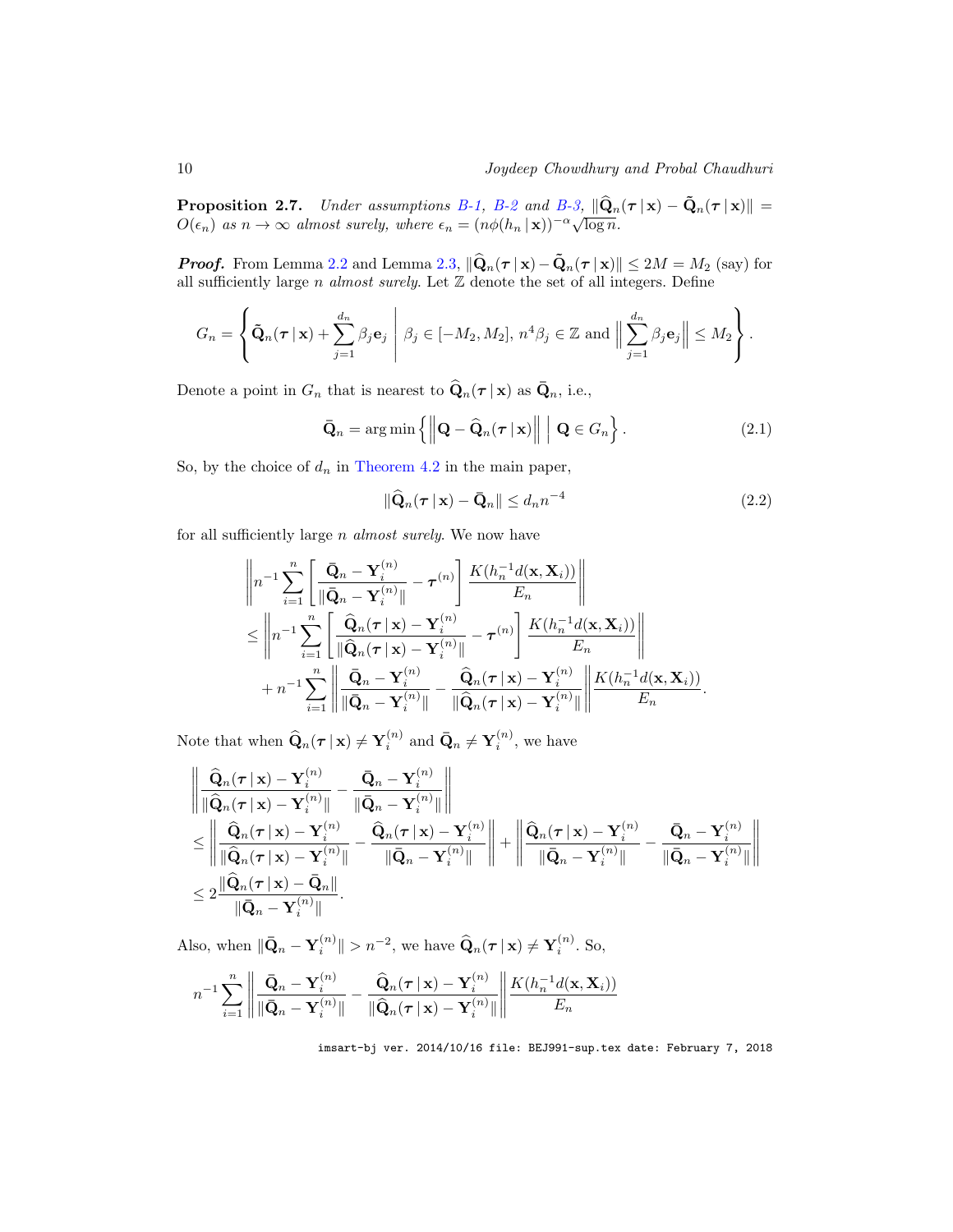Supplement 11

$$
\leq \frac{2}{n} \sum_{i=1}^{n} \frac{\|\widehat{\mathbf{Q}}_n(\boldsymbol{\tau} \mid \mathbf{x}) - \bar{\mathbf{Q}}_n\|}{\|\widehat{\mathbf{Q}}_n - \mathbf{Y}_i^{(n)}\|} I\left(\|\widehat{\mathbf{Q}}_n - \mathbf{Y}_i^{(n)}\| > \frac{1}{n^2}\right) \frac{K(h_n^{-1}d(\mathbf{x}, \mathbf{X}_i))}{E_n}
$$
  
+ 
$$
\frac{2}{n} \sum_{i=1}^{n} I\left(\|\bar{\mathbf{Q}}_n - \mathbf{Y}_i^{(n)}\| \leq \frac{1}{n^2}\right) \frac{K(h_n^{-1}d(\mathbf{x}, \mathbf{X}_i))}{E_n}
$$
  

$$
\leq \frac{2d_n}{n^2} n^{-1} \sum_{i=1}^{n} \frac{K(h_n^{-1}d(\mathbf{x}, \mathbf{X}_i))}{E_n} + 2n^{-1} \sum_{i=1}^{n} I(\|\widehat{\mathbf{Q}}_n - \mathbf{Y}_i^{(n)}\| \leq n^{-2}) \frac{K(h_n^{-1}d(\mathbf{x}, \mathbf{X}_i))}{E_n}.
$$

Denote

$$
p_n(\mathbf{Q}) = E[P(||\mathbf{Q} - \mathbf{Y}^{(n)}|| \leq n^{-2} | \mathbf{X}) E_n^{-1} K(h_n^{-1} d(\mathbf{x}, \mathbf{X}))].
$$

Note that for  $\mathbf{Q} \in G_n$ ,  $\|\mathbf{Q}\| \leq 2M_2$  for all n. Since  $G_n \subset \mathcal{Z}_n$ , using Markov inequality and assumption B-3, we get that for all sufficiently large n,  $\max_{\mathbf{Q} \in G_n} p_n(\mathbf{Q}) \leq n^{-4} s_2(2M_2)$ . Therefore, using assumption  $C(i)$  and the Bernstein inequality, we have

$$
P\left[\max_{\mathbf{Q}\in G_n} n^{-1} \sum_{i=1}^n I(||\mathbf{Q}-\mathbf{Y}_i^{(n)}|| \leq n^{-2}) E_n^{-1} K(h_n^{-1}d(\mathbf{x}, \mathbf{X}_i)) > b_1 \epsilon_n^2\right]
$$
  
\n
$$
\leq \sum_{\mathbf{Q}\in G_n} P\left[\sum_{i=1}^n n^{-1} I(||\mathbf{Q}-\mathbf{Y}_i^{(n)}|| \leq n^{-2}) E_n^{-1} K(h_n^{-1}d(\mathbf{x}, \mathbf{X}_i)) - p_n(\mathbf{Q}) > 2^{-1} b_1 \epsilon_n^2\right]
$$
  
\n
$$
\leq (3M_2 n^4)^{d_n} \exp[-b_2 n \phi(h_n|\mathbf{x}) \epsilon_n^2]
$$

for all sufficiently large n and any  $b_1 > 0$ , where  $b_2 = [8L]^{-1}lb_1$ . Using assumption B-1, the Borel-Cantelli Lemma, the choice of  $d_n$  and choosing  $b_1$  appropriately, we get

$$
\max_{\mathbf{Q}\in G_n} n^{-1} \sum_{i=1}^n I(\|\mathbf{Q} - \mathbf{Y}_i^{(n)}\| \le n^{-2}) E_n^{-1} K(h_n^{-1} d(\mathbf{x}, \mathbf{X}_i)) \le b_1 \epsilon_n^2
$$

for all sufficiently large *n* almost surely. Also, note that  $n^{-1} \sum_{i=1}^{n} E_n^{-1} K(h_n^{-1} d(\mathbf{x}, \mathbf{X}_i))$  < 2 for all sufficiently large n almost surely. Hence, we get

$$
n^{-1}\sum_{i=1}^n \left\| \frac{\bar{\mathbf{Q}}_n - \mathbf{Y}_i^{(n)}}{\|\bar{\mathbf{Q}}_n - \mathbf{Y}_i^{(n)}\|} - \frac{\widehat{\mathbf{Q}}_n(\boldsymbol{\tau} \,|\, \mathbf{x}) - \mathbf{Y}_i^{(n)}}{\|\widehat{\mathbf{Q}}_n(\boldsymbol{\tau} \,|\, \mathbf{x}) - \mathbf{Y}_i^{(n)}\|} \right\| \frac{K(h_n^{-1}d(\mathbf{x}, \mathbf{X}_i))}{E_n} \le \frac{4d_n}{n^2} + 2b_1 \epsilon_n^2 < 3b_1 \epsilon_n^2
$$

for all sufficiently large n almost surely. Also, assumptions  $B-1$  and  $B-2$  imply that the  $\mathbf{Y}_i^{(n)}$ s for which  $d(\mathbf{x}, \mathbf{X}_i) \leq h_n$ , are distinct *almost surely* for all sufficiently large n. So, putting  $w_i = n^{-1} E_n^{-1} K(h_n^{-1} d(\mathbf{x}, \mathbf{X}_i))$  in inequality (A.1), it follows that

$$
\left\|n^{-1}\sum_{i=1}^n\left[\frac{\widehat{\mathbf{Q}}_n(\boldsymbol{\tau} \,|\, \mathbf{x})-\mathbf{Y}_i^{(n)}}{\|\mathbf{Y}_i^{(n)}-\widehat{\mathbf{Q}}_n(\boldsymbol{\tau} \,|\, \mathbf{x})\|}-\boldsymbol{\tau}^{(n)}\right]\frac{K(h_n^{-1}d(\mathbf{x},\mathbf{X}_i))}{E_n}\right\| \leq (ln\phi(h_n\,|\, \mathbf{x}))^{-1}3L < b_1\epsilon_n^2
$$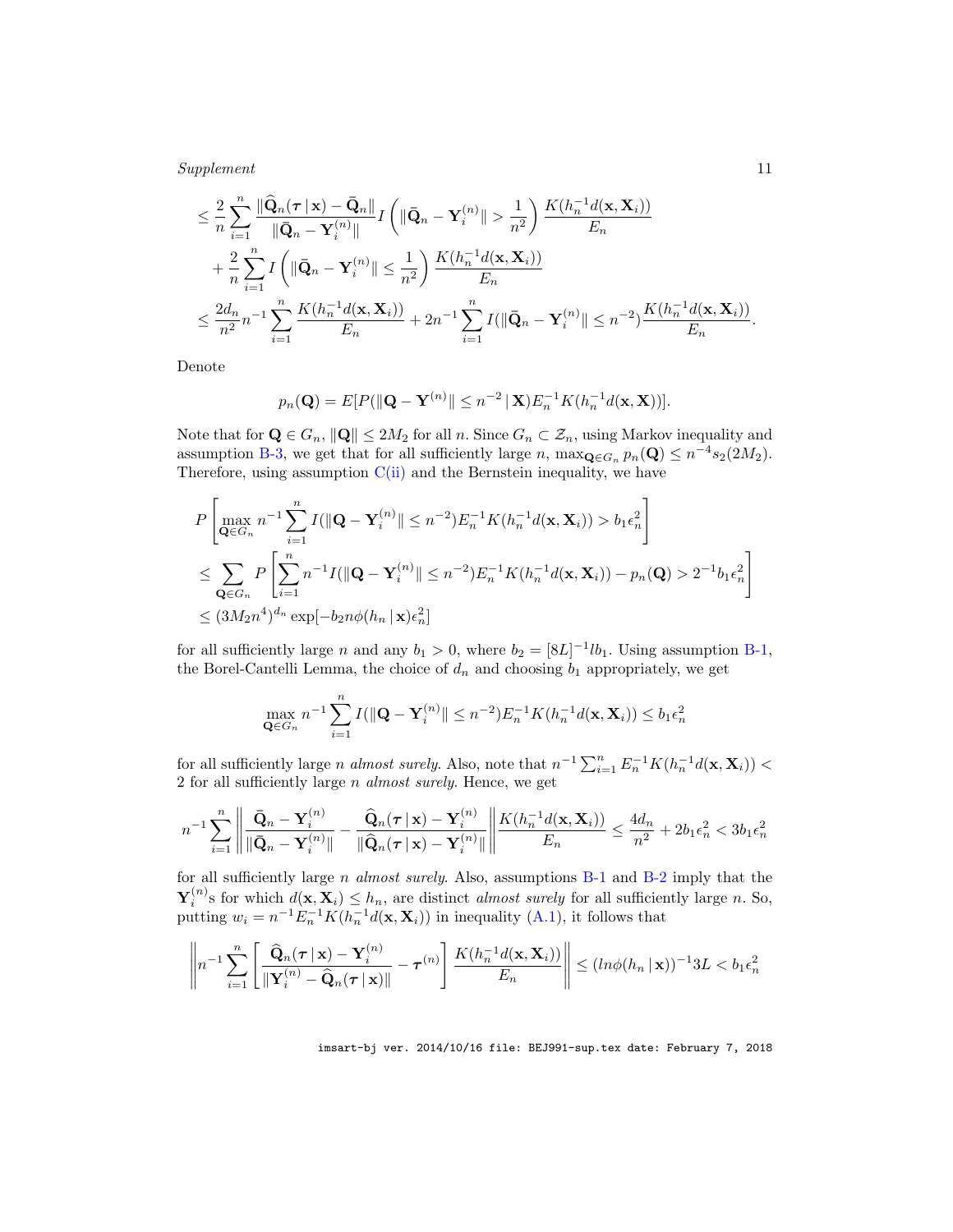almost surely for all sufficiently large n. Hence, we get

$$
\left\|n^{-1}\sum_{i=1}^n\left[\frac{\bar{\mathbf{Q}}_n-\mathbf{Y}_i^{(n)}}{\|\bar{\mathbf{Q}}_n-\mathbf{Y}_i^{(n)}\|}-\boldsymbol{\tau}^{(n)}\right]\frac{K(h_n^{-1}d(\mathbf{x},\mathbf{X}_i))}{E_n}\right\|<4b_1\epsilon_n^2\tag{2.3}
$$

almost surely for all sufficiently large n. Next, denote

$$
\mathbf{V}_{i,n}(\mathbf{Q}) = \left[\frac{\mathbf{Q} - \mathbf{Y}_i^{(n)}}{\|\mathbf{Q} - \mathbf{Y}_i^{(n)}\|} - \boldsymbol{\tau}^{(n)}\right] \frac{K(h_n^{-1}d(\mathbf{x}, \mathbf{X}_i))}{E_n} - E\left[\left[\frac{\mathbf{Q} - \mathbf{Y}^{(n)}}{\|\mathbf{Q} - \mathbf{Y}^{(n)}\|} - \boldsymbol{\tau}^{(n)}\right] \frac{K(h_n^{-1}d(\mathbf{x}, \mathbf{X}))}{E_n}\right].
$$

In view of assumption  $\mathbf{C}(\mathbf{ii}), \|\mathbf{V}_{i,n}(\mathbf{Q})\| \leq (l\phi(h_n \mid \mathbf{x}))^{-1} 4L$  for all i. Also,  $E[\|\mathbf{V}_{i,n}(\mathbf{Q})\|^2]$  $\leq [l^2 \phi(h_n \,|\, \mathbf{x})]^{-1} (16L^2)$  for all *i* and *n*. So,

$$
E[\|\mathbf{V}_{i,n}(\mathbf{Q})\|^m] \leq [(\ell\phi(h_n \mid \mathbf{x}))^{-1} 4L]^{m-2} (\ell^2\phi(h_n \mid \mathbf{x}))^{-1} (16L^2)
$$

for all sufficiently large n and for all  $m \geq 2$ . Using the Bernstein inequality for random elements in a separable Hilbert space (see [5, Corollary in p. 491]), we get

$$
P\left[\max_{\mathbf{Q}\in G_n} \left\| n^{-1} \sum_{i=1}^n \mathbf{V}_{i,n}(\mathbf{Q}) \right\| > b_3 \epsilon_n \right]
$$
  

$$
\leq \sum_{\mathbf{Q}\in G_n} P\left[ \left\| \sum_{i=1}^n \mathbf{V}_{i,n}(\mathbf{Q}) \right\| > b_3 n \epsilon_n \right]
$$
  

$$
\leq 2(3M_2 n^4)^{d_n} \exp[-b_4 n \phi(h_n \,|\, \mathbf{x}) \epsilon_n^2]
$$

for all sufficiently large *n* and any  $b_3 > 0$ , where  $b_4 = (20L^2)^{-1}l^2b_3^2$ . Therefore, choosing an appropriate  $b_3$  and using assumption B-1, the choice of  $d_n$  and the Borel-Cantelli Lemma, we get

$$
\max_{\mathbf{Q} \in G_n} \left\| n^{-1} \sum_{i=1}^n \mathbf{V}_{i,n}(\mathbf{Q}) \right\| \le b_3 \epsilon_n \tag{2.4}
$$

for all sufficiently large *n* almost surely. Let  $\mathbf{Q} \in G_n$  and  $\|\mathbf{Q} - \tilde{\mathbf{Q}}_n(\boldsymbol{\tau} \mid \mathbf{x})\| > b_5 \epsilon_n$ , where  $b_5 > 0$ . From a Taylor expansion and Lemma 2.5, we have

$$
\left\|E\left[\left\|\frac{\mathbf{Q}-\mathbf{Y}^{(n)}}{\|\mathbf{Q}-\mathbf{Y}^{(n)}\|}-\boldsymbol{\tau}^{(n)}\right]\frac{K(h_n^{-1}d(\mathbf{x},\mathbf{X}))}{E_n}\right]\right\| \ge b_{2M_2}\|\mathbf{Q}-\tilde{\mathbf{Q}}_n(\boldsymbol{\tau}\,|\,\mathbf{x})\| > b_{2M_2}b_5\epsilon_n
$$

for all sufficiently large  $n$ . Then, from inequality  $(2.4)$ , we get

$$
\left\|n^{-1}\sum_{i=1}^n\left[\frac{\mathbf{Q}-\mathbf{Y}_i^{(n)}}{\|\mathbf{Q}-\mathbf{Y}_i^{(n)}\|}-\boldsymbol{\tau}^{(n)}\right]\frac{K(h_n^{-1}d(\mathbf{x},\mathbf{X}_i))}{E_n}\right\|>(b_{2M_2}b_5-b_3)\epsilon_n
$$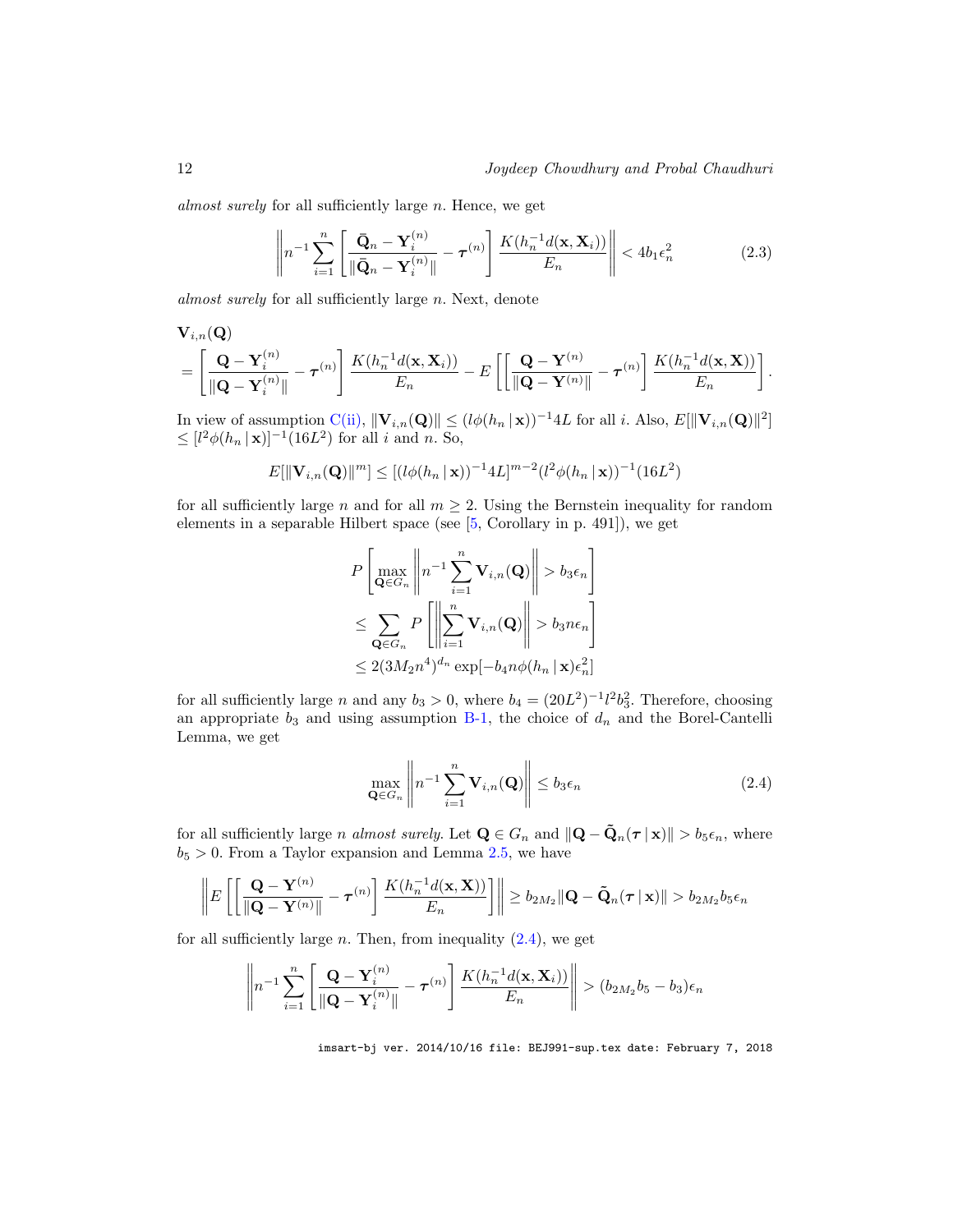#### Supplement 13

for all sufficiently large *n* almost surely. Choosing  $b_5$  such that

$$
(b_{2M_2}b_5 - b_3) > 5b_1
$$
\n(2.5)

and from inequality  $(2.3)$ , we see that we must have

$$
\|\bar{\mathbf{Q}}_n - \tilde{\mathbf{Q}}_n(\boldsymbol{\tau} \,|\, \mathbf{x})\| \le b_5 \epsilon_n \tag{2.6}
$$

for all sufficiently large *n almost surely*. Therefore, we have

$$
\|\widehat{\mathbf{Q}}_n(\boldsymbol{\tau} \,|\, \mathbf{x}) - \tilde{\mathbf{Q}}_n(\boldsymbol{\tau} \,|\, \mathbf{x})\| \le \|\widehat{\mathbf{Q}}_n(\boldsymbol{\tau} \,|\, \mathbf{x}) - \bar{\mathbf{Q}}_n\| + \|\bar{\mathbf{Q}}_n - \tilde{\mathbf{Q}}_n(\boldsymbol{\tau} \,|\, \mathbf{x})\| \le (1 + b_5)\epsilon_n
$$

for all sufficiently large n almost surely.

**Lemma 2.8.** Recall  $\bar{\mathbf{Q}}_n$  defined in (2.1) in the proof of Proposition 2.7. Define  $G_n(\mathbf{Q}|\mathbf{x})$ as

$$
G_n(\mathbf{Q} \mid \mathbf{x}) = \frac{E\left[\left[\frac{\mathbf{Q} - \mathbf{Y}^{(n)}}{\|\mathbf{Q} - \mathbf{Y}^{(n)}\|} - \frac{\tilde{\mathbf{Q}}_n(\boldsymbol{\tau} \mid \mathbf{x}) - \mathbf{Y}^{(n)}}{\|\tilde{\mathbf{Q}}_n(\boldsymbol{\tau} \mid \mathbf{x}) - \mathbf{Y}^{(n)}\|}\right] E_n^{-1} K(h_n^{-1} d(\mathbf{x}, \mathbf{X}))\right]}{n^{-1} \sum_{i=1}^n E_n^{-1} K(h_n^{-1} d(\mathbf{x}, \mathbf{X}_i))}
$$

Under assumptions B-1, B-2 and B-3, we have  $\hat{g}_n^{(1)}(\bar{\mathbf{Q}}_n|\mathbf{x})-\hat{g}_n^{(1)}(\tilde{\mathbf{Q}}_n(\boldsymbol{\tau}|\mathbf{x})|\mathbf{x})-G_n(\bar{\mathbf{Q}}_n|\mathbf{x})$  $= O(\epsilon_n^2)$  as  $n \to \infty$  almost surely, where  $\epsilon_n$  is as defined in Proposition 2.7.

**Proof.** Denote  $H_n = \{ \mathbf{Q} \in G_n \mid ||\mathbf{Q} - \mathbf{Q}_n(\boldsymbol{\tau} \mid \mathbf{x})|| \leq b_6 \epsilon_n \}$ , where  $b_6 = (1 + b_5)$  and  $b_5$  is the constant defined in  $(2.5)$  in the proof of Proposition 2.7. From  $(2.6)$  in the proof of Proposition 2.7, we see that  $\bar{\mathbf{Q}}_n \in H_n$  for all sufficiently large *n* almost surely. Now,

$$
\widehat{g}_n^{(1)}(\mathbf{Q} \mid \mathbf{x}) - \widehat{g}_n^{(1)}(\tilde{\mathbf{Q}}_n(\boldsymbol{\tau} \mid \mathbf{x}) \mid \mathbf{x}) - G_n(\mathbf{Q} \mid \mathbf{x}) = \frac{n^{-1} \sum_{i=1}^n \{A_{i,n}(\mathbf{Q}) - E[A_{i,n}(\mathbf{Q})]\}}{n^{-1} \sum_{i=1}^n E_n^{-1} K(h_n^{-1} d(\mathbf{x}, \mathbf{X}_i))},
$$

where

$$
A_{i,n}(\mathbf{Q}) = \left[ \frac{\mathbf{Q} - \mathbf{Y}_i^{(n)}}{\|\mathbf{Q} - \mathbf{Y}_i^{(n)}\|} - \frac{\tilde{\mathbf{Q}}_n(\boldsymbol{\tau} \,|\, \mathbf{x}) - \mathbf{Y}_i^{(n)}}{\|\tilde{\mathbf{Q}}_n(\boldsymbol{\tau} \,|\, \mathbf{x}) - \mathbf{Y}_i^{(n)}\|} \right] E_n^{-1} K(h_n^{-1} d(\mathbf{x}, \mathbf{X}_i)).
$$

Note that

$$
||A_{i,n}(\mathbf{Q})|| \leq 2||\tilde{\mathbf{Q}}_n(\boldsymbol{\tau} \mid \mathbf{x}) - \mathbf{Y}_i^{(n)}||^{-1}||\mathbf{Q} - \tilde{\mathbf{Q}}_n(\boldsymbol{\tau} \mid \mathbf{x})||E_n^{-1}K(h_n^{-1}d(\mathbf{x}, \mathbf{X}_i))
$$

almost surely for all i, Q and for all sufficiently large n. Let  $U_{i,n}(\mathbf{Q}) = A_{i,n}(\mathbf{Q}) E[A_{i,n}(\mathbf{Q})]$ . Note that  $||U_{i,n}(\mathbf{Q})|| \leq (l\phi(h_n | \mathbf{x}))^{-1}4L$  for all i and for all sufficiently large n. Also,

$$
||U_{i,n}(\mathbf{Q})||^2 \leq [||A_{i,n}(\mathbf{Q})|| + ||E[A_{i,n}(\mathbf{Q})]||^2 \leq 2[||A_{i,n}(\mathbf{Q})||^2 + ||E[A_{i,n}(\mathbf{Q})]||^2].
$$

imsart-bj ver. 2014/10/16 file: BEJ991-sup.tex date: February 7, 2018

 $\Box$ 

.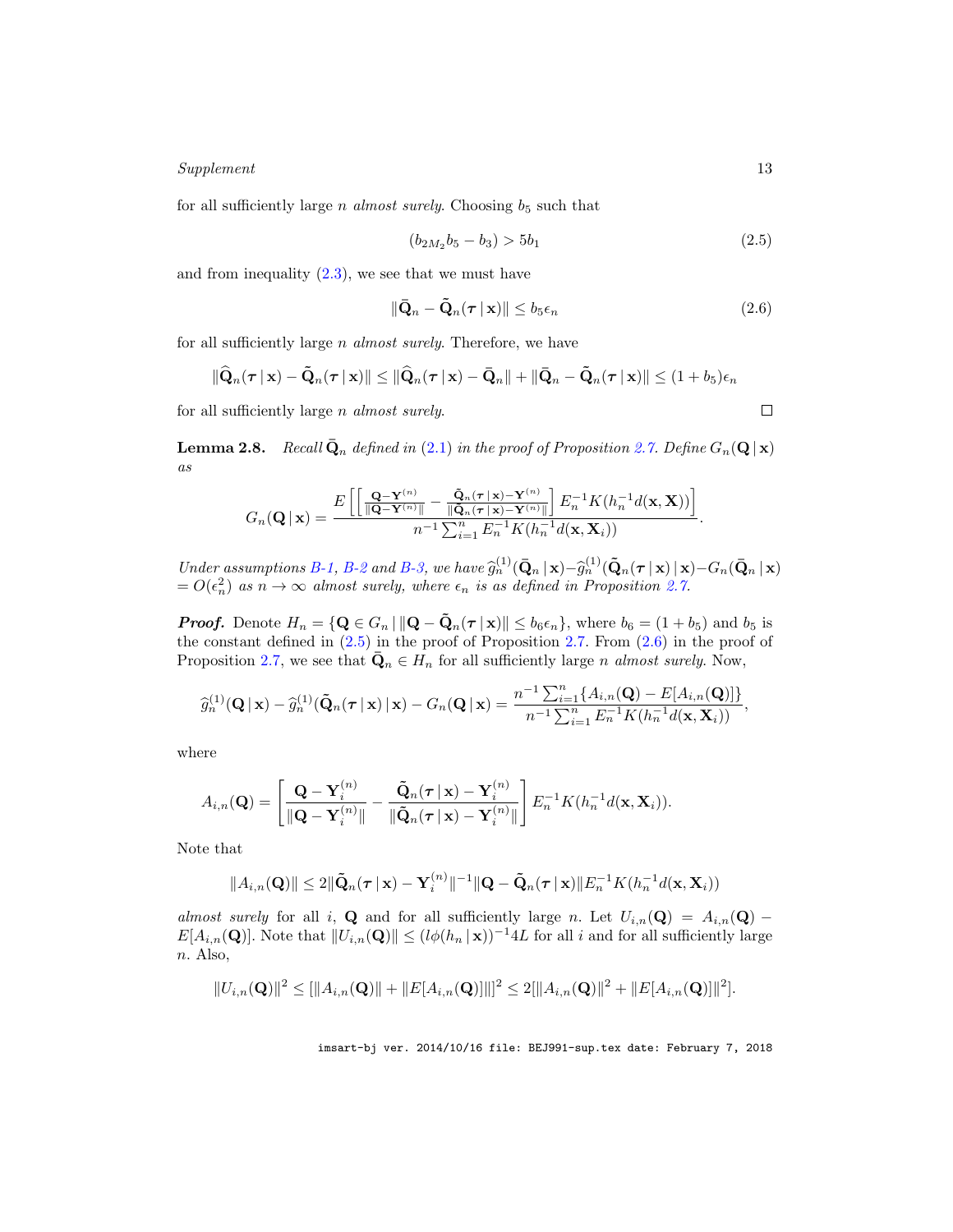$\Box$ 

So,

$$
E[\|U_{i,n}(\mathbf{Q})\|^2] \le 2E[\|A_{i,n}(\mathbf{Q})\|^2 + \|E[A_{i,n}(\mathbf{Q})]\|^2]
$$
  
\n
$$
\le 4E[\|A_{i,n}(\mathbf{Q})\|^2]
$$
  
\n
$$
\le [l^2\phi(h_n|\mathbf{x})]^{-1}[16L^2s_2(M)]\|\mathbf{Q} - \tilde{\mathbf{Q}}_n(\boldsymbol{\tau}|\mathbf{x})\|^2
$$

for all sufficiently large  $n$  using assumption  $B-3$  and and Lemma 2.3. Therefore,

$$
E[\|U_{i,n}(\mathbf{Q})\|^m] \le \left[\frac{4L}{l\phi(h_n \mid \mathbf{x})}\right]^{m-2} \frac{16L^2 s_2(M)}{l^2 \phi(h_n \mid \mathbf{x})} \|\mathbf{Q} - \tilde{\mathbf{Q}}_n(\boldsymbol{\tau} \mid \mathbf{x})\|^2.
$$

Using assumption B-1, the Bernstein inequality in a separable Hilbert space, the choice of  $d_n$  in Theorem 4.2 and the Borel-Cantelli Lemma, we get  $\max_{\mathbf{Q} \in H_n} ||n^{-1} \sum_{i=1}^n U_{i,n}(\mathbf{Q})|| \le$  $b_7\epsilon_n^2$  for all sufficiently large *n almost surely*, for an appropriate positive constant  $b_7$ . Since  $n^{-1}\sum_{i=1}^n E_n^{-1}K(h_n^{-1}d(\mathbf{x}, \mathbf{X}_i)) > (1/2)$  for all sufficiently large *n* almost surely, we have

$$
\|\widehat{g}_n^{(1)}(\bar{\mathbf{Q}}_n \mid \mathbf{x}) - \widehat{g}_n^{(1)}(\tilde{\mathbf{Q}}_n(\boldsymbol{\tau} \mid \mathbf{x}) \mid \mathbf{x}) - G_n(\bar{\mathbf{Q}}_n \mid \mathbf{x})\|
$$
  

$$
\leq \frac{\max_{\mathbf{Q} \in H_n} \|n^{-1} \sum_{i=1}^n U_{i,n}(\mathbf{Q})\|}{n^{-1} \sum_{i=1}^n E_n^{-1} K(h_n^{-1} d(\mathbf{x}, \mathbf{X}_i))} \leq 2b_7 \epsilon_n^2
$$

for all sufficiently large n almost surely.

**Lemma 2.9.** Under assumptions B-2 and B-3, for every  $C > 0$  and and for all sufficiently large n, we have  $\|(\tilde{g}_n^{(2)}(\mathbf{Q}_1 | \mathbf{x}))(\mathbf{h}) - (\tilde{g}_n^{(2)}(\mathbf{Q}_2 | \mathbf{x}))(\mathbf{h})\| \leq 6s_2(C)\|\mathbf{h}\|\|\mathbf{Q}_1 - \mathbf{Q}_2\|$ for any  $\mathbf{Q}_1, \mathbf{Q}_2 \in \mathcal{Z}_n$  with  $\|\mathbf{Q}_1\|, \|\mathbf{Q}_2\| \leq C$  and  $\mathbf{h} \in \mathcal{Z}_n$ .

**Proof.** Assumption B-2 ensures that for any  $\mathbf{Q}_1$  and  $\mathbf{Q}_2$ ,  $\mathbf{Y}^{(n)} \neq \mathbf{Q}_1$  and  $\mathbf{Y}^{(n)} \neq \mathbf{Q}_2$ almost surely for all  $n \geq N_1$ , and

$$
(\tilde{g}_n^{(2)}(\mathbf{Q}_1 | \mathbf{x}))(\mathbf{h}) - (\tilde{g}_n^{(2)}(\mathbf{Q}_2 | \mathbf{x}))(\mathbf{h}) = E[[W_n(\mathbf{Q}_1)(\mathbf{h}) - W_n(\mathbf{Q}_2)(\mathbf{h})]E_n^{-1}K(h_n^{-1}d(\mathbf{x}, \mathbf{X}))],
$$

where

$$
W_n(\mathbf{Q})(\mathbf{h}) = \left[ \frac{h}{\|\mathbf{Q} - \mathbf{Y}^{(n)}\|} - \frac{1}{\|\mathbf{Q} - \mathbf{Y}^{(n)}\|} \left\langle \mathbf{h}, \frac{\mathbf{Q} - \mathbf{Y}^{(n)}}{\|\mathbf{Q} - \mathbf{Y}^{(n)}\|} \right\rangle \frac{\mathbf{Q} - \mathbf{Y}^{(n)}}{\|\mathbf{Q} - \mathbf{Y}^{(n)}\|} \right].
$$

Note that when  $\mathbf{Q}_1 \neq \mathbf{Y}^{(n)}$  and  $\mathbf{Q}_2 \neq \mathbf{Y}^{(n)}$ , we have

$$
\left\| \frac{\mathbf{Q}_2 - \mathbf{Y}^{(n)}}{\|\mathbf{Q}_2 - \mathbf{Y}^{(n)}\|} - \frac{\mathbf{Q}_1 - \mathbf{Y}^{(n)}}{\|\mathbf{Q}_1 - \mathbf{Y}^{(n)}\|} \right\| \le 2 \frac{\|\mathbf{Q}_2 - \mathbf{Q}_1\|}{\|\mathbf{Q}_2 - \mathbf{Y}^{(n)}\|}.
$$
\n(2.7)

In that case, from inequality  $(2.7)$  it follows that

$$
||W_n(\mathbf{Q}_1)(\mathbf{h}) - W_n(\mathbf{Q}_2)(\mathbf{h})||
$$
  
\n
$$
\leq \frac{6||\mathbf{h}|| ||\mathbf{Q}_2 - \mathbf{Q}_1||}{||\mathbf{Q}_1 - \mathbf{Y}^{(n)}|| ||\mathbf{Q}_2 - \mathbf{Y}^{(n)}||}
$$
  
\n
$$
\leq 3||\mathbf{h}|| ||\mathbf{Q}_2 - \mathbf{Q}_1|| \left[ \frac{1}{||\mathbf{Q}_1 - \mathbf{Y}^{(n)}||^2} + \frac{1}{||\mathbf{Q}_2 - \mathbf{Y}^{(n)}||^2} \right]
$$
\n(2.8)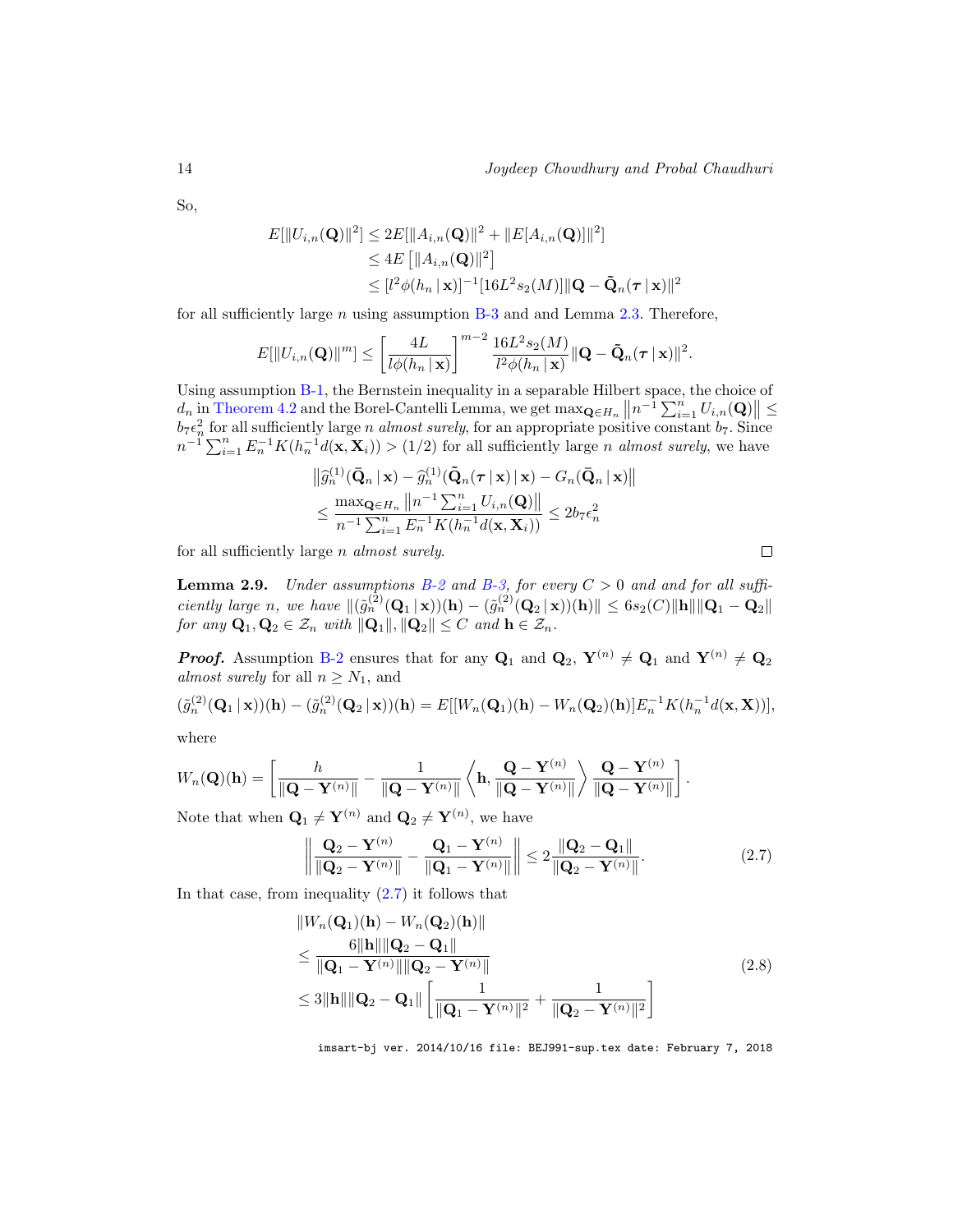#### Supplement 15

for any  $Q_1, Q_2, h \in \mathcal{H}$ . Using assumption B-3, we get that whenever  $Q_1, Q_2 \in \mathcal{Z}_n$  with  $\|\mathbf{Q}_1\|, \|\mathbf{Q}_2\| \leq C,$ 

$$
E\left[\frac{1}{\|\mathbf{Q}_i - \mathbf{Y}^{(n)}\|^2} \frac{K(h_n^{-1}d(\mathbf{x}, \mathbf{X}))}{E_n}\right] \le s_2(C) \tag{2.9}
$$

for all sufficiently large n, where  $i = 1, 2$ . Hence, using inequalities (2.8) and (2.9), it follows that for all sufficiently large n, and for any  $\mathbf{Q}_1, \mathbf{Q}_2 \in \mathcal{Z}_n$  with  $\|\mathbf{Q}_1\|, \|\mathbf{Q}_2\| \leq C$ , we have

$$
\left\| (\tilde{g}_n^{(2)}(\mathbf{Q}_1 \,|\, \mathbf{x}))(\mathbf{h}) - (\tilde{g}_n^{(2)}(\mathbf{Q}_2 \,|\, \mathbf{x}))(\mathbf{h}) \right\| \leq 6s_2(C) \|\mathbf{h}\| \|\mathbf{Q}_2 - \mathbf{Q}_1\|.
$$

**Lemma 2.10.** Let  $G_n(\mathbf{Q} | \mathbf{x})$  be as defined in Lemma 2.8. Under assumptions B-1, B-2 and B-3, we have

$$
[G_n(\bar{\mathbf{Q}}_n \,|\, \mathbf{x}) - \tilde{g}_n^{(2)}(\tilde{\mathbf{Q}}_n(\boldsymbol{\tau} \,|\, \mathbf{x}) \,|\, \mathbf{x})(\bar{\mathbf{Q}}_n - \tilde{\mathbf{Q}}_n(\boldsymbol{\tau} \,|\, \mathbf{x}))] = O(\epsilon_n^2)
$$

as  $n \to \infty$  almost surely, where  $\epsilon_n$  is as defined in Proposition 2.7.

#### **Proof.** Note that

$$
G_n(\bar{\mathbf{Q}}_n \mid \mathbf{x}) - \tilde{g}_n^{(2)}(\tilde{\mathbf{Q}}_n(\boldsymbol{\tau} \mid \mathbf{x}) \mid \mathbf{x})(\bar{\mathbf{Q}}_n - \tilde{\mathbf{Q}}_n(\boldsymbol{\tau} \mid \mathbf{x}))
$$
  
= 
$$
\frac{[\tilde{g}_n^{(1)}(\bar{\mathbf{Q}}_n \mid \mathbf{x}) - \tilde{g}_n^{(1)}(\tilde{\mathbf{Q}}_n(\boldsymbol{\tau} \mid \mathbf{x}) \mid \mathbf{x})] - \tilde{g}_n^{(2)}(\tilde{\mathbf{Q}}_n(\boldsymbol{\tau} \mid \mathbf{x}) \mid \mathbf{x})(\bar{\mathbf{Q}}_n - \tilde{\mathbf{Q}}_n(\boldsymbol{\tau} \mid \mathbf{x}))}{n^{-1} \sum_{i=1}^n E_n^{-1} K(h_n^{-1}d(\mathbf{x}, \mathbf{X}_i))}
$$
  
+ 
$$
\tilde{g}_n^{(2)}(\tilde{\mathbf{Q}}_n(\boldsymbol{\tau} \mid \mathbf{x}) \mid \mathbf{x})(\bar{\mathbf{Q}}_n - \tilde{\mathbf{Q}}_n(\boldsymbol{\tau} \mid \mathbf{x})) \left[ \frac{1 - n^{-1} \sum_{i=1}^n E_n^{-1} K(h_n^{-1}d(\mathbf{x}, \mathbf{X}_i))}{n^{-1} \sum_{i=1}^n E_n^{-1} K(h_n^{-1}d(\mathbf{x}, \mathbf{X}_i))} \right].
$$

Using a Taylor expansion and Lemma 2.9, we have

$$
\begin{aligned}\n\left\| \left[ \tilde{g}_n^{(1)}(\bar{\mathbf{Q}}_n \,|\, \mathbf{x}) - \tilde{g}_n^{(1)}(\tilde{\mathbf{Q}}_n(\boldsymbol{\tau} \,|\, \mathbf{x}) \,|\, \mathbf{x}) \right] - \tilde{g}_n^{(2)}(\tilde{\mathbf{Q}}_n(\boldsymbol{\tau} \,|\, \mathbf{x}) \,|\, \mathbf{x}) (\bar{\mathbf{Q}}_n - \tilde{\mathbf{Q}}_n(\boldsymbol{\tau} \,|\, \mathbf{x})) \right\| \\
&\leq 6s_2(2M) \|\bar{\mathbf{Q}}_n - \tilde{\mathbf{Q}}_n(\boldsymbol{\tau} \,|\, \mathbf{x}) \|^2\n\end{aligned}
$$

for all sufficiently large  $n$ . From assumption  $B-1$ , it follows that

$$
\left|1 - n^{-1} \sum_{i=1}^{n} E_n^{-1} K(h_n^{-1} d(\mathbf{x}, \mathbf{X}_i))\right| = O\left(\sqrt{(n\phi(h_n \mid \mathbf{x}))^{-1} \log n}\right)
$$

as  $n \to \infty$  almost surely. Lemma 2.5 implies

$$
\left\|\tilde{g}_n^{(2)}(\tilde{\mathbf{Q}}_n(\boldsymbol{\tau} \,|\, \mathbf{x}) \,|\, \mathbf{x})(\bar{\mathbf{Q}}_n - \tilde{\mathbf{Q}}_n(\boldsymbol{\tau} \,|\, \mathbf{x}))\right\| \leq B_M \|\bar{\mathbf{Q}}_n - \tilde{\mathbf{Q}}_n(\boldsymbol{\tau} \,|\, \mathbf{x})\|
$$

for all sufficiently large *n* almost surely. From  $(2.6)$  in the proof of Proposition 2.7, we get  $\|\bar{\mathbf{Q}}_n - \tilde{\mathbf{Q}}_n(\tau | \mathbf{x})\| = O(\epsilon_n)$  as  $n \to \infty$  almost surely. Therefore,

$$
||G_n(\bar{\mathbf{Q}}_n \,|\, \mathbf{x}) - \tilde{g}_n^{(2)}(\tilde{\mathbf{Q}}_n(\boldsymbol{\tau} \,|\, \mathbf{x}) \,|\, \mathbf{x})(\bar{\mathbf{Q}}_n - \tilde{\mathbf{Q}}_n(\boldsymbol{\tau} \,|\, \mathbf{x}))|| = O(\epsilon_n^2)
$$

as  $n \to \infty$  almost surely.

imsart-bj ver. 2014/10/16 file: BEJ991-sup.tex date: February 7, 2018

 $\Box$